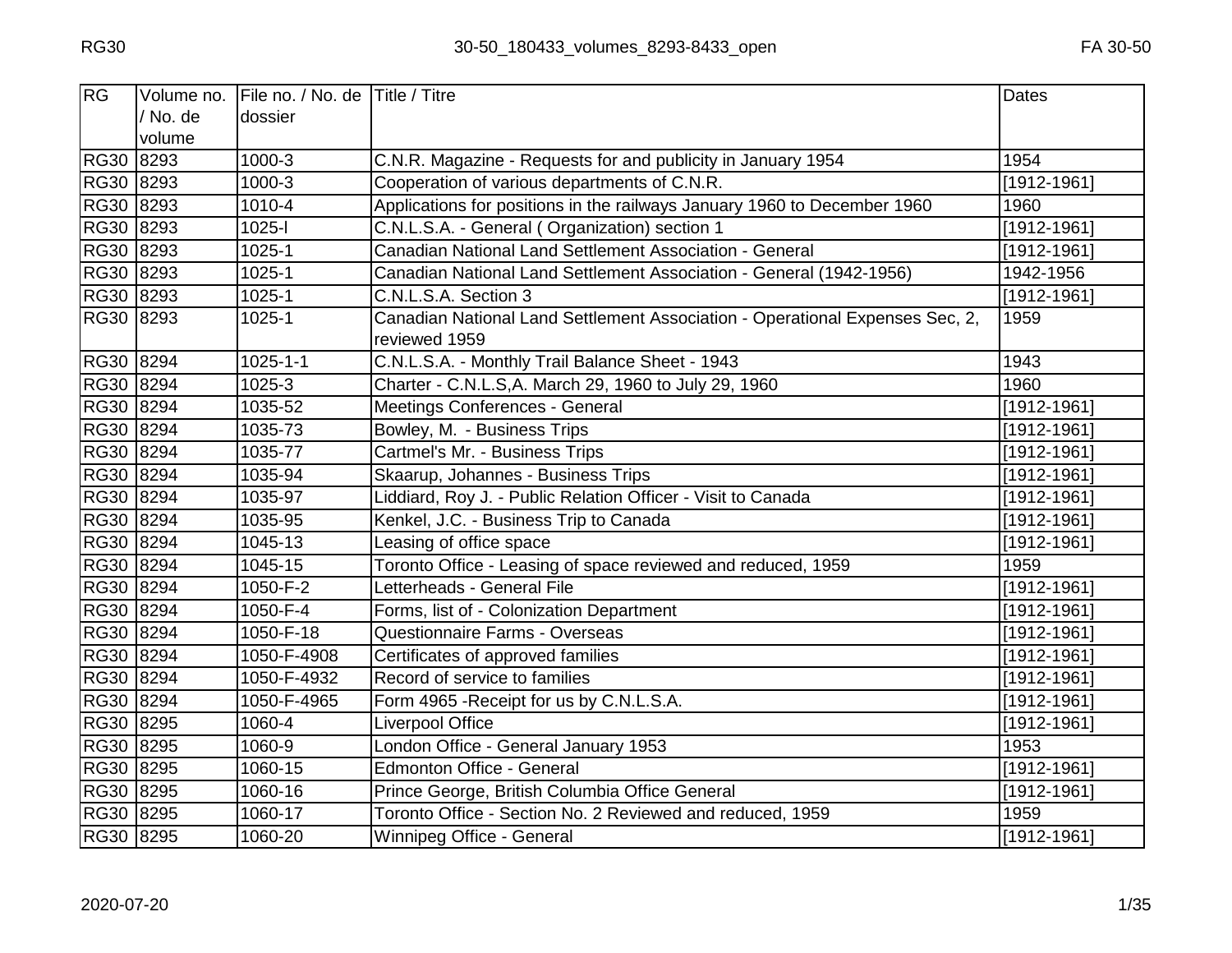| RG          | Volume no. | File no. / No. de Title / Titre |                                                                             | Dates           |
|-------------|------------|---------------------------------|-----------------------------------------------------------------------------|-----------------|
|             | / No. de   | dossier                         |                                                                             |                 |
|             | volume     |                                 |                                                                             |                 |
| <b>RG30</b> | 8295       | 1060-21                         | Moncton Office - J.E. McIntyre                                              | [1912-1961]     |
| <b>RG30</b> | 8295       | 1060-28                         | Copenhagen Denmark Office - General, January 1955                           | 1955            |
| <b>RG30</b> | 8295       | 1060-29                         | C.N.R. Representation in Holland                                            | $[1912-1961]$   |
| RG30 8295   |            | 1060-30                         | Establishment of office at Glasgow, Scotland, January 1956                  | 1956            |
| RG30 8295   |            | 1060-34                         | C.N.R, Representation in Belgium                                            | $[1912 - 1961]$ |
| RG30 8295   |            | 1070-21                         | Biographies Members of this Department                                      | [1912-1961]     |
| RG30 8295   |            | 1075-46                         | Milne, H.C. - Personal                                                      | [1912-1961]     |
| RG30 8295   |            | 1075-70                         | Skaarup, Johannes - Personal                                                | [1912-1961]     |
| RG30 8295   |            | 1200-46                         | Appointment of Agricultural Representative in Maritimes, question of        | $[1912-1961]$   |
| RG30 8296   |            | 1200-69                         | European Literature and Advertising 1960                                    | 1960            |
| RG30 8296   |            | 1200-69                         | <b>European Literature and Advertising</b>                                  | [1912-1961]     |
| RG30 8296   |            | 1200-71                         | Departmental Advertising Appropriation January 1957                         | 1957            |
| RG30 8296   |            | 1200-77                         | Articles by members of Colonization and Agriculture Department              | [1912-1961]     |
| RG30 8296   |            | 1200-80                         | Question Government Immigration Advertising and C.N.R. Policy               | [1912-1961]     |
| RG30 8297   |            | 1205-1                          | Booklet and Literature issued by this Department                            | $[1912 - 1961]$ |
| RG30 8297   |            | 1205-37                         | Guide to Settlement in Canada (1956)                                        | 1956            |
| RG30 8297   |            | 1205-33                         | Danish English Dictionary                                                   | $[1912 - 1961]$ |
| RG30 8297   |            | 1205-39                         | Foreign Language Folder                                                     | [1912-1961]     |
| RG30 8297   |            | 1205-41                         | "Canada" folder                                                             | $[1912 - 1961]$ |
| RG30 8297   |            | 1205-43                         | Phrase Booklets for Immigrants                                              | [1912-1961]     |
| RG30 8297   |            | 1205-44                         | C. N.R. Handbook "This is your business"                                    | [1912-1961]     |
| RG30 8297   |            | 1205-45                         | Finnish-English Dictionary                                                  | $[1912 - 1961]$ |
| RG30 8297   |            | 1205-46                         | C.N.R. Scandinavian Folder                                                  | [1912-1961]     |
| RG30 8298   |            | 1220-25                         | "Our Canadian Heritage" Motion Picture Rights produced by G.H. Lash, C.N.R. | [1912-1961]     |
| RG30 8298   |            | 1220-26                         | Paille - Bojesen's films                                                    | [1912-1961]     |
| RG30 8298   |            | 1220-27                         | kneel, J.C.-Business Trip to Canada,                                        | [1912-1961]     |
| RG30 8298   |            | 1220-27                         | C. N.R. Film on immigration "Canada A Growing Land"                         | $[1912 - 1961]$ |
| RG30 8298   |            | 1229-28                         | Film "Canadian Notebook"                                                    | [1912-1961]     |
| RG30 8298   |            | 1220-29                         | Films - General                                                             | [1912-1961]     |
| RG30 8298   |            | 1225-1                          | Photographic Equipment for use in this Department (Colonization)            | [1912-1961]     |
| RG30 8298   |            | 1225-4                          | <b>Photographic Material</b>                                                | [1912-1961]     |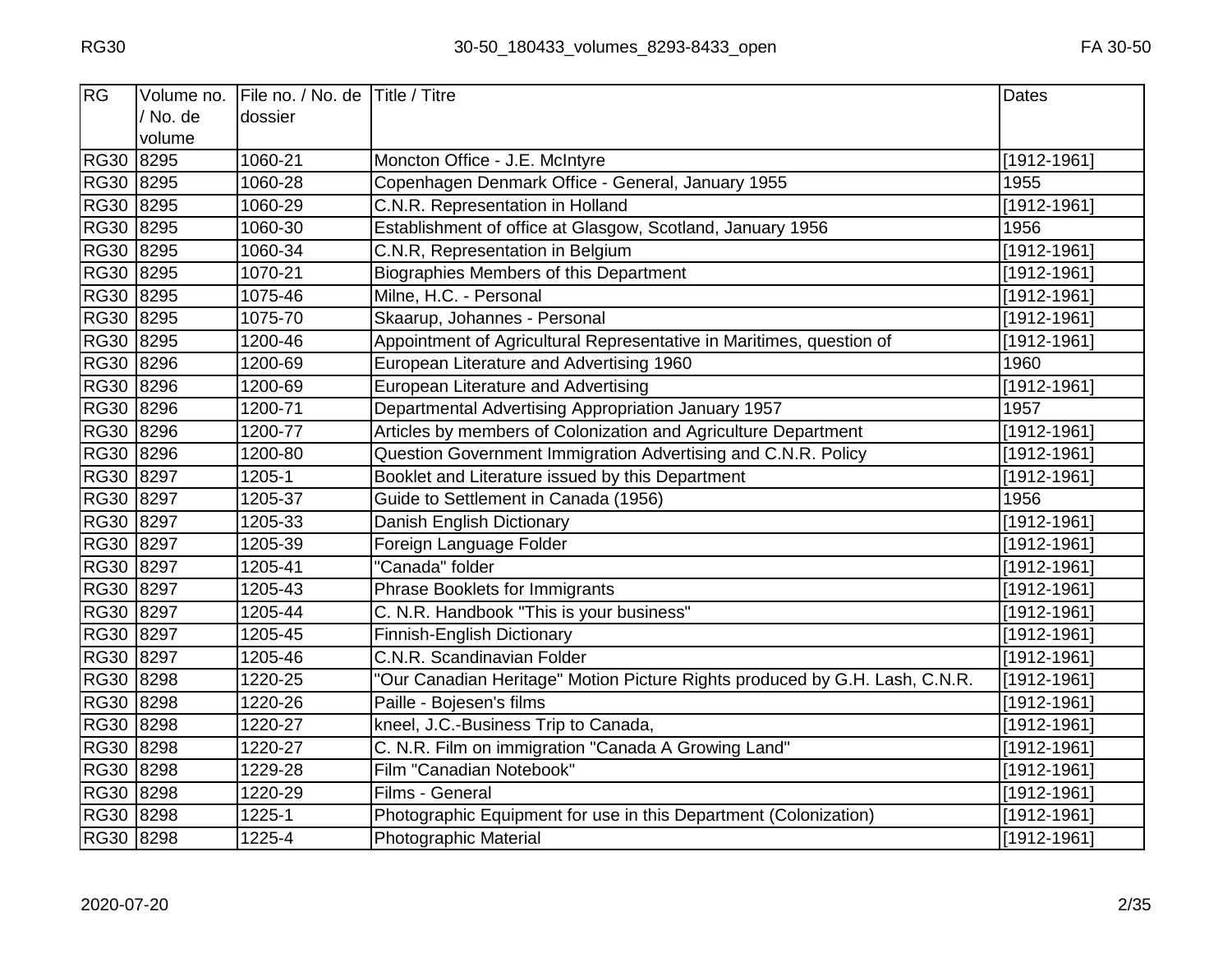| <b>RG</b> | Volume no. | File no. / No. de Title / Titre |                                                                               | <b>Dates</b>             |
|-----------|------------|---------------------------------|-------------------------------------------------------------------------------|--------------------------|
|           | / No. de   | dossier                         |                                                                               |                          |
|           | volume     |                                 |                                                                               |                          |
| RG30 8298 |            | 1225-51                         | Photographs of Immigrants                                                     | $[1912 - 1961]$          |
| RG30 8299 |            | 1230-7                          | C.N.R. Posters on Canada                                                      | $\overline{1}$ 912-1961] |
| RG30 8299 |            | 1235-1                          | Publicity - Policy etc. - General                                             | $[1912 - 1961]$          |
| RG30 8299 |            | 1235-94                         | <b>Success Stories on Immigrants</b>                                          | $[1912 - 1961]$          |
| RG30 8299 |            | 1235-96                         | <b>Publicity Re: Immigrants</b>                                               | $[1912 - 1961]$          |
| RG30 8299 |            | 1235-99                         | Complaints from Immigration Department concerning Railway Migration Publicity | $[1912-1961]$            |
| RG30 8299 |            | 1235-101                        | Articles by F. B. Kirkwood - "Rolling Out The Welcome Hat"                    | $[1912 - 1961]$          |
| RG30 8299 |            | 1235-105                        | Articles (Four Years In Canada) by Erna and Poul Andersen.                    | [1912-1961]              |
| RG30 8299 |            | 1405-143A                       | Mr. McGowan's appearance before Senate Committee (Duplicate)                  | $[1912 - 1961]$          |
| RG30 8299 |            | 1410-G-19                       | <b>British Young Farmers</b>                                                  | $[1912 - 1961]$          |
| RG30 8299 |            | 1800-42                         | St. Lawrence Waterway Development                                             | $[1912 - 1961]$          |
| RG30 8299 |            | 1835-5                          | Peace River Development - General                                             | $[1912 - 1961]$          |
| RG30 8300 |            | 1865-1                          | <b>Community Progress Competitions</b>                                        | $[1912 - 1961]$          |
| RG30 8300 |            | 1865-1                          | C.N.L.S.A, - Annual Reports                                                   | [1912-1961]              |
| RG30 8300 |            | 1875-10                         | Proposed Abonnement some Branch Lines - General                               | [1912-1961]              |
| RG30 8300 |            | 2000-117                        | Affiliation or Liaison with The Canadian Universities                         | [1912-1961]              |
| RG30 8300 |            | 2000-119                        | Nuffield Foundation Scholarship Winners for 1961                              | 1961                     |
| RG30 8301 |            | 2010-1                          | Membership in Business Organization                                           | $[1912 - 1961]$          |
| RG30 8301 |            | 2010-31                         | Association of Men of Kent and Kentish Men                                    | [1912-1961]              |
| RG30 8301 |            | 2010-34                         | Location of Agricultural Graduates throughout Canada                          | [1912-1961]              |
| RG30 8301 |            | 2015-1                          | Motor Cars - General File                                                     | $[1912 - 1961]$          |
| RG30 8301 |            | 2015-4                          | Motor Cars Edmonton Office                                                    | [1912-1961]              |
| RG30 8301 |            | 2015-7                          | Motor Cars for Saskatoon Office                                               | $[1912 - 1961]$          |
| RG30 8301 |            | 2015-13                         | <b>Insurance on Motor Cars</b>                                                | $[1912 - 1961]$          |
| RG30 8301 |            | 2015-15                         | Motor Car for Prince George Office                                            | $[1912 - 1961]$          |
| RG30 8301 |            | 2015-26                         | Winnipeg Office - Motor Cars                                                  | $[1912 - 1961]$          |
| RG30 8301 |            | 2015-27                         | Moncton Office Question of Motor Cars, Mr. McIntyre                           | [1912-1961]              |
| RG30 8301 |            | 2015-32                         | <b>Statement Re: Cost of Motor Cars</b>                                       | $[1912 - 1961]$          |
| RG30 8301 |            | 2025-9                          | Canadian and International Chamber of Commerce, January 1956                  | 1956                     |
| RG30 8301 |            | 2025-9                          | Canadian and International Chamber of Commerce, 1959                          | 1959                     |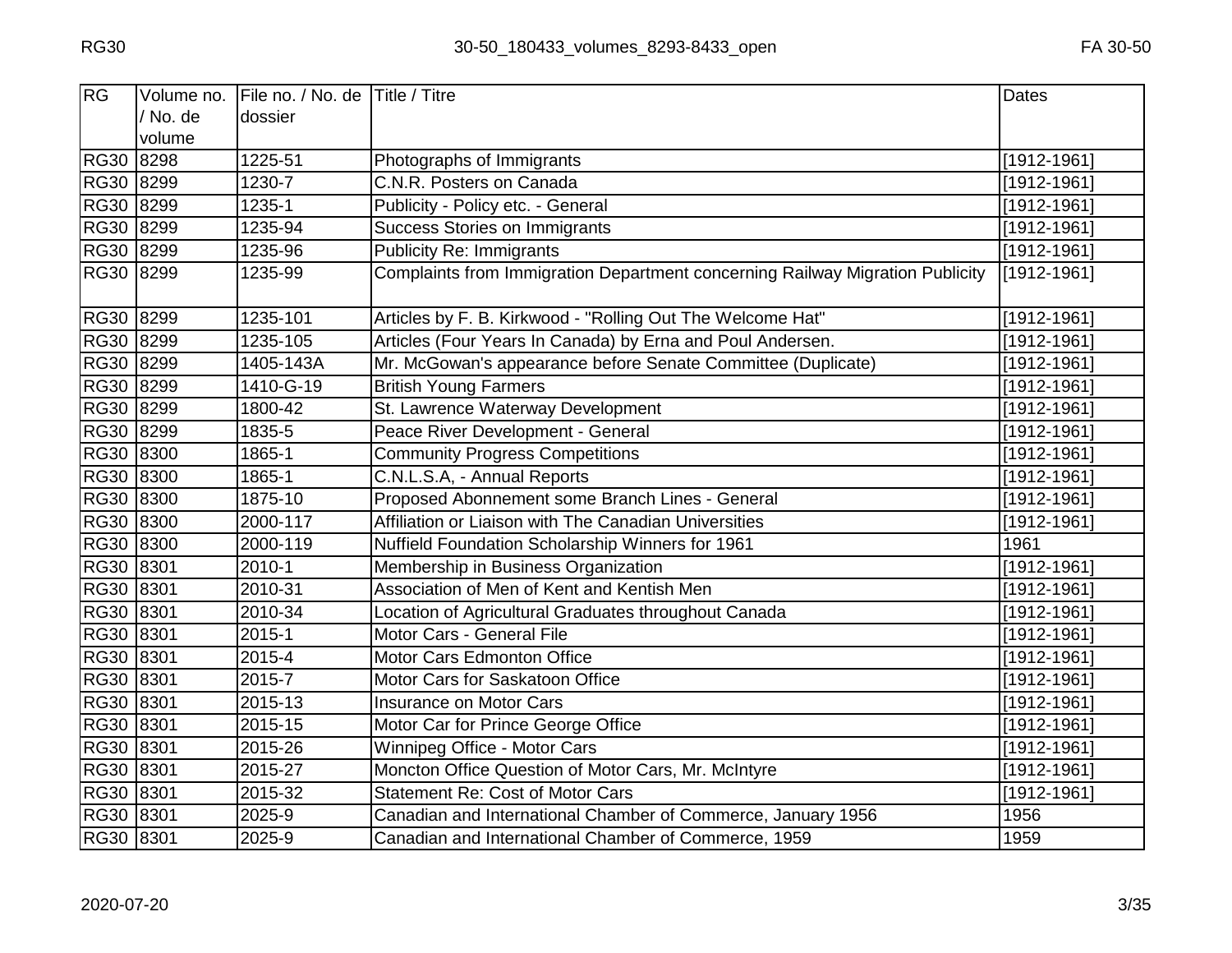| <b>RG</b>   | Volume no. | File no. / No. de Title / Titre |                                                                                       | <b>Dates</b>             |
|-------------|------------|---------------------------------|---------------------------------------------------------------------------------------|--------------------------|
|             | / No. de   | dossier                         |                                                                                       |                          |
|             | volume     |                                 |                                                                                       |                          |
| <b>RG30</b> | 8301       | 2025-13                         | Montreal Board of Trade - General                                                     | $[1912 - 1961]$          |
| RG30 8301   |            | 2025-14                         | Prince George Board of Trade Convention in Juneau, Alaska                             | $[1912 - 1961]$          |
| RG30 8302   |            | 2025-16                         | Canadian Chamber of Commerce Immigration Committee, 1957-1958                         | 1957-1958                |
| RG30 8302   |            | 2025-16                         | Canadian Chamber of Commerce Immigration Committee                                    | [1912-1961]              |
| RG30 8302   |            | 2035-2                          | Expropriation for Right of Way - Gordon T. Gayford                                    | $[1912 - 1961]$          |
| RG30 8302   |            | 2035-3                          | Alfred McKinnon Property, Vaughan Township                                            | $[1912 - 1961]$          |
| RG30 8302   |            | 2045-B-47                       | Bendsen, Christian                                                                    | $\overline{[1912-1961]}$ |
| RG30 8302   |            | 2045-H-35                       | Hermansen, Gustav - Article in Danish Newspaper                                       | [1912-1961]              |
| RG30 8302   |            | 2045-S-29                       | Skinner & Rea, Ltd.                                                                   | [1912-1961]              |
| RG30 8302   |            | 2050-6                          | Northern Alberta Railway (No.1) Peace River District Development                      | $[1912 - 1961]$          |
| RG30 8302   |            | 2050-6                          | Northern Alberta Railway - Peace River District Development, January 1956             | 1956                     |
| RG30 8302   |            | 2050-6                          | Northern Alberta Railway - Peace River District Development, (No.3)                   | $[1912 - 1961]$          |
| RG30 8302   |            | 2050-6                          | Northern Alberta Railway Peace River Development                                      | [1912-1961]              |
| RG30 8302   |            | 2050-28                         | C.P.R. Activities- General 1956                                                       | 1956                     |
| RG30 8303   |            | 2065-6                          | Parties Visiting Europe - General                                                     | $[1912 - 1961]$          |
| RG30 8303   |            | 2065-D-2                        | Departmental Representative Visiting Overseas, 1956-1957                              | 1957                     |
| RG30 8303   |            | 2065-T-4                        | Tillotson, Miles - Visit to Europe                                                    | $[1912 - 1961]$          |
| RG30 8303   |            | 2070                            | Parties visiting Canada                                                               | $[1912 - 1961]$          |
| RG30 8303   |            | 2070-15                         | Tours - General                                                                       | $[1912 - 1961]$          |
| RG30 8303   |            | 2070-16                         | Parties Visiting Canada, General                                                      | $[1912 - 1961]$          |
| RG30 8303   |            | 2070-18                         | <b>Ethnic Group Tours</b>                                                             | $[1912 - 1961]$          |
| RG30 8304   |            | 2070-C-21                       | Calladine & Baldry Limited Tour (L. C. Roy)                                           | [1912-1961]              |
| RG30 8304   |            | 2070-E-6                        | Elgin County Farmers Goodwill Tour to Western Canada 1958                             | 1958                     |
| RG30 8304   |            | 2070-E-7                        | Elgin Farmers Tour to British Isles and Continent (Treasure Tour)                     | $[1912 - 1961]$          |
| RG30 8304   |            | 2070-F-16                       | French Tour - General                                                                 | [1912-1961]              |
| RG30 8304   |            | 2070-G-20                       | Proposed trip by Editor Aage. Grauralle from the Danish Weekly "Familie<br>Journalen" | $[1912 - 1961]$          |
| RG30 8304   |            | 2070-G-21                       | Glendinning, Archibald and Mother - Visit to Canada                                   | $[1912 - 1961]$          |
| RG30 8304   |            | 2070-H-21                       | Heinberg, Aage - Trip to Canada. (Danish Editor)                                      | $[1912 - 1961]$          |
| RG30 8304   |            | 2070-H-24                       | Heidelk - Visit to Canada                                                             | [1912-1961]              |
| RG30 8304   |            | 2070-H-28                       | Horne, Alastair - Visit to Canada (British Journalist)                                | [1912-1961]              |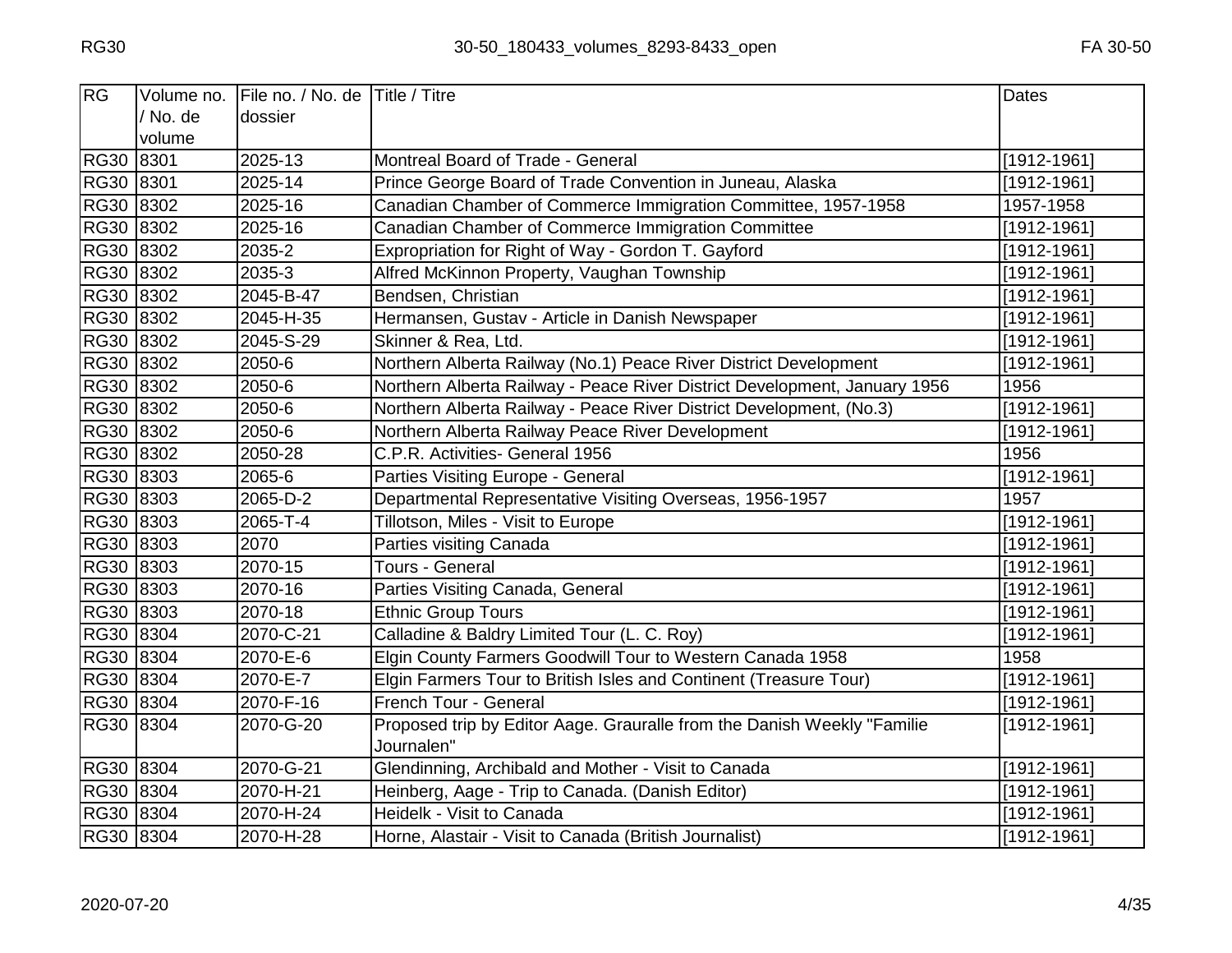| <b>RG</b> | Volume no. | File no. / No. de | <b>Title / Titre</b>                                                                            | <b>Dates</b>    |
|-----------|------------|-------------------|-------------------------------------------------------------------------------------------------|-----------------|
|           | / No. de   | dossier           |                                                                                                 |                 |
|           | volume     |                   |                                                                                                 |                 |
| RG30 8304 |            | 2070-H-29         | Kittson, T. of Messrs Kittson - Visit to Canada                                                 | $[1912 - 1961]$ |
| RG30 8304 |            | 2070-K-14         | Yeomans: Miller Travel Agency. Tour of Canada                                                   | $[1912 - 1961]$ |
| RG30 8304 |            | 2070-M-23         | Mr. R.A. McGlashan - Mavis Shipping & Travel Agency Ltd, Visit to Canada                        | [1912-1961]     |
| RG30 8304 |            | 2070-N-12         | Tours - National Association of Soil conservation districts, Boston, Massachusetts [[1912-1961] |                 |
| RG30 8304 |            | 2070-W-14         | Miss E. Walker - Visit to Canada, Snewright, Bacon & Company                                    | $[1912 - 1961]$ |
| RG30 8304 |            | 2070-P-22         | Petersen, Jorgen & L. T. Jensen - Horsens Travel Agency/Visit to Canada                         | $[1912 - 1961]$ |
| RG30 8304 |            | 2070-W-19         | Wessel, K.G. - Visit to Canada                                                                  | [1912-1961]     |
| RG30 8305 |            | 3000-27           | Joint memorandum by Col. Dennis and Dr. Black re: Federal Policy or                             | $[1912 - 1961]$ |
|           |            |                   | Immigration                                                                                     |                 |
| RG30 8305 |            | 3000-55           | Agreement on Immigrants                                                                         | [1912-1961]     |
| RG30 8305 |            | 3000-71           | Refugee, - Immigration - General                                                                | [1912-1961]     |
| RG30 8305 |            | 3000-77           | Canadian Citizenship Council 8 volumes                                                          | [1912-1961]     |
| RG30 8305 |            | 3000-85           | Responsibility of sponsors to Immigrants if injured, etc.                                       | $[1912 - 1961]$ |
| RG30 8305 |            | 3000-102          | Value of Immigration to Western Agriculture                                                     | [1912-1961]     |
| RG30 8305 |            | 3000-108          | I.R.O. "LIFT"                                                                                   | [1912-1961]     |
| RG30 8305 |            | 3000-110A         | I.C.E.M. Statistics                                                                             | $[1912 - 1961]$ |
| RG30 8306 |            | 3000-113          | Railway Immigration Traffic Committee                                                           | $[1912 - 1961]$ |
| RG30 8306 |            | 3000-114          | <b>Immigration Traffic at Dorval</b>                                                            | [1912-1961]     |
| RG30 8306 |            | 3000-118          | Traffic meeting on overseas business, October 1955                                              | 1955            |
| RG30 8306 |            | 3000-120          | Distribution of Department of Citizenship and Immigration literature Through<br>Railway Agents  | $[1912 - 1961]$ |
| RG30 8306 |            | 3000-121          | Atlantic Provinces - New Agent General London                                                   | [1912-1961]     |
| RG30 8306 |            | 3000-122          | Liaison with Governmental Departments                                                           | [1912-1961]     |
| RG30 8306 |            | 3015-3            | Letters of Appreciation - General from January 1953                                             | 1953            |
| RG30 8306 |            | 3015-28           | Aid to Immigrants Re: handling of Baggage                                                       | $[1912 - 1961]$ |
| RG30 8306 |            | 3015-30           | Assistance to immigrants                                                                        | [1912-1961]     |
| RG30 8306 |            | 3015-32           | Tagging of immigrants                                                                           | $[1912 - 1961]$ |
| RG30 8306 |            | 3015-34           | Cashing Immigrants Cheques etc. at points of landing                                            | $[1912 - 1961]$ |
| RG30 8306 |            | 3015-39           | Shipment Settler's Effects - Dutch immigrants                                                   | [1912-1961]     |
| RG30 8306 |            | 3015-46           | Value of Immigrant Traffic (Reviewed 1960)                                                      | 1960            |
| RG30 8306 |            | 3015              | Handling of Immigrants at Montreal and Quebec (Reviewed 1960)                                   | 1960            |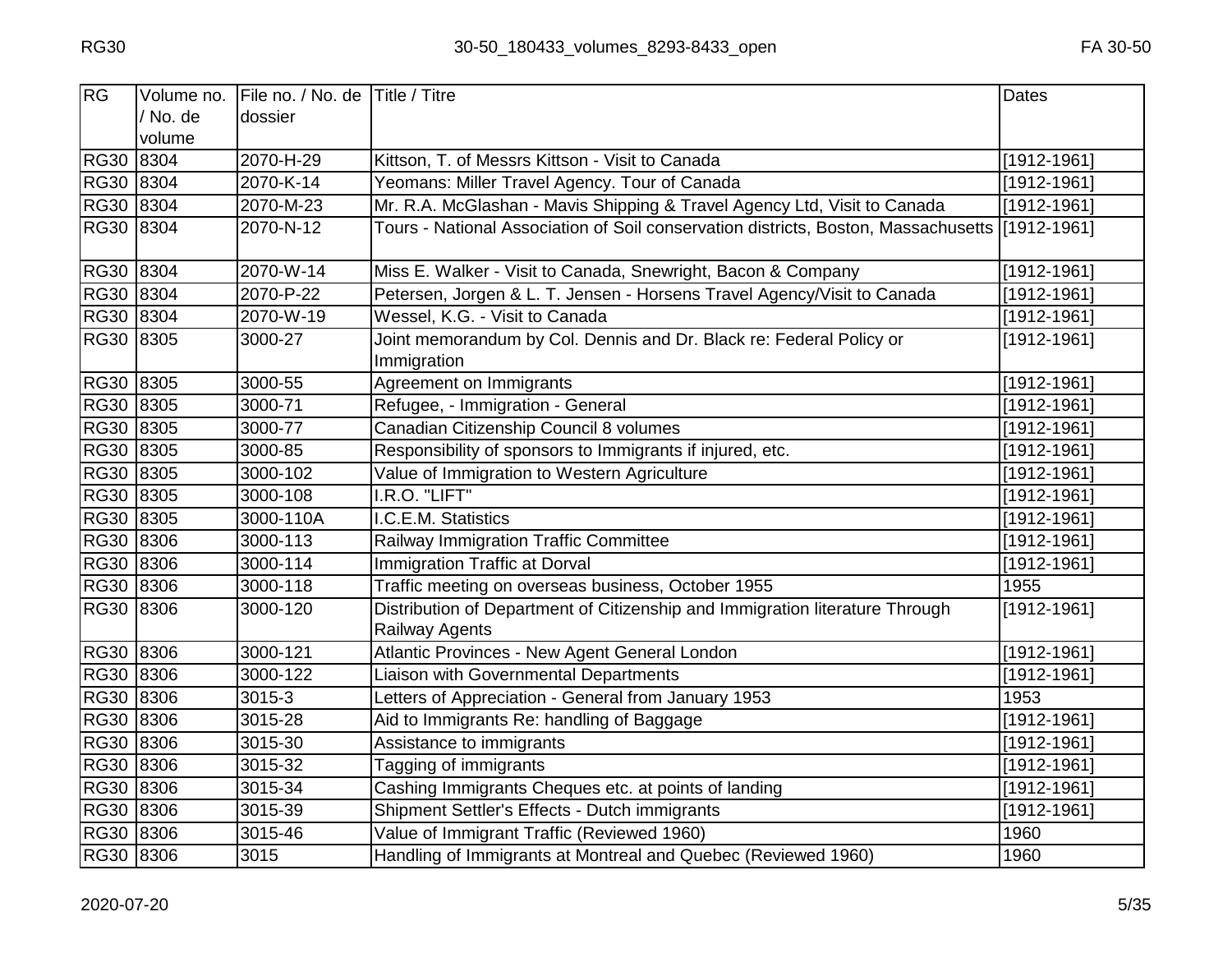| RG          | Volume no. | File no. / No. de Title / Titre |                                                                                                       | Dates           |
|-------------|------------|---------------------------------|-------------------------------------------------------------------------------------------------------|-----------------|
|             | / No. de   | dossier                         |                                                                                                       |                 |
|             | volume     |                                 |                                                                                                       |                 |
| RG30 8306   |            | 3015-49                         | Re Handling of Immigrants baggage Air Flights                                                         | $[1912 - 1961]$ |
| RG30        | 8307       | 3020-47                         | Records or Service From Winnipeg                                                                      | $[1912 - 1961]$ |
| <b>RG30</b> | 8307       | 3020-47-C                       | Record of Service C.N.R. Placements under railway agreement                                           | $[1912 - 1961]$ |
| RG30 8307   |            | 3020-918                        | Rural Settlement Society of Canada Arrivals, 1961                                                     | 1961            |
| <b>RG30</b> | 8307       | 3020-1587                       | Dutch Arrivals By Air                                                                                 | $[1912 - 1961]$ |
| RG30 8307   |            | 3035-10                         | Claims for Refunds - Passenger and Freight - Dutch arrivals                                           | [1912-1961]     |
| RG30 8307   |            | 3035-12                         | Claims- Settlers' Effects- General                                                                    | $[1912 - 1961]$ |
| RG30 8307   |            | 3040-3                          | General Press Articles re: Immigration, January 1955 - June 1961                                      | 1961            |
| RG30 8307   |            | 3040-38                         | <b>Clippings from Winnipeg</b>                                                                        | $[1912-1961]$   |
| RG30 8307   |            | 3040-40                         | Clippings From London Office, January 1960                                                            | 1960            |
| RG30 8308   |            | 3040-43                         | <b>Clippings From Montreal Newspapers</b>                                                             | $[1912 - 1961]$ |
| RG30 8308   |            | 3040-54                         | Clippings on Mr. McGown Speeches. 1960                                                                | 1960            |
| RG30 8308   |            | 3040-58                         | Articles in Danish Press. 2 volumes                                                                   | $[1912 - 1961]$ |
| RG30 8308   |            | 3040-61                         | Clippings - General - A photographic record of the accomplishments of a few of                        | [1912-1961]     |
|             |            |                                 | the many sugar beet workers who immigrated to Southwestern Ontario's sugar                            |                 |
|             |            |                                 | beet growing district                                                                                 |                 |
| RG30 8308   |            | 3055-6                          | General requests for information re: Immigrants                                                       | $[1912 - 1961]$ |
| RG30 8308   |            | 3055-7                          | Enquiries re: Immigration - General                                                                   | $[1912 - 1961]$ |
| RG30 8308   |            | 3060-3                          | Enquiries re: land Settlement - General                                                               | $[1912 - 1961]$ |
| RG30 8309   |            | 3065-2                          | Immigration Agreement Between Federal Gov't, CPR and CNR affecting                                    | [1912-1961]     |
|             |            |                                 | movement of non-preferred continentals                                                                |                 |
| RG30 8309   |            | 3065-2                          | Government Railway Agreement, February 1923 to July 1929, September 1927 to 1923-1929<br>January 1928 |                 |
| RG30 8310   |            | 3065-4                          | Summary of Immigration Agreements and Understanding arrived at                                        | $[1912 - 1961]$ |
| RG30 8310   |            | 3065-12                         | Statement of Agreements to President R.C. Vaughn                                                      | $[1912 - 1961]$ |
| RG30 8310   |            | 3070-48-5                       | Various memoranda re: Evacuee Children                                                                | $[1912 - 1961]$ |
| RG30 8310   |            | 3070-63                         | Immigration work 1958                                                                                 | 1958            |
| RG30 8310   |            | 3075-18                         | New Station - Montreal - Request by Canadian Government for space                                     | $[1912 - 1961]$ |
| RG30 8310   |            | 3075-20                         | Canadian Government Immigration Offices, 1960                                                         | 1960            |
| RG30 8310   |            | 3075-21                         | <b>Blueprints Wolfe's Cove</b>                                                                        | $[1912-1961]$   |
| RG30 8310   |            | 3080-51                         | Juvenile Immigration - General January 1960                                                           | 1960            |
| RG30 8310   |            | 3080-88                         | Fairbridge Farm School Scheme, 1959                                                                   | 1959            |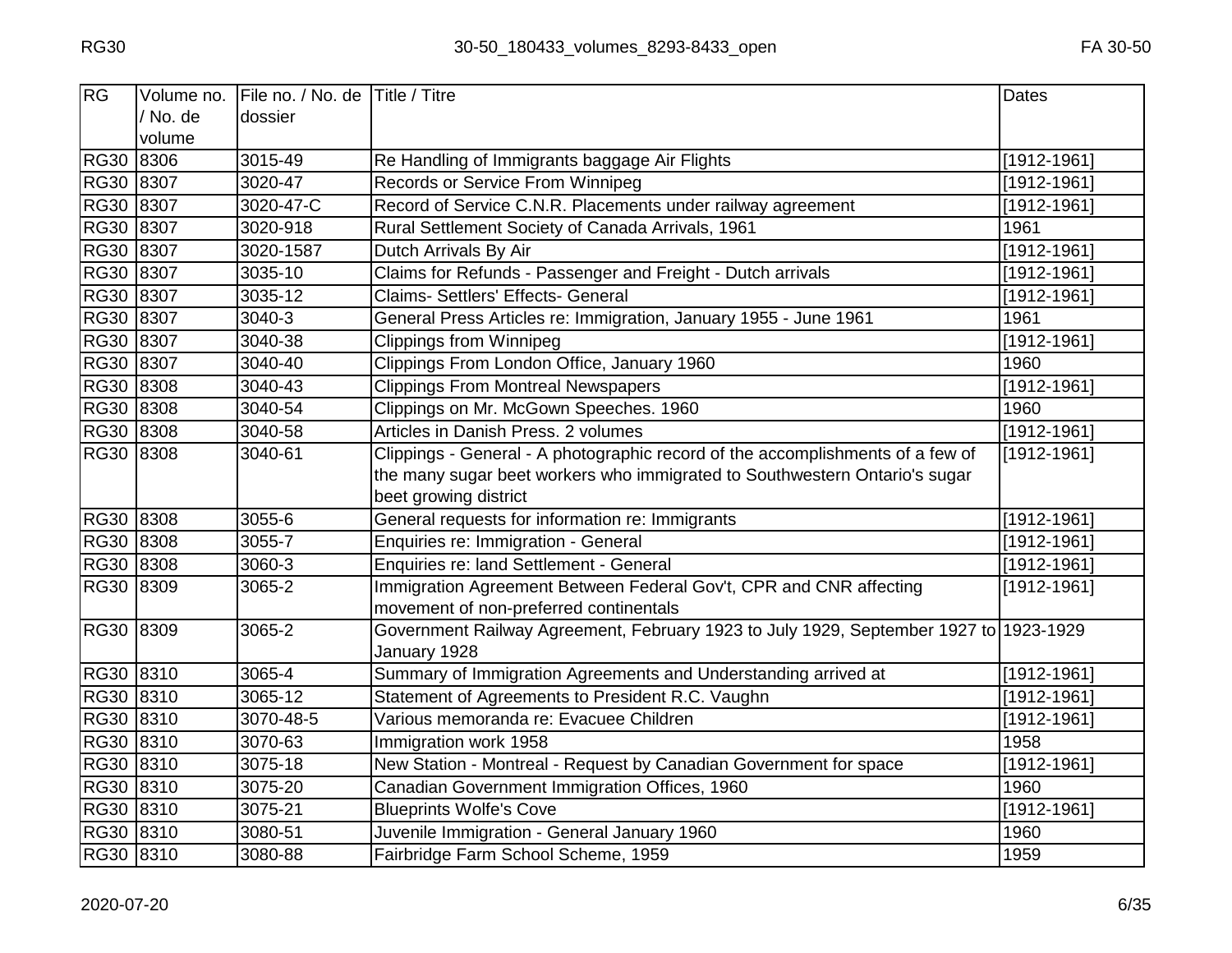| RG        | Volume no. | File no. / No. de Title / Titre |                                                                           | Dates                    |
|-----------|------------|---------------------------------|---------------------------------------------------------------------------|--------------------------|
|           | / No. de   | dossier                         |                                                                           |                          |
|           | volume     |                                 |                                                                           |                          |
| RG30 8310 |            | 3039-91                         | Juvenile Immigration Y.M.C.A.                                             | $[1912 - 1961]$          |
| RG30 8311 |            | 3085-2                          | Medical Inspection of Immigrants Before Leaving Europe - Policy           | $[1912 - 1961]$          |
| RG30 8311 |            | 3085-3                          | Medical Inspections in British Isles, 1960                                | 1960                     |
| RG30 8311 |            | 3085-6                          | Medical Attention to Immigrants - General Cases                           | [1912-1961]              |
| RG30 8311 |            | 3103-22                         | Austrian immigration - General                                            | $[1912 - 1961]$          |
| RG30 8311 |            | $\overline{3}104-1$             | Australian - General                                                      | $\overline{[1912-1961]}$ |
| RG30 8311 |            | 3109                            | <b>Belgium Immigration Booklets</b>                                       | $[1912 - 1961]$          |
| RG30 8311 |            | 3109-40                         | Belgian immigration - General January 1954                                | 1954                     |
| RG30 8311 |            | 3109-48                         | <b>Belgium Young Farmers Movement</b>                                     | $[1912 - 1961]$          |
| RG30 8311 |            | 3109-C-8A                       | <b>Consolidated Belgian arrivals</b>                                      | $[1912 - 1961]$          |
| RG30 8311 |            | 443771                          | <b>British Immigration</b>                                                | $[1912 - 1961]$          |
| RG30 8312 |            | 3115-C-52                       | <b>British Consolidated Files - Arrivals</b>                              | $[1912 - 1961]$          |
| RG30 8312 |            | 3115-C-63A                      | <b>British Consolidated Files - Arrivals</b>                              | $[1912 - 1961]$          |
| RG30 8312 |            | 3115-C-66                       | <b>British Consolidated Files - Arrivals</b>                              | $[1912 - 1961]$          |
| RG30 8313 |            | 3115-C-67                       | <b>British Consolidated Files - Arrivals</b>                              | $[1912 - 1961]$          |
| RG30 8313 |            | 3115-C-63A                      | <b>British Consolidated Files - Arrivals</b>                              | $[1912 - 1961]$          |
| RG30 8313 |            | 3115-C-69A                      | <b>British Consolidated Files - Arrivals</b>                              | $[1912 - 1961]$          |
| RG30 8313 |            | 3115-C-70A                      | <b>British Consolidated Files - Arrivals</b>                              | [1912-1961]              |
| RG30 8313 |            | 3115-C-71A                      | <b>British Consolidated Files - Arrivals</b>                              | $[1912 - 1961]$          |
| RG30 8314 |            | 3115-31                         | British Prospects - General - 1958                                        | 1958                     |
| RG30 8314 |            | 3115-51A                        | Sailings advice miscellaneous British Migrants, Arrivals, January 1, 1958 | 1958                     |
| RG30 8314 |            | 3115-54                         | <b>British Migration Board (Overseas)</b>                                 | $[1912 - 1961]$          |
| RG30 8314 |            | 3115-56                         | University Students from Britain for Farm Seasons Employment              | [1912-1961]              |
| RG30 8314 |            | 3115-58                         | 1960 Movement of School Teachers from England                             | 1960                     |
| RG30 8314 |            | 3115-59                         | Young farm workers from Eire                                              | $[1912 - 1961]$          |
| RG30 8314 |            | 3115-6797                       | Wood-Gaines, Peter Samuel - Family                                        | $[1912 - 1961]$          |
| RG30 8314 |            | 3118-92                         | German Czech Settlement (Section no. 13 from January 1946)                | 1946                     |
| RG30 8315 |            | 3121-C-36A                      | Danish Consolidation files - Arrivals                                     | $[1912 - 1961]$          |
| RG30 8315 |            | 3121-C-37A                      | Danish Consolidation files - Arrivals                                     | $[1912 - 1961]$          |
| RG30 8315 |            | 3121-C-38A                      | Danish Consolidation files - Arrivals                                     | $[1912 - 1961]$          |
| RG30 8315 |            | 3121-191                        | Danish Immigration - General                                              | [1912-1961]              |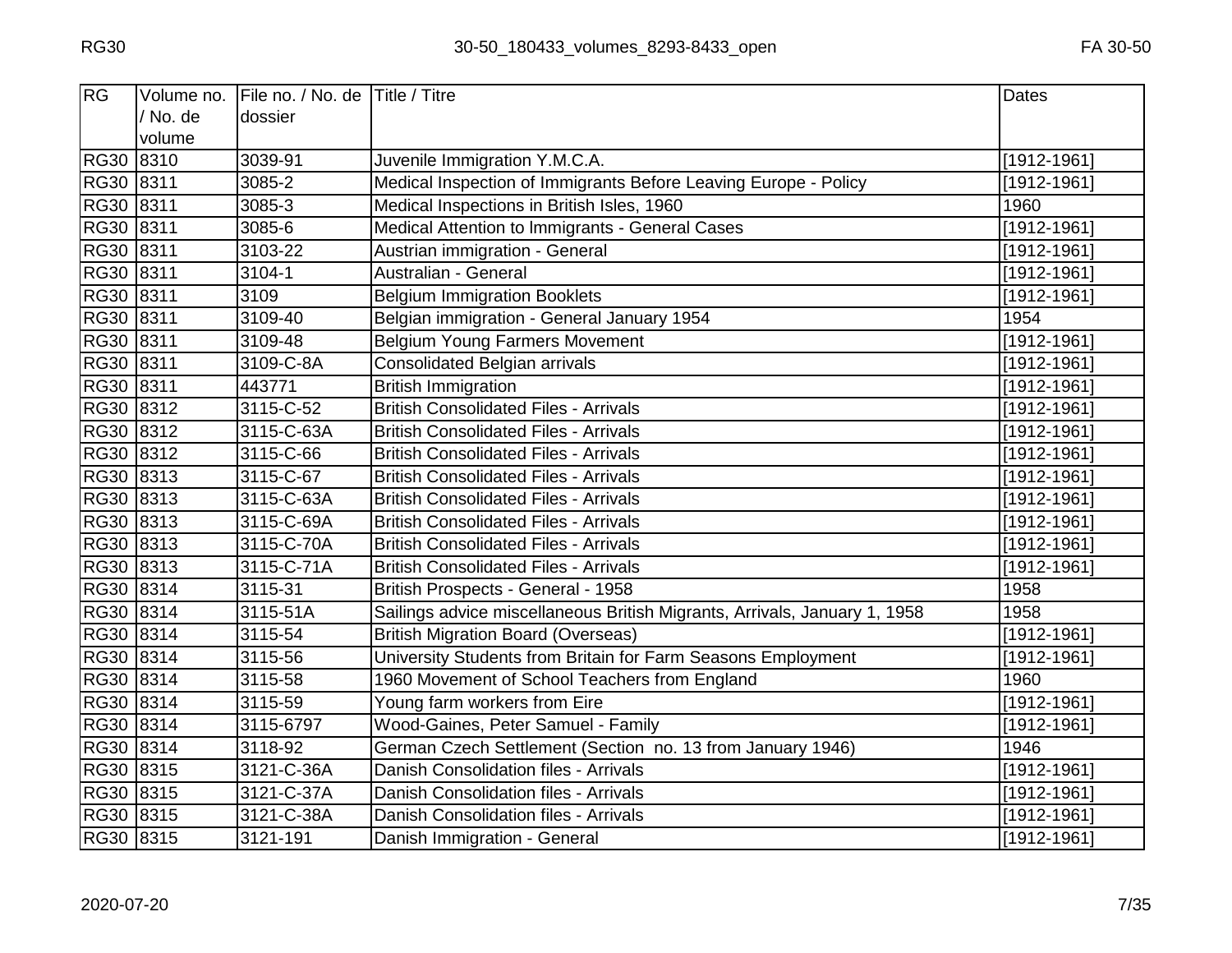| RG        | Volume no. | File no. / No. de Title / Titre |                                                                           | <b>Dates</b>             |
|-----------|------------|---------------------------------|---------------------------------------------------------------------------|--------------------------|
|           | / No. de   | dossier                         |                                                                           |                          |
|           | volume     |                                 |                                                                           |                          |
| RG30 8315 |            | 3121-195                        | Danish Young Farmers Movement, 1961 and Photographs                       | 1961                     |
| RG30 8315 |            | 3121-196                        | Danish Land Settlement in N.S.                                            | $[1912 - 1961]$          |
| RG30 8316 |            | 3127-1                          | <b>Finnish Immigration - General</b>                                      | [1912-1961]              |
| RG30 8316 |            | 3127-C-3A                       | <b>Finnish Consolidated File - Arrivals</b>                               | [1912-1961]              |
| RG30 8316 |            | 3128-C-19A                      | <b>French Consolidated File Arrivals</b>                                  | $[1912 - 1961]$          |
| RG30 8316 |            | 3128-C-20A                      | <b>French Consolidated File Arrivals</b>                                  | [1912-1961]              |
| RG30 8317 |            | 3128-20                         | French Prospects From January 1957                                        | 1957                     |
| RG30 8317 |            | 3128-21                         | French Immigration - General January 1957                                 | 1957                     |
| RG30 8317 |            | 3128-22                         | C. G. A. Young Movements France                                           | $[1912 - 1961]$          |
| RG30 8317 |            | 3128-23                         | <b>French From North Africa</b>                                           | $[1912 - 1961]$          |
| RG30 8317 |            | 3128-24                         | French speaking Immigrants - Settlement of                                | $[1912 - 1961]$          |
| RG30 8317 |            | 3128-25                         | Agricultural Students In France and Germany, etc.                         | [1912-1961]              |
| RG30 8317 |            | 3128-508                        | Bonnefoy, Pierre Family                                                   | [1912-1961]              |
| RG30 8317 |            | 3128-2171                       | <b>Hillairet, Louis Family</b>                                            | $\overline{1912}$ -1961] |
| RG30 8317 |            | 3130-C-12A                      | German consolidated files - arrivals                                      | $[1912 - 1961]$          |
| RG30 8317 |            | 3130-C-16                       | German consolidated files - arrivals                                      | [1912-1961]              |
| RG30 8318 |            | 3130-2                          | German Immigration - General - January 1959                               | 1959                     |
| RG30 8318 |            | 3130-156                        | German Prospects - General                                                | [1912-1961]              |
| RG30 8318 |            | 3130-158                        | <b>East German Land Settlement Families</b>                               | [1912-1961]              |
| RG30 8318 |            | 3130-159                        | Auslandssiedlung G. K B. H. - Advances loans for settlement               | $[1912 - 1961]$          |
| RG30 8319 |            | 3134-4                          | <b>Greek Immigration - General</b>                                        | [1912-1961]              |
| RG30 8319 |            | 3133-1                          | Dutch Immigration General - January 1956                                  | 1956                     |
| RG30 8319 |            | 3133-1                          | Canadian Government regulations on Dutch immigration - General            | [1912-1961]              |
| RG30 8319 |            | 3133-2                          | Dutch Prospects - Families of single men for settlement and placement     | $[1912 - 1961]$          |
|           |            |                                 | throughout Canada from January 1952                                       |                          |
| RG30 8319 |            | 3133-120                        | Dutch nominations - Instructions re: Handling                             | $[1912 - 1961]$          |
| RG30 8319 |            | 3133-122                        | Dutch immigrant Arrivals - Individual Cases                               | [1912-1961]              |
| RG30 8319 |            | 3133-317                        | Mr. John Hagenaars - proposed trips to Holland encouraging immigration to | [1912-1961]              |
|           |            |                                 | Canada                                                                    |                          |
| RG30 8319 |            | 3136-2                          | Hungarian immigration - General (reviewed, 1960)                          | 1960                     |
| RG30 8319 |            | 3142-6                          | Italian Immigration - General January 1952                                | 1952                     |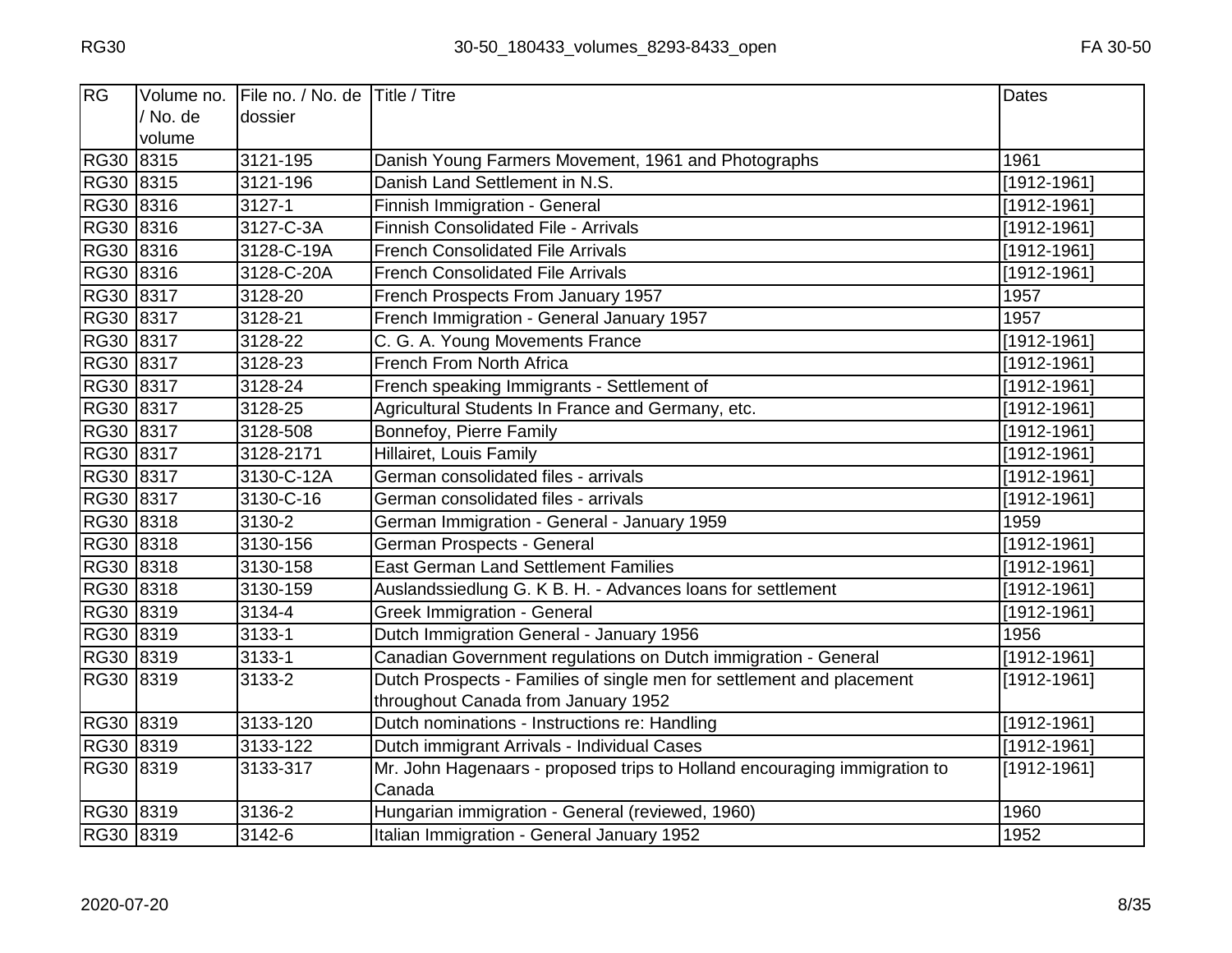| RG        | Volume no. | File no. / No. de Title / Titre |                                                                                                              | <b>Dates</b>    |
|-----------|------------|---------------------------------|--------------------------------------------------------------------------------------------------------------|-----------------|
|           | / No. de   | dossier                         |                                                                                                              |                 |
|           | volume     |                                 |                                                                                                              |                 |
| RG30 8319 |            | 3142-17                         | <b>ACLI - Italian Settlement Society</b>                                                                     | [1912-1961]     |
| RG30 8319 |            | 3144-1                          | Istrian immigration - January 1957                                                                           | 1957            |
| RG30 8320 |            | 3145                            | Jewish Immigration - General                                                                                 | $[1912 - 1961]$ |
| RG30 8320 |            | 3148-34                         | Yugoslavia immigration - General                                                                             | [1912-1961]     |
| RG30 8320 |            | 3150-1                          | Kenya immigration                                                                                            | $[1912 - 1961]$ |
| RG30 8320 |            | 3155-1                          | Luxembourg immigration - General                                                                             | [1912-1961]     |
| RG30 8320 |            | 3160-1                          | Norwegian immigration - General                                                                              | $[1912 - 1961]$ |
| RG30 8320 |            | 3163-10                         | Polish immigration - general                                                                                 | [1912-1961]     |
| RG30 8320 |            | 3164-1                          | Portuguese immigration - General, 1958 (2 volumes)                                                           | 1958            |
| RG30 8320 |            | 3164-1                          | Portuguese immigration - General, 1958                                                                       | 1958            |
| RG30 8320 |            | 3175-2                          | Spanish Basque - immigration September 1957                                                                  | 1957            |
| RG30 8320 |            | 3177-59                         | Prospective Swedish immigration                                                                              | $[1912 - 1961]$ |
| RG30 8320 |            | 3180-83A                        | Swiss immigration - General                                                                                  | [1912-1961]     |
| RG30 8320 |            | 3187-62                         | United States Settlers - Land settlement report, 1960                                                        | 1960            |
| RG30 8320 |            | 3187-64                         | United States Prospects - General                                                                            | [1912-1961]     |
| RG30 8321 |            | 3300-B-19                       | <b>World Baptist Alliance</b>                                                                                | [1912-1961]     |
| RG30 8321 |            | $3300 - C - 2$                  | <b>Western Canada Colonization Association</b>                                                               | $[1912 - 1961]$ |
| RG30 8321 |            | 3300-C-13                       | Central Emigration Foundation - Holland Marsh Settlement                                                     | [1912-1961]     |
| RG30 8321 |            | 3300-C-31                       | Canadian Christian Council for resettlement of refugees. (Outside the mandate of<br>the I.R.O., January 1955 | 1955            |
| RG30 8321 |            | 3300-C-35                       | Canadian Council of Churches - Committee on Immigration of Refugees                                          | $[1912 - 1961]$ |
| RG30 8321 |            | 3300-C-38                       | Rural Settlement Society of Canada - Correspondence - 1958                                                   | 1958            |
| RG30 8321 |            | 3300-C-39                       | Jeunesse Agricole Catholique (Catholic Youth Agricultural Movement)                                          | [1912-1961]     |
| RG30 8321 |            | 3300-M-17                       | Metropolitan Immigration Committee of Toronto                                                                | [1912-1961]     |
| RG30 8321 |            | 3300-N-11                       | National Catholic Conference, 1953                                                                           | 1953            |
| RG30 8321 |            | 3300-O-8                        | Oversea Settlement of British Women Society                                                                  | [1912-1961]     |
| RG30 8321 |            | 3300-P-14                       | Polish Congress                                                                                              | $[1912 - 1961]$ |
| RG30 8321 |            | 3300-S-6                        | <b>Salvation Army</b>                                                                                        | [1912-1961]     |
| RG30 8321 |            | 3300-U-3                        | United Church of Canada                                                                                      | [1912-1961]     |
| RG30 8322 |            | 3305-1                          | British Dominions Emigration Society, January 1953                                                           | 1953            |
| RG30 8322 |            | 3335-1                          | Catholic Immigrant Aid Society.                                                                              | $[1912 - 1961]$ |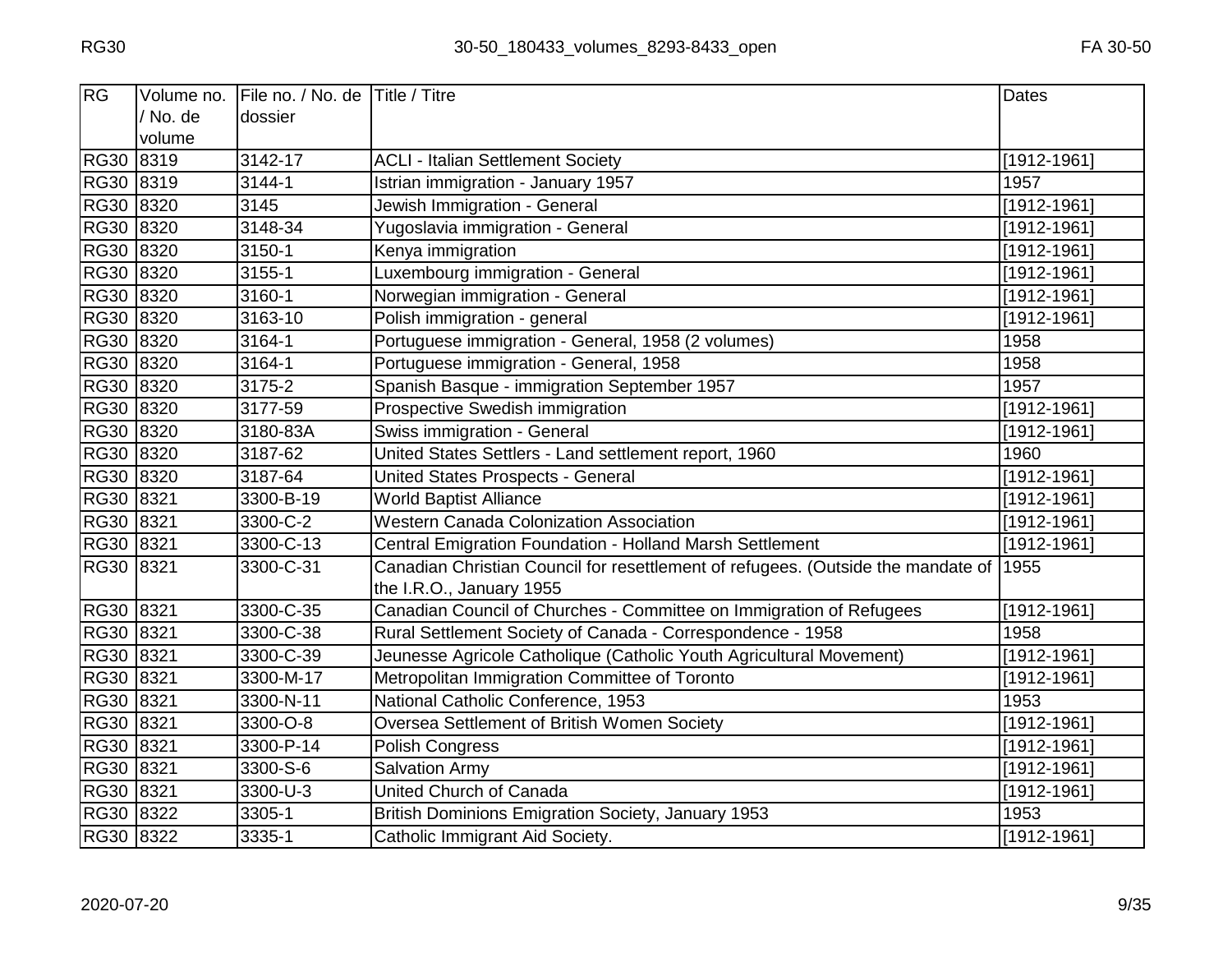| RG          | Volume no. | File no. / No. de Title / Titre |                                                                                   | <b>Dates</b>    |
|-------------|------------|---------------------------------|-----------------------------------------------------------------------------------|-----------------|
|             | / No. de   | dossier                         |                                                                                   |                 |
|             | volume     |                                 |                                                                                   |                 |
| RG30 8322   |            | 3335-2                          | Catholic Immigration Aid Society (Section No 11 from January 1945)                | 1945            |
| <b>RG30</b> | 8322       | 3350-2                          | German Baptist Society - Outstandings - January 1946                              | 1946            |
| <b>RG30</b> | 8322       | 3375-1                          | Canadian Lutheran Immigration Aid Society Agreement - General dated January       | $[1912 - 1961]$ |
| RG30 8322   |            | 3375-2                          | Canadian Lutheran Immigration Aid Society - General                               | [1912-1961]     |
| RG30 8322   |            | 3382-2                          | Mennonite Immigration Aid - General January 1945                                  | 1945            |
| RG30 8322   |            | 3600-42                         | <b>Bushworkers - General</b>                                                      | $[1912 - 1961]$ |
| RG30 8323   |            | 3600-52                         | Welch Construction Company - Track Workers, January 1958                          | 1958            |
| RG30 8323   |            | 3600-71                         | Sugar Beet and Bushworkers.                                                       | $[1912 - 1961]$ |
| RG30 8323   |            | 3600-76                         | Mushroom Workers - General                                                        | $[1912 - 1961]$ |
| RG30 8323   |            | 3605-3                          | Domestics from preferred countries, January 1956                                  | 1956            |
| RG30 8323   |            | 3610-9                          | Enquiries for commercial and industrial employment                                | $[1912 - 1961]$ |
| RG30 8323   |            | 3615-11                         | Enquires for farm employment                                                      | [1912-1961]     |
| RG30 8323   |            | 3615-57                         | Farm help situation                                                               | [1912-1961]     |
| RG30 8323   |            | 3615-62                         | Agriculture arrivals, January 1955                                                | 1955            |
| RG30 8324   |            | 3615-68                         | Farm wages in British Isles.                                                      | $[1912 - 1961]$ |
| RG30 8324   |            | 3615-73                         | Farm placements - General                                                         | $[1912 - 1961]$ |
| RG30 8324   |            | 3615-75                         | Canadians placed in farm employment                                               | $[1912 - 1961]$ |
| RG30 8324   |            | 3615-79                         | Workmen's Compensation Board Ontario, information re: farm coverage               | [1912-1961]     |
| RG30 8324   |            | 3620-23                         | Harvest help - General                                                            | $[1912 - 1961]$ |
| RG30 8324   |            | 3640-1                          | Industrial and Commercial Help Requirements General                               | $[1912 - 1961]$ |
| RG30 8324   |            | 3640-2                          | Business Opportunities in Canada.                                                 | $[1912 - 1961]$ |
| RG30 8324   |            | 3800-8                          | <b>Homestead Lease Regulations</b>                                                | [1912-1961]     |
| RG30 8324   |            | 3800-27                         | Unoccupied Land Surveys, Literature, write-ups, etc.                              | $[1912 - 1961]$ |
| RG30 8324   |            | 3800-35                         | Land Settlement - General                                                         | $[1912 - 1961]$ |
| RG30 8324   |            | 3805-10                         | Report on Soil Survey - Lac La Biche Area                                         | $[1912 - 1961]$ |
| RG30 8324   |            | 3805-22                         | Land Settlement - Alberta - General                                               | [1912-1961]     |
| RG30 8325   |            | 3810-20                         | Land Settlement in British Columbia                                               | [1912-1961]     |
| RG30 8325   |            | 3810-20                         | Photographs used British Columbia Booklet                                         | $[1912 - 1961]$ |
| RG30 8325   |            | 3820-9                          | Statement of Soldier's Settlement and V.L.A. - British Immigration to N.B. - Land | [1912-1961]     |
|             |            |                                 | settlement, N.B. General                                                          |                 |
| RG30 8325   |            | 3820-12                         | Farm Settlement Board - Fredericton, N.B.                                         | [1912-1961]     |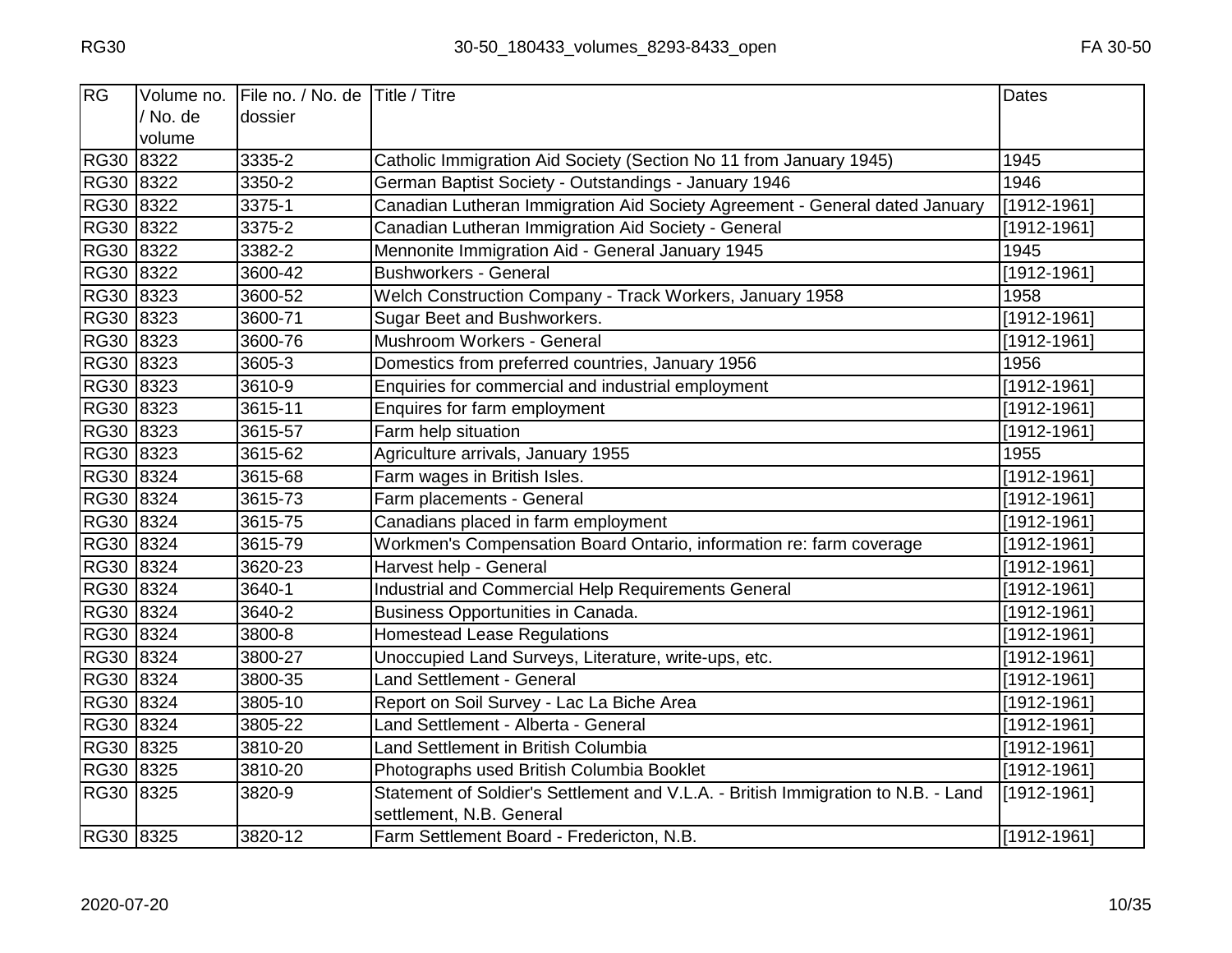| RG        | Volume no. | File no. / No. de Title / Titre |                                                                                    | Dates           |
|-----------|------------|---------------------------------|------------------------------------------------------------------------------------|-----------------|
|           | / No. de   | dossier                         |                                                                                    |                 |
|           | volume     |                                 |                                                                                    |                 |
| RG30 8325 |            | 3825-18                         | Land Settlement Nova Scotia (Duplicate)                                            | [1912-1961]     |
| RG30 8325 |            | 3830-38                         | A Brief on Northern Quebec prepared for the Ontario Government.                    | $[1912 - 1961]$ |
| RG30 8325 |            | 3845-20                         | <b>Colonization work - Quebec- French</b>                                          | $[1912 - 1961]$ |
| RG30 8325 |            | 3845-37                         | Land Settlement in Quebec - General                                                | [1912-1961]     |
| RG30 8325 |            | 3870-1                          | Clippings re: Schemes C.N.L.S.A. (See file for Correspondence same file<br>number) | $[1912 - 1961]$ |
| RG30 8325 |            | 3870-2                          | Summary of Land Settlement Schemes of C.N.L.S.                                     | [1912-1961]     |
| RG30 8325 |            | 3880-3                          | Agreement With British Overseas Settlement Committee 1930 group settlement         | 1930            |
| RG30 8325 |            | 3885-37                         | Capital requirements - question of transfer funds overseas (January 1953)          | 1953            |
| RG30 8325 |            | 3885-37                         | Capital requirements - question of transfer funds overseas                         | $[1912 - 1961]$ |
| RG30 8325 |            | 3895-16                         | Write-Ups - General 1957                                                           | 1957            |
| RG30 8326 |            | 4510-B-7                        | Buran, Dr. Walter and Dr. E. A. Kleberg visit to Canada                            | $[1912 - 1961]$ |
| RG30 8326 |            | 4510-C-5                        | Cnossen, T. - Transportation for                                                   | $[1912 - 1961]$ |
| RG30 8326 |            | 4510-C-7                        | Transportation - Catholic - Western                                                | $[1912 - 1961]$ |
| RG30 8326 |            | 4510-C-8                        | Canadian - Netherlands Immigration Council                                         | [1912-1961]     |
| RG30 8326 |            | 4510-D-4                        | Dutch Government Officials - Holland                                               | [1912-1961]     |
| RG30 8326 |            | 4510-D-5                        | Dutch - Canadian Reformed Organization                                             | $[1912 - 1961]$ |
| RG30 8326 |            | 4510-D-7                        | De Jong, Joh. - Visit to Canada                                                    | $[1912 - 1961]$ |
| RG30 8326 |            | 4510-F-3                        | Fink, Peter - Schlange, Dr. Herbert and Linze, Dietrich, Wilhelm                   | $[1912 - 1961]$ |
| RG30 8326 |            | 4510-K-5                        | Komme, Mrs. Helga - transportation for                                             | $[1912 - 1961]$ |
| RG30 8326 |            | 4520-6                          | Trip Passes for members of this department - correspondence                        | [1912-1961]     |
| RG30 8326 |            | 4520-7                          | Annual passes for members of this department - correspondence                      | $[1912 - 1961]$ |
| RG30 8326 |            | 4520-14                         | Annual Business Passes for Staff, 1958                                             | 1958            |
| RG30 8326 |            | 4520-23                         | <b>Farms For Sale Ontario and Quebec</b>                                           | [1912-1961]     |
| RG30 8326 |            | 4850-5                          | Land Survey Systems Saskatchewan                                                   | $[1912 - 1961]$ |
| RG30 8327 |            | C.D. James                      | Oversees Trip - 1956 - 1957                                                        | 1957            |
| RG30 8327 |            | C.D. James                      | Investments                                                                        | $[1912 - 1961]$ |
| RG30 8327 |            | C.D. James                      | Speeches                                                                           | $[1912 - 1961]$ |
| RG30 8327 |            | C.D. James                      | International Refugee Organization                                                 | [1912-1961]     |
| RG30 8327 |            | C.D. James                      | <b>Personal Publicity</b>                                                          | $[1912 - 1961]$ |
| RG30 8327 |            | C.D. James                      | Organization - Passenger Promotion Branch, old photos                              | [1912-1961]     |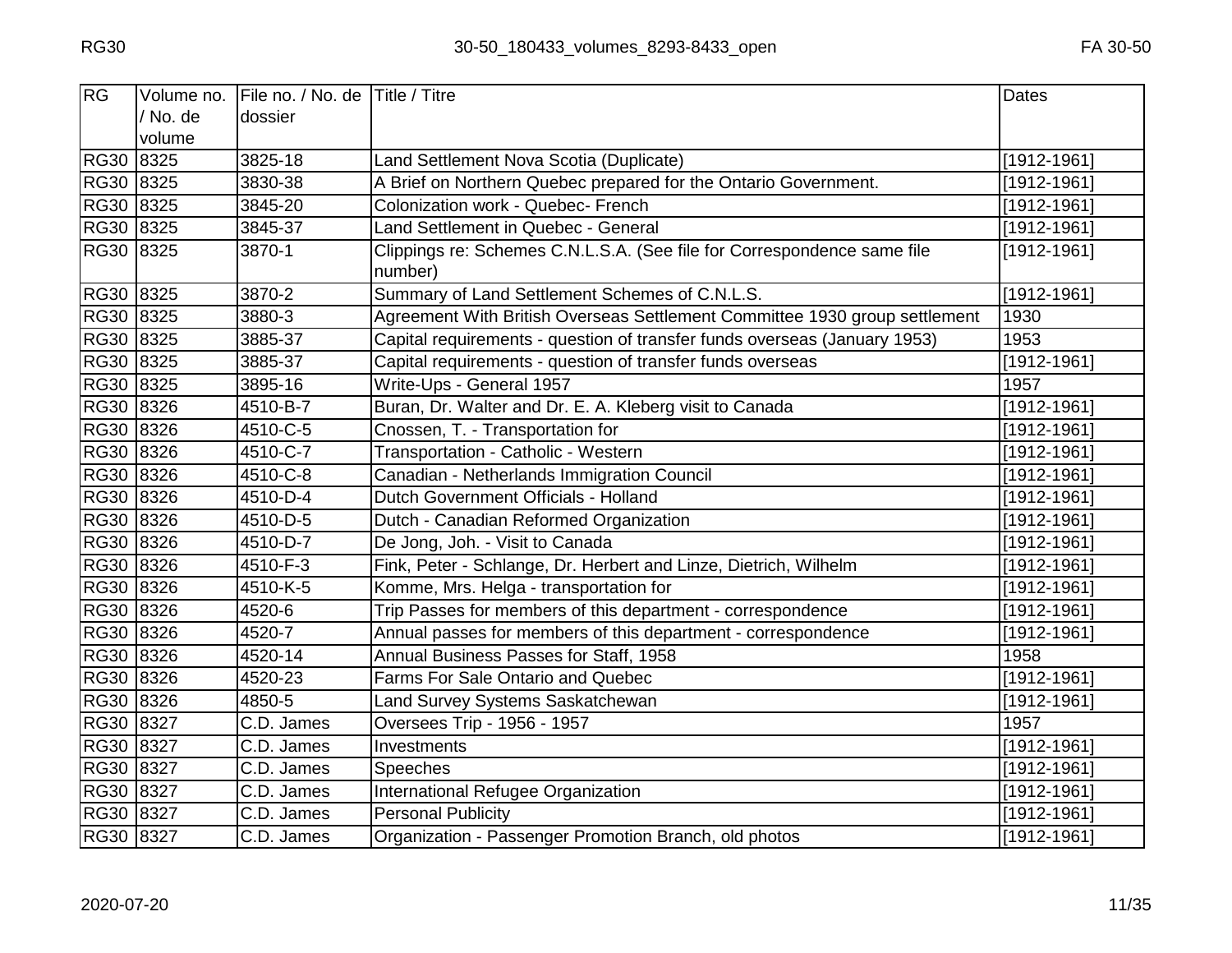| RG        | Volume no. | File no. / No. de Title / Titre |                                                                           | <b>Dates</b>    |
|-----------|------------|---------------------------------|---------------------------------------------------------------------------|-----------------|
|           | / No. de   | dossier                         |                                                                           |                 |
|           | volume     |                                 |                                                                           |                 |
| RG30 8327 |            | C.D. James                      | Colonization and Agriculture Department, System Headquarters              | $[1912 - 1961]$ |
| RG30 8327 |            | C.D. James                      | Colonization and Agriculture Department, Head of Department               | $[1912 - 1961]$ |
| RG30 8327 |            | C.D. James                      | Colonization and Agriculture Department, Performance and Appraisals       | $[1912 - 1961]$ |
| RG30 8327 |            | C.D. James                      | Colonization and Agriculture Department, 5-Year Replacement Programme     | [1912-1961]     |
| RG30 8328 |            | C.D. James                      | Colonization and Agriculture Department, General                          | $[1912 - 1961]$ |
| RG30 8328 |            | C.D. James                      | Colonization and Agriculture Department, Middle Management - Job Ladder,  | [1912-1961]     |
|           |            |                                 | Descriptions, etc. 2 volumes.                                             |                 |
| RG30 8328 |            | C.D. James                      | Colonization and Agriculture Department, Supervisory Officers             | $[1912 - 1961]$ |
| RG30 8328 |            | C.D. James                      | Colonization and Agriculture Department, European Organization            | [1912-1961]     |
| RG30 8328 |            | C.D. James                      | Colonization and Agriculture Department, Salary Recommendations           | $[1912-1961]$   |
| RG30 8329 |            | C.D. James                      | Reorganization - 1960                                                     | 1960            |
| RG30 8329 |            | C.D. James                      | Departmental Survey, April 4, 1955                                        | 1955            |
| RG30 8329 |            | C.D. James                      | Departmental Survey Material                                              | $[1912 - 1961]$ |
| RG30 8329 |            | C.D. James                      | CNR Organization Plan, 1960                                               | 1960            |
| RG30 8330 |            | C.D. James                      | CNR Organization Plan, 1960 (account book)                                | 1960            |
| RG30 8331 |            | 1000-76                         | Space required in new station                                             | [1912-1961]     |
| RG30 8331 |            |                                 | 1000-138 "6616" Folder in foreign languages for immigrants                | $[1912-1961]$   |
| RG30 8331 |            | 1020-19                         | Montreal Office Vouchers - 1960                                           | 1960            |
| RG30 8331 |            | 1030-2                          | Capital budget - General                                                  | $[1912 - 1961]$ |
| RG30 8331 |            | 1035-1                          | <b>Conferences and Hearings</b>                                           | [1912-1961]     |
| RG30 8331 |            | 1035-23                         | Select Standing Committee of the House of Commons on Railway and Shipping | [1912-1961]     |
| RG30 8331 |            | 1035-58                         | Copies of minutes of meeting held July, 1951                              | 1951            |
| RG30 8331 |            | 1035-58A                        | Conference in Montreal, July, 1951                                        | 1951            |
| RG30 8332 |            | 1035-67                         | Meeting with G. R. Benoit, March, 1952                                    | 1952            |
| RG30 8332 |            | 1035-70                         | Mr. de La Cour's Business Trips to Canada                                 | $[1912 - 1961]$ |
| RG30 8332 |            | 1035-72                         | Conference - London, 30 September - 1 October 1952.                       | 1952            |
| RG30 8332 |            | 1035-75                         | Departmental Conferences - Montreal                                       | $[1912 - 1961]$ |
| RG30 8332 |            | 1035-89                         | Hoptin, L.M. - Business Trips                                             | $[1912-1961]$   |
| RG30 8332 |            | 1035-92                         | Hurst, L.L. - Business Trips                                              | $[1912 - 1961]$ |
| RG30 8332 |            | 1040-28                         | Vouchers received monthly from Winnipeg Office, January 1959              | 1959            |
| RG30 8332 |            | 1040-31                         | Cash Advances - Departmental                                              | [1912-1961]     |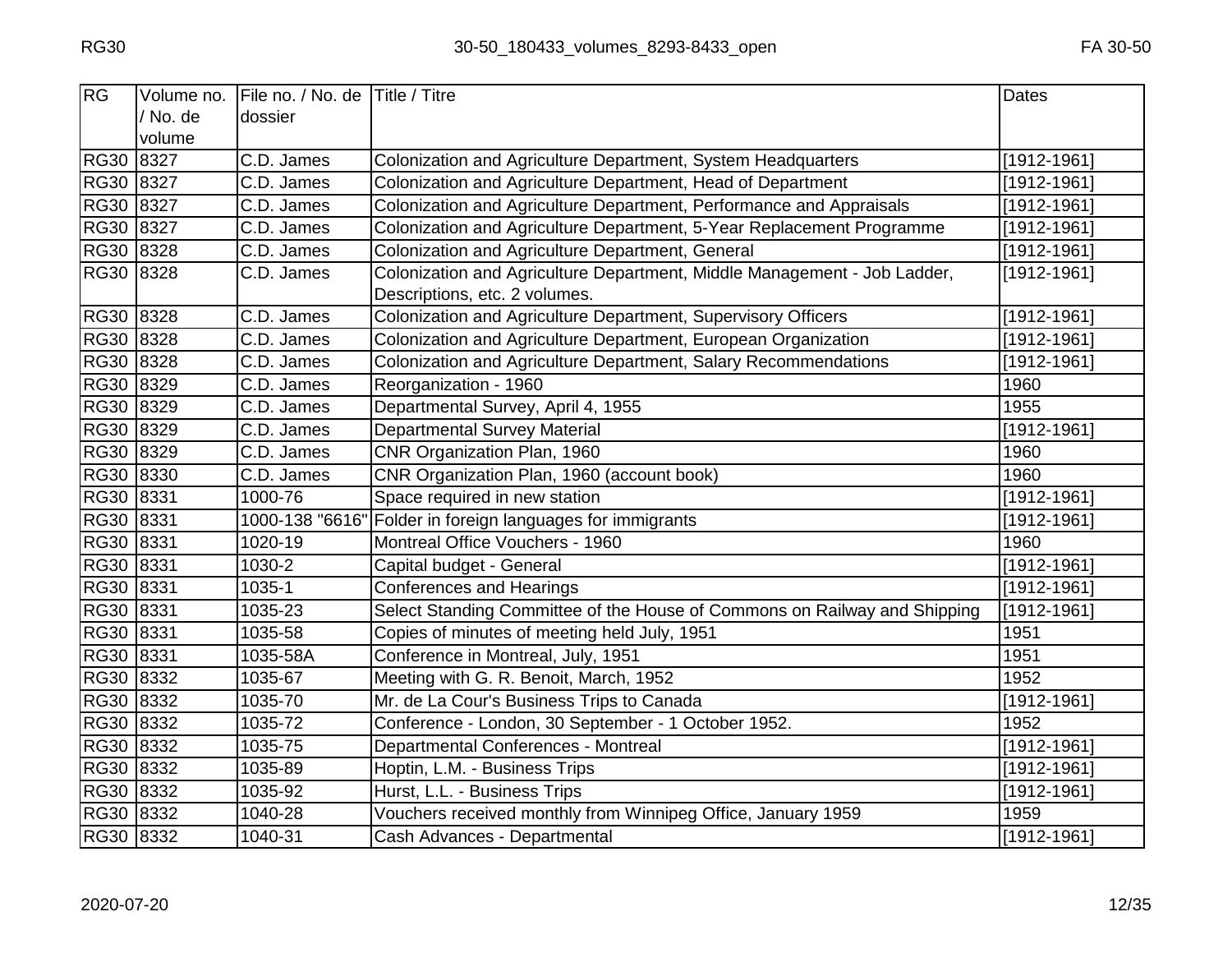| RG        | Volume no. | File no. / No. de Title / Titre |                                                                    | <b>Dates</b>    |
|-----------|------------|---------------------------------|--------------------------------------------------------------------|-----------------|
|           | / No. de   | dossier                         |                                                                    |                 |
|           | volume     |                                 |                                                                    |                 |
| RG30 8332 |            | 1050-F-23                       | Forms - Applications for Entry (Nominations)                       | $[1912 - 1961]$ |
| RG30 8332 |            | 1055-IX                         | <b>Standard Correspondence Filing System</b>                       | [1912-1961]     |
| RG30 8332 |            | 1055-2                          | List of Files Destroyed                                            | [1912-1961]     |
| RG30 8333 |            | 1060-30                         | Establishment of Office at Glasgow, Scotland, 1951 - 1955          | 1955            |
| RG30 8333 |            | 1060-31                         | Paris Office - General                                             | $[1912 - 1961]$ |
| RG30 8333 |            | 1060-32                         | Halifax, N.S. Establishment of Office                              | $[1912 - 1961]$ |
| RG30 8333 |            | 1205-6                          | Bulletin - Taking of Canadian Colonizer (2 volumes)                | $[1912 - 1961]$ |
| RG30 8333 |            | 1205-32                         | Guide to Land Settlement in Canada (2 volumes)                     | $[1912 - 1961]$ |
| RG30 8333 |            | 1205-35                         | Central British Columbia Folder                                    | $[1912 - 1961]$ |
| RG30 8333 |            | 1205-37                         | Guide to Land Settlement in Canada (2 volumes.)                    | $[1912 - 1961]$ |
| RG30 8334 |            | 1205-41                         | Canada Folder - January 1953                                       | 1953            |
| RG30 8334 |            | 1205-41                         | Canada Folder - January 1959                                       | 1959            |
| RG30 8334 |            | 1235-102                        | Articles by N.S. McGuire "Dutch settlement in Alberta"             | $[1912 - 1961]$ |
| RG30 8334 |            | 1875-2                          | Alberta Government Railways - Agreement with - 1960                | 1960            |
| RG30 8334 |            | 1875-9                          | Incomplete Branch Lines - General                                  | $[1912 - 1961]$ |
| RG30 8334 |            | 2015-31                         | Motor Cars - Montreal Office                                       | $[1912 - 1961]$ |
| RG30 8334 |            | 2070-C17                        | Carne, Neville M. Visit to Canada, 1960                            | 1960            |
| RG30 8334 |            | 2070-M-22                       | Yeomans, Miller Travel Agency                                      | $[1912 - 1961]$ |
| RG30 8334 |            | 2070-0-7                        | Ontario Farmers' Goodwill Crop Tour to British Columbia            | $[1912 - 1961]$ |
| RG30 8334 |            | 2070-W-17                       | Wingose's, Erik - Trip to Canada, 1960                             | 1960            |
| RG30 8335 |            | 3000-104                        | I.R.O. - Canada - Proposal railways should supersede, 1960         | 1960            |
| RG30 8335 |            | 3015-28                         | Aid to Immigrants re: Handling of baggage, 1960                    | 1960            |
| RG30 8335 |            | 3015-30                         | Assistance to Immigrants - 1948-1950, 1959                         | 1948-1959       |
| RG30 8335 |            | 3015-30                         | Assistance to Immigrants - 1949-1952, 1959                         | 1949-1959       |
| RG30 8335 |            | 3015-33                         | <b>Feeding Arrangements For Immigrants</b>                         | $[1912 - 1961]$ |
| RG30 8335 |            | 3015-33                         | Feeding Arrangements For Immigrants - January 1955 - 1960          | 1955-1960       |
| RG30 8336 |            | 3015-36                         | Assisted Passage Scheme Via Steamships-Rail and T.C.A. 1951, 1952  | 1951-1952       |
| RG30 8336 |            | 3015-36                         | Steamships-Rail and T.C.A. - January 1956 - 1959                   | 1956-1959       |
| RG30 8336 |            | 3015-36                         | Assisted Passage Scheme Via Steamships, Rail and TCA - 1954 - 1955 | 1954-1955       |
| RG30 8336 |            | 3020-17                         | Miscellaneous Immigrants Arrivals, Closed - 1959                   | 1959            |
| RG30 8336 |            | 3020-918                        | Rural Settlement Society of arrivals - January 1957                | 1957            |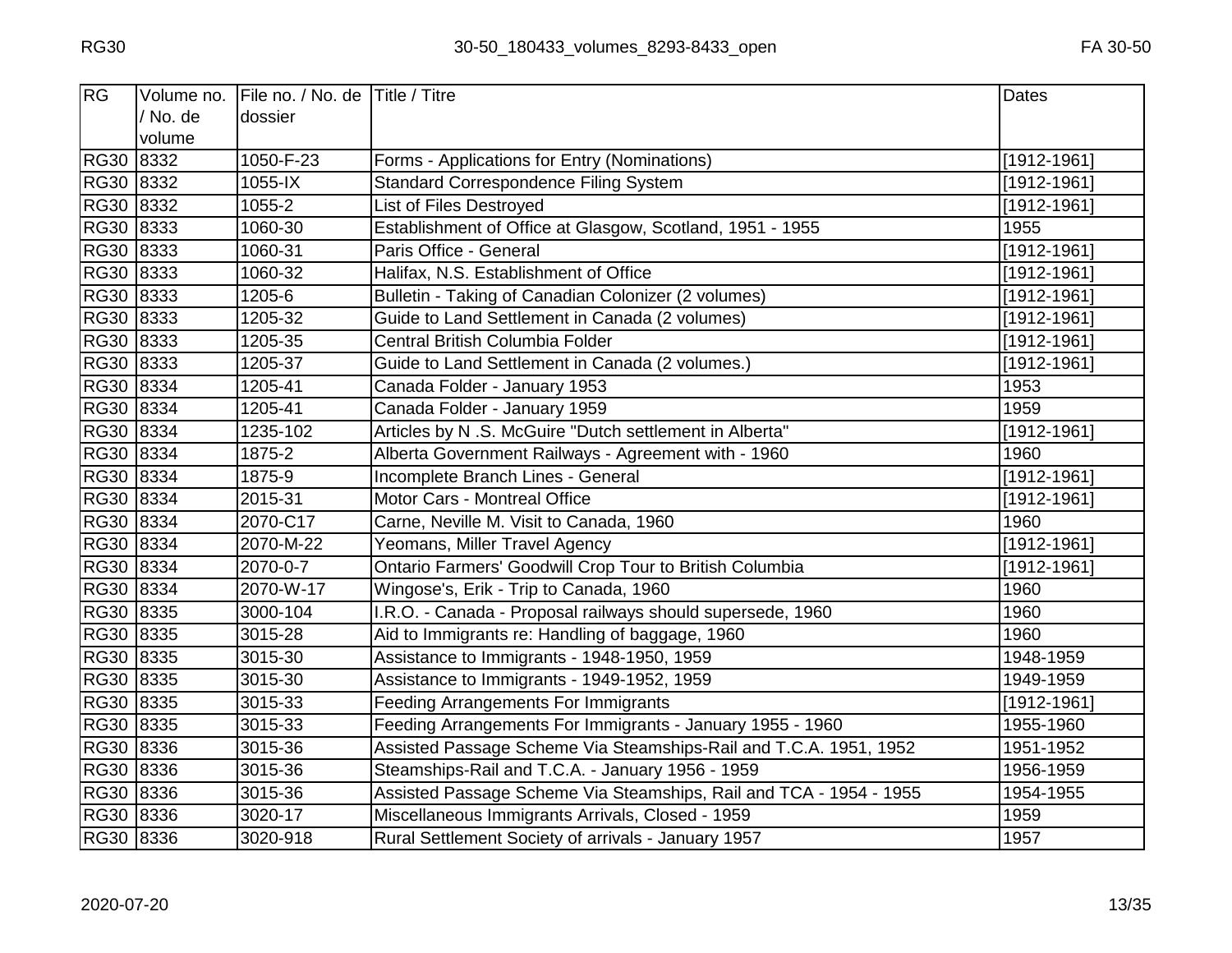| RG        | Volume no. | File no. / No. de Title / Titre |                                                                      | Dates           |
|-----------|------------|---------------------------------|----------------------------------------------------------------------|-----------------|
|           | / No. de   | dossier                         |                                                                      |                 |
|           | volume     |                                 |                                                                      |                 |
| RG30 8336 |            | 3065-11                         | Agreements And Co-Operative Arrangements with C.P.R.                 | $[1912-1961]$   |
| RG30 8337 |            | 3070-31                         | Immigration Policy (Section No. 1) Closed end of February, 1931      | 1931            |
| RG30 8337 |            | 3070-31                         | Immigration Policy, 1931-1932 - Section 3                            | 1931-1932       |
| RG30 8337 |            | 3070-31                         | Immigration Policy, 1932, 1933, 1934 - Section 4                     | 1932-1933       |
| RG30 8337 |            | 3070-31                         | Immigration Policy, 1934-1935 - Section 5                            | 1934-1935       |
| RG30 8337 |            | 3070-31                         | Immigration Policy, January 1936 - August 1937                       | 1936-1937       |
| RG30 8337 |            | 3070-31                         | Immigration Policy, General, 1947 - 1948                             | 1947-1948       |
| RG30 8337 |            | 3070-31                         | Immigration Policy, General, 1946                                    | 1946            |
| RG30 8338 |            | 3070-31                         | Immigration Policy, 1931 - 1932, Section No. 2                       | 1931-1932       |
| RG30 8338 |            | 3070-31                         | Immigration Policy, General, Section No. 10                          | $[1912 - 1961]$ |
| RG30 8338 |            | 3070-31                         | Immigration Policy, Section 9                                        | $[1912 - 1961]$ |
| RG30 8338 |            | 3070-31                         | Immigration Policy, Section 8 from September 1, 1937 - July 26, 1938 | 1937-1938       |
| RG30 8338 |            | 3070-31                         | Immigration Policy, January 1948 - April 1950                        | 1948-1950       |
| RG30 8338 |            | 3070-31                         | Immigration Policy, May - December 1950                              | 1950            |
| RG30 8339 |            | 3070-31                         | Immigration Policy, August 1951 - July 1952                          | 1951-1952       |
| RG30 8339 |            | 3070-31                         | Immigration Policy, General, 1952 - 1953                             | 1952-1953       |
| RG30 8339 |            | 3070-31                         | Immigration Policy, August 1953 - December 1954                      | 1953-1954       |
| RG30 8339 |            | 3070-31                         | Immigration Policy, General, 1955                                    | 1955            |
| RG30 8339 |            | 3070-31                         | Immigration Policy, January - November 1956                          | 1956            |
| RG30 8339 |            | 3070-31                         | Immigration Policy, General, January 1957                            | 1957            |
| RG30 8339 |            | 3070-31                         | <b>Immigration Policy, General</b>                                   | $[1912 - 1961]$ |
| RG30 8340 |            | 3070-33                         | <b>ORDERS In Council - Immigration Regulations.</b>                  | [1912-1961]     |
| RG30 8340 |            | 3070-33                         | ORDERS In Council - Immigration Regulations, from October 1945       | 1945            |
| RG30 8340 |            | 3070-48                         | Movement of Refugee Children and British evacuees 1940-1946, 1959 (2 | 1940-1946; 1959 |
|           |            |                                 | volumes)                                                             |                 |
| RG30 8340 |            | 3070-48-2                       | Evacuee Children - 1st Group (Weekend August 2/1940)                 | 1940            |
| RG30 8340 |            | 3070-56                         | Procedure of handling immigration cases                              | $[1912 - 1961]$ |
| RG30 8340 |            | 3070-57                         | Orders-In-Council, P.C. 4849, 4850, and 4851                         | $[1912 - 1961]$ |
| RG30 8341 |            | 3070-59                         | Canadian Government Immigration Act                                  | $[1912 - 1961]$ |
| RG30 8341 |            | 3080-1                          | British Immigration and Colonization Association                     | $[1912 - 1961]$ |
| RG30 8341 |            | 3080-51                         | Juvenile Immigration - General                                       | [1912-1961]     |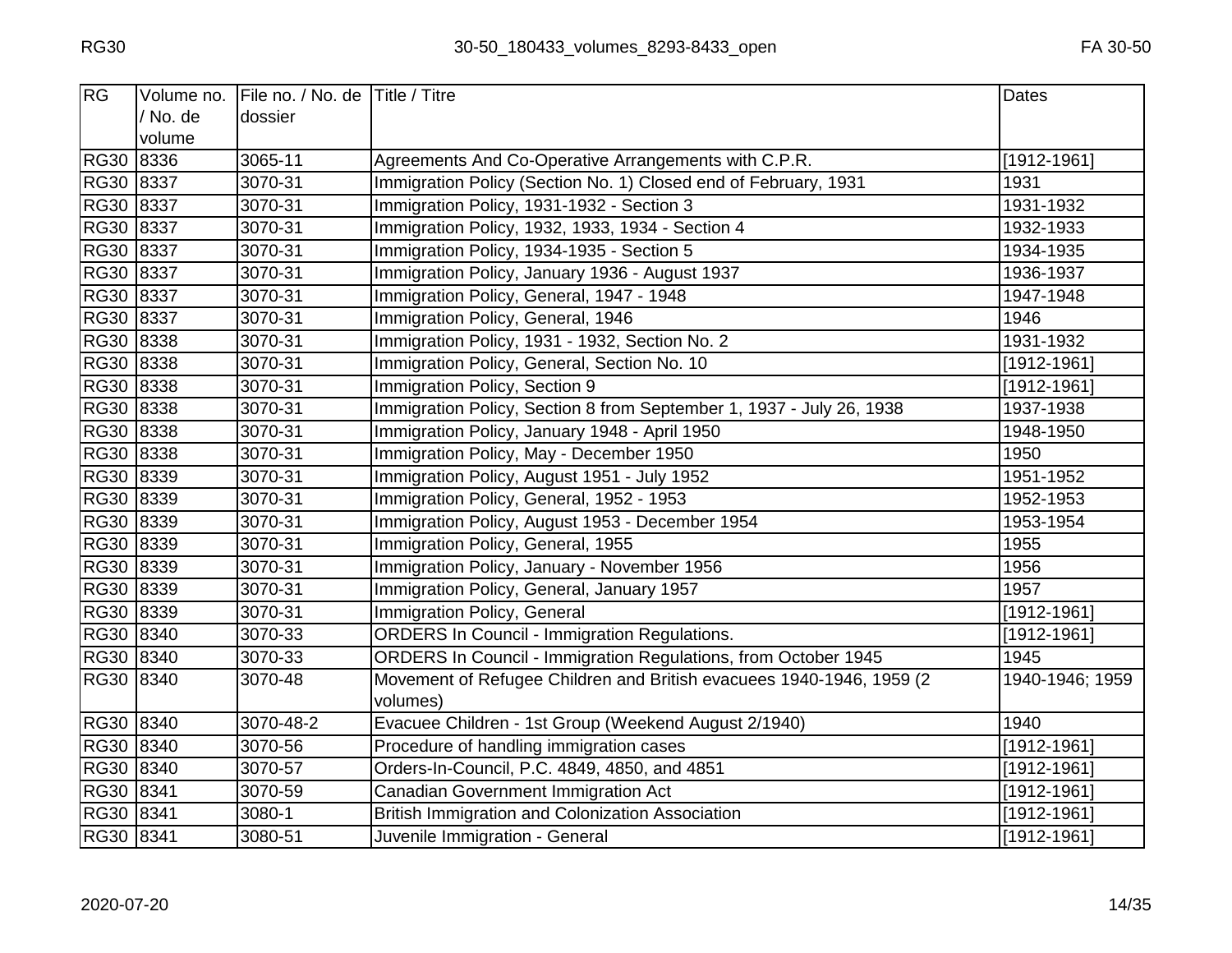| RG        | / No. de | Volume no. File no. / No. de Title / Titre<br>dossier |                                                                                            | Dates              |
|-----------|----------|-------------------------------------------------------|--------------------------------------------------------------------------------------------|--------------------|
|           | volume   |                                                       |                                                                                            |                    |
| RG30 8342 |          | 3080-76                                               | Changing Over of the British Immigration and Colonization Assoc. to Government [1912-1961] |                    |
|           |          |                                                       | management                                                                                 |                    |
| RG30 8342 |          | 3080-M-14                                             | McFarland, Jas. B. I. C. A. Juvenile                                                       | $[1912 - 1961]$    |
| RG30 8342 |          | 3080-M-18                                             | Milligan, John - B. I. C. A. Juvenile                                                      | $[1912 - 1961]$    |
| RG30 8342 |          | 3080-M-19                                             | McDonald, Andrew - B. I. C. A. Juvenile                                                    | $[1912 - 1961]$    |
| RG30 8342 |          | 3080-M-20                                             | Michealson, David Arthur - B. I. C. A. Juvenile                                            | $[1912-1961]$      |
| RG30 8342 |          | 3080-M-28                                             | Walton, Victor - B. I. C. A. Juvenile                                                      | $[1912 - 1961]$    |
| RG30 8342 |          | 3080-M-31                                             | Wilblin, John - B. I. C. A. Juvenile                                                       | $[1912 - 1961]$    |
| RG30 8342 |          | 3080-M-32                                             | Wood, John - B. I. C. A. Juvenile                                                          | $[1912 - 1961]$    |
| RG30 8342 |          | 3087-1                                                | Money Orders - General Instructions (Section No. 2 from: November 1st. 1937)               | 1937               |
| RG30 8343 |          | 3104-C-1A                                             | <b>Australian Consolidated Files - Arrivals</b>                                            | $[1912 - 1961]$    |
| RG30 8343 |          | 3115-31                                               | British Prospects - General, January 1957                                                  | 1957               |
| RG30 8343 |          | 3115-C-16A                                            | <b>British Consolidated Files - Arrivals</b>                                               | $[1912 - 1961]$    |
| RG30 8343 |          | 3115-C-24A                                            | Dennis Jones Family- Fort Saskatchewan                                                     | $[1912-1961]$      |
| RG30 8343 |          | 3115-C-51A                                            | <b>British Consolidated files - Arrivals</b>                                               | $\sqrt{1912-1961}$ |
| RG30 8343 |          | 3115-C-53A                                            | <b>British Consolidated Files - Arrivals</b>                                               | $[1912 - 1961]$    |
| RG30 8344 |          | 3115-C-54A                                            | <b>British Consolidated Files - Arrivals</b>                                               | $[1912 - 1961]$    |
| RG30 8344 |          | 3115-C-55A                                            | <b>British Consolidated Files - Arrivals</b>                                               | $[1912 - 1961]$    |
| RG30 8344 |          | 3115-C-56A                                            | <b>British Consolidated Files - Arrivals</b>                                               | $[1912-1961]$      |
| RG30 8344 |          | 3115-C-57                                             | <b>British Consolidated Files - Arrivals</b>                                               | $[1912 - 1961]$    |
| RG30 8345 |          | 3115-C-58A                                            | <b>British Consolidated Files - Arrivals</b>                                               | $[1912 - 1961]$    |
| RG30 8345 |          | 3115-C-59A                                            | <b>British Consolidated Files - Arrivals</b>                                               | $[1912 - 1961]$    |
| RG30 8345 |          | 3115-C-60A                                            | <b>British Consolidated Files - Arrivals</b>                                               | $[1912-1961]$      |
| RG30 8345 |          | 3115-C-61                                             | <b>British Consolidated Files - Arrivals</b>                                               | $[1912 - 1961]$    |
| RG30 8346 |          | 3115-C-62                                             | <b>British Consolidated Files - Arrivals</b>                                               | $[1912 - 1961]$    |
| RG30 8346 |          | 3115-C-64A                                            | <b>British Consolidated Files - Arrivals</b>                                               | $[1912 - 1961]$    |
| RG30 8346 |          | 3115-C-65                                             | <b>British Consolidated Files - Arrivals</b>                                               | $[1912 - 1961]$    |
| RG30 8347 |          | 3118-92                                               | Czech Refugees/General Policy, Section 4                                                   | $[1912 - 1961]$    |
| RG30 8347 |          | 3118-92                                               | German - Czech Individual Accounts Periods ending December 1939 and                        | 1939-1940          |
|           |          |                                                       | January 1940                                                                               |                    |
| RG30 8347 |          | 3118-92                                               | Czechoslovakian Refugees - General Policy (1938-1939)                                      | 1938-1939          |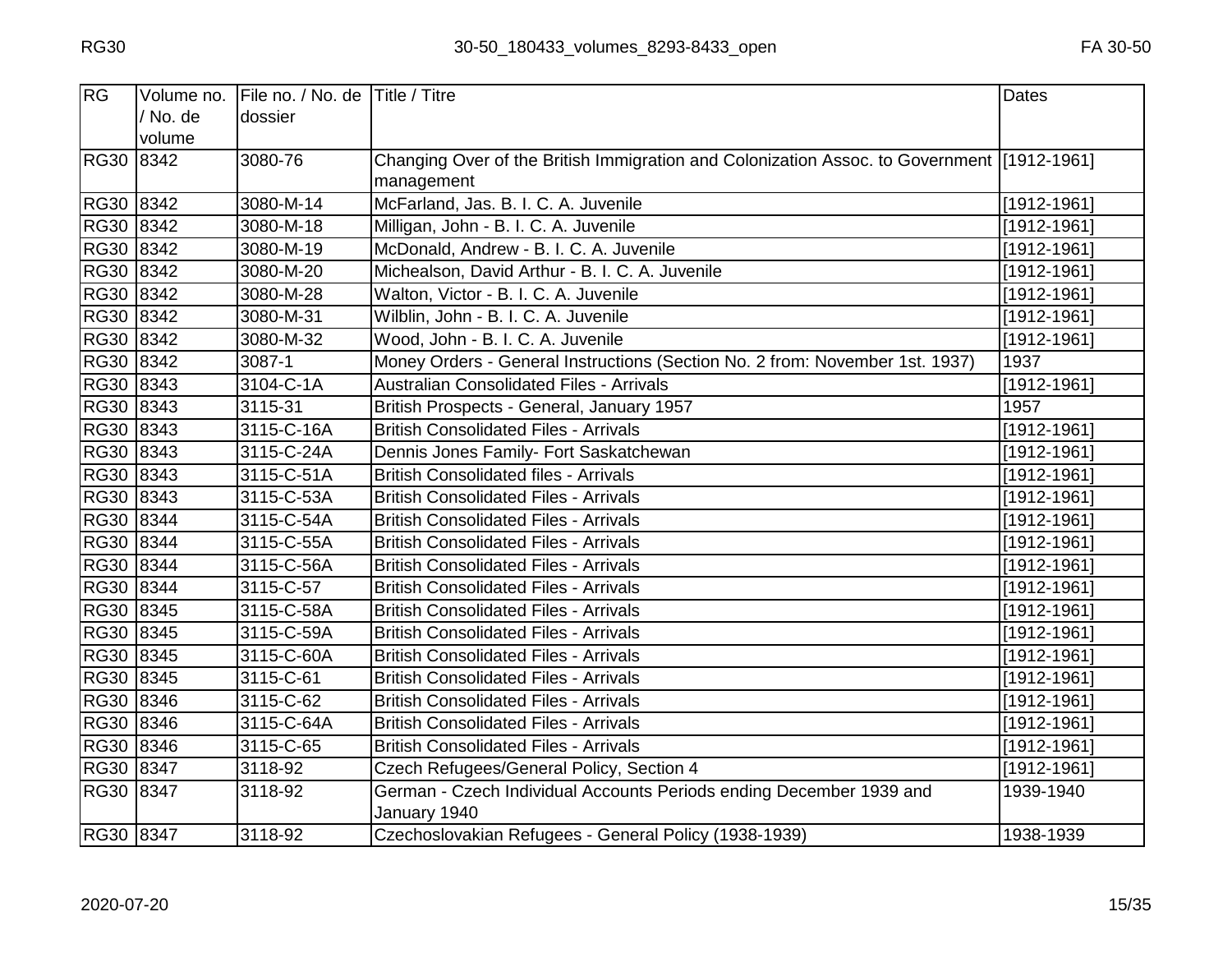| <b>RG</b>   | Volume no. | File no. / No. de Title / Titre |                                                                                            | Dates           |
|-------------|------------|---------------------------------|--------------------------------------------------------------------------------------------|-----------------|
|             | / No. de   | dossier                         |                                                                                            |                 |
|             | volume     |                                 |                                                                                            |                 |
| <b>RG30</b> | 8347       | 3118-92                         | German-Czech Families - list of arrivals                                                   | [1912-1961]     |
| RG30 8347   |            | 3118-92                         | <b>Sudeten Settlement</b>                                                                  | [1912-1961]     |
| RG30 8347   |            | 3118-92                         | Photographs December 21, 1942                                                              | 1942            |
| RG30 8347   |            | 3118-92                         | F. B. Kirkwood's Article on the Sudeten settlement at St Walburg, Saskatchewan [1912-1961] |                 |
| RG30 8347   |            | 3118-92                         | <b>Advice to German-Czech Families</b>                                                     | [1912-1961]     |
| RG30 8347   |            | 3118-92                         | German-Czechs - List of who have left farm                                                 | [1912-1961]     |
| RG30 8347   |            | 3118-92                         | German-Czech Refugee/General Policy                                                        | $[1912 - 1961]$ |
| RG30 8348   |            | 3118-92                         | German-Czech Refugee/General Policy, Section 6, 1959                                       | 1959            |
| RG30 8348   |            | 3118-92                         | Czech refugees/General policy, Section 5                                                   | [1912-1961]     |
| RG30 8348   |            | 3118-92                         | German-Czech settlement, Section 11 1941-1942                                              | 1942            |
| RG30 8348   |            | 3118-92                         | German-Czech settlement, Section 12                                                        | [1912-1961]     |
| RG30 8348   |            | 3118-92                         | Visit by and Report on Visit to Sudeten Settlers - (T. P. Devlin)                          | [1912-1961]     |
| RG30 8349   |            | 3118-92                         | German-Czech Settlement - General File                                                     | [1912-1961]     |
| RG30 8349   |            | 3118-92                         | German-Czech Settlement, 1940-1941                                                         | 1941            |
| RG30 8349   |            | 3118-92                         | Czechoslovakian Refugees - General Policy Section No.3, 1939                               | 1939            |
| RG30 8350   |            | 3118-92                         | Czech Refugees, General Policy, 1959                                                       | 1959            |
| RG30 8350   |            | 3118-92                         | German-Czech Refugees/General Policy, Section 8, 1940                                      | 1940            |
| RG30 8350   |            | 3118-92                         | German-Czech Families, Reports on - Western, 1959                                          | 1959            |
| RG30 8350   |            | 3118-92                         | German-Czech Settlement, wheat acreage reduction                                           | $[1912 - 1961]$ |
| RG30 8350   |            | 3118-92                         | German-Czech Creviser Nominal Roll                                                         | [1912-1961]     |
| RG30 8350   |            | 3118-92                         | German-Czech Land Locations St. Walburg to Goodsoil - Saskatchewan                         | $[1912 - 1961]$ |
| RG30 8350   |            | 3118-92X                        | C.N.L.S.A. Forms for German-Czech Family Movement, 1939                                    | 1939            |
| RG30 8351   |            | 3118-95                         | Fischl, Louis - Establishing Glove Business in Canada, 1938-1940                           | 1940            |
| RG30 8351   |            | 3118-95                         | Louis, Fischl Glove Co., Section No.3 from February, 1940                                  | 1940            |
| RG30 8351   |            | 3118-95                         | Fischl, Louis - Establishing Glove business in Canada, Section No.2                        | $[1912 - 1961]$ |
| RG30 8351   |            | 3118-95                         | German-Czechs, Complete Statement of accounts                                              | [1912-1961]     |
| RG30 8351   |            | 3118-95                         | German-Czech family accounts - St. Walburg Saskatchewan, August 31, 1941                   | 1941            |
| RG30 8351   |            | 3118-95                         | German-Czech family accounts - St. Walburg Saskatchewan, December 1939                     | 1939            |
| RG30 8351   |            | 3118-95                         | Report on German-Czech Settlers, October 24, 1941                                          | 1941            |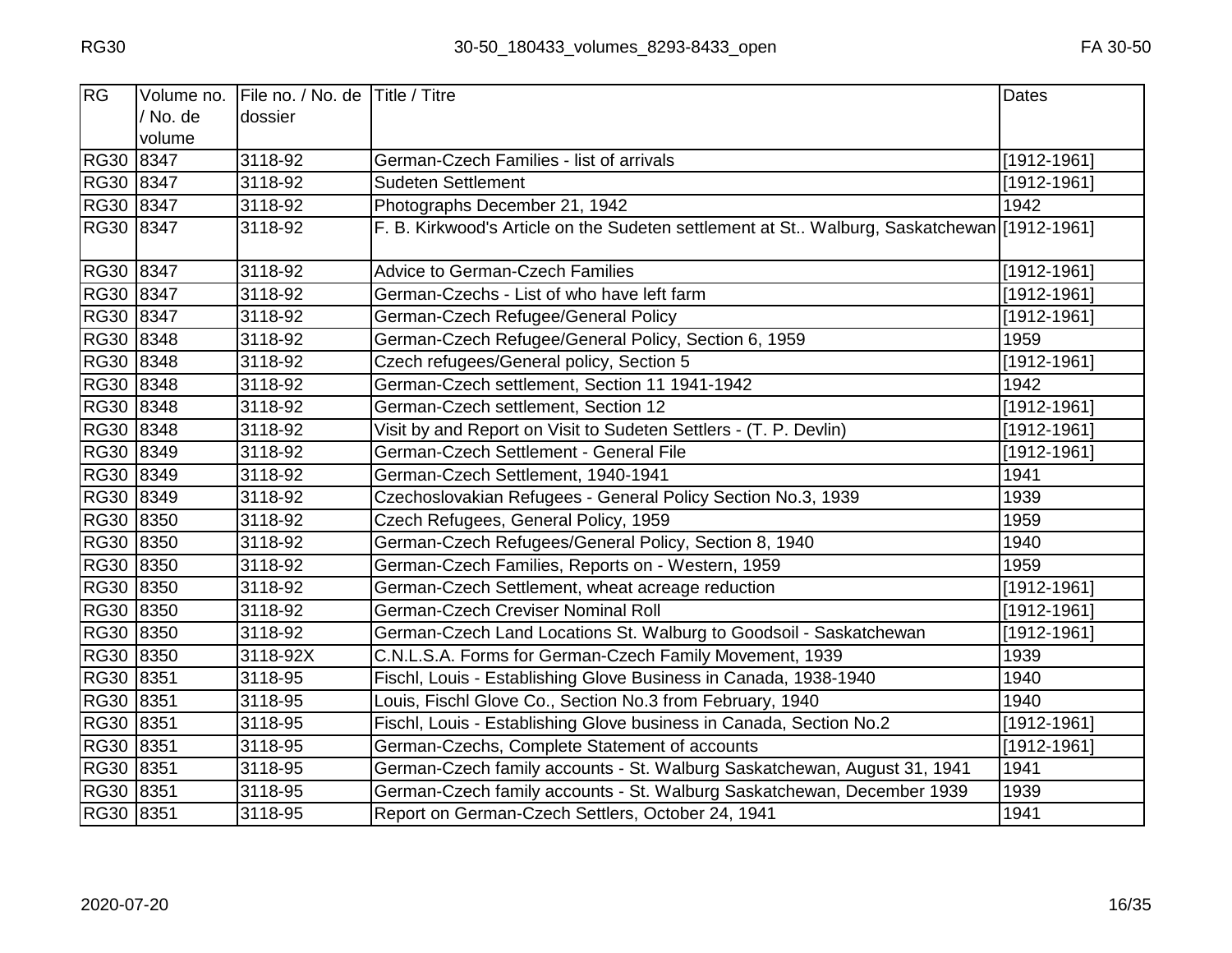| <b>RG</b> | Volume no. | File no. / No. de Title / Titre |                                                                                                                                                       | <b>Dates</b>    |
|-----------|------------|---------------------------------|-------------------------------------------------------------------------------------------------------------------------------------------------------|-----------------|
|           | / No. de   | dossier                         |                                                                                                                                                       |                 |
| RG30 8352 | volume     | 3118-95                         | Sudeten Settlers - Analysis of Individual Accounts as at Aug31, 1941, 4 volumes,                                                                      | 1940-1941       |
|           |            |                                 | 1940-41                                                                                                                                               |                 |
| RG30 8353 |            | 3121-191                        | Danish Immigration - General (1952-1955)                                                                                                              | 1952-1955       |
| RG30 8353 |            | 3121-191                        | Danish Immigration- General (January 1956)                                                                                                            | 1956            |
| RG30 8353 |            | 3121-195                        | Danish Young Farmers Movement                                                                                                                         | $[1912 - 1961]$ |
| RG30 8353 |            | 3121-195                        | Denmark-Young Farmer Movement (1953-1954)                                                                                                             | 1953-1954       |
| RG30 8354 |            | 3121-C-28A                      | Danish Consolidated Files - Arrivals                                                                                                                  | $[1912 - 1961]$ |
| RG30 8354 |            | 3121-C-29                       | Danish Consolidated Files - Arrivals                                                                                                                  | $[1912 - 1961]$ |
| RG30 8354 |            | 3121-C-30A                      | Danish Consolidated Files - Arrivals                                                                                                                  | $[1912 - 1961]$ |
| RG30 8354 |            | 3121-C-31A                      | Danish Consolidated Files - Arrivals                                                                                                                  | $[1912 - 1961]$ |
| RG30 8355 |            | 3121-C-32A                      | Danish Consolidated Files - Arrivals                                                                                                                  | $[1912 - 1961]$ |
| RG30 8355 |            | 3121-C-33A                      | Danish Consolidated Files - Arrivals                                                                                                                  | $[1912 - 1961]$ |
| RG30 8355 |            | 3121-C-34                       | Danish Consolidated Files - Arrivals                                                                                                                  | $[1912 - 1961]$ |
| RG30 8355 |            | 3121-C-35                       | <b>Consolidated Danish Files - Arrivals</b>                                                                                                           | $[1912 - 1961]$ |
| RG30 8356 |            | $3125 - X1$                     | Immigration Regulations - Policy and general matters, Volume 2                                                                                        | $[1912 - 1961]$ |
| RG30 8356 |            | 3127-1                          | Finish Immigration - 1952-56                                                                                                                          | 1952-1956       |
| RG30 8356 |            | 3128-21                         | French Immigration                                                                                                                                    | $[1912-1961]$   |
| RG30 8357 |            | 3128-C-16                       | <b>French Consolidated Files - Arrivals</b>                                                                                                           | $[1912-1961]$   |
| RG30 8357 |            | 3128-C-17                       | <b>Consolidated French File</b>                                                                                                                       | 1912-1961]      |
| RG30 8357 |            | 3128-C-18                       | <b>Consolidated French File</b>                                                                                                                       | $[1912 - 1961]$ |
| RG30 8357 |            | 3130-2                          | German Immigration - General, January 1955, 1954 Closed December, 1951 (3<br>volumes.)                                                                | 1951-1955       |
| RG30 8357 |            | 3130-6                          | Special reports on recruitment of agricultural families from the Banat, (Yugoslavia  [1912-1961]<br>and Romania) and Batchka and Barania (Yugoslavia) |                 |
| RG30 8357 |            | 3130-51                         | Settlement of German Lutherans in Maritimes, Pastor Heyne - Germany - Rev J.<br>Reble                                                                 | $[1912-1961]$   |
| RG30 8357 |            | 3130-C-11A                      | <b>German Consolidated Files - Arrivals</b>                                                                                                           | $[1912 - 1961]$ |
| RG30 8357 |            | 3130-C-13A                      | <b>German Consolidated Files - Arrivals</b>                                                                                                           | $[1912 - 1961]$ |
| RG30 8357 |            | 3130-C-14                       | <b>Consolidated German File</b>                                                                                                                       | $[1912 - 1961]$ |
| RG30 8357 |            | 3130-C-15A                      | <b>German Consolidated Files - Arrivals</b>                                                                                                           | $[1912 - 1961]$ |
| RG30 8357 |            | 3130-C-18A                      | <b>Consolidated German arrivals</b>                                                                                                                   | [1912-1961]     |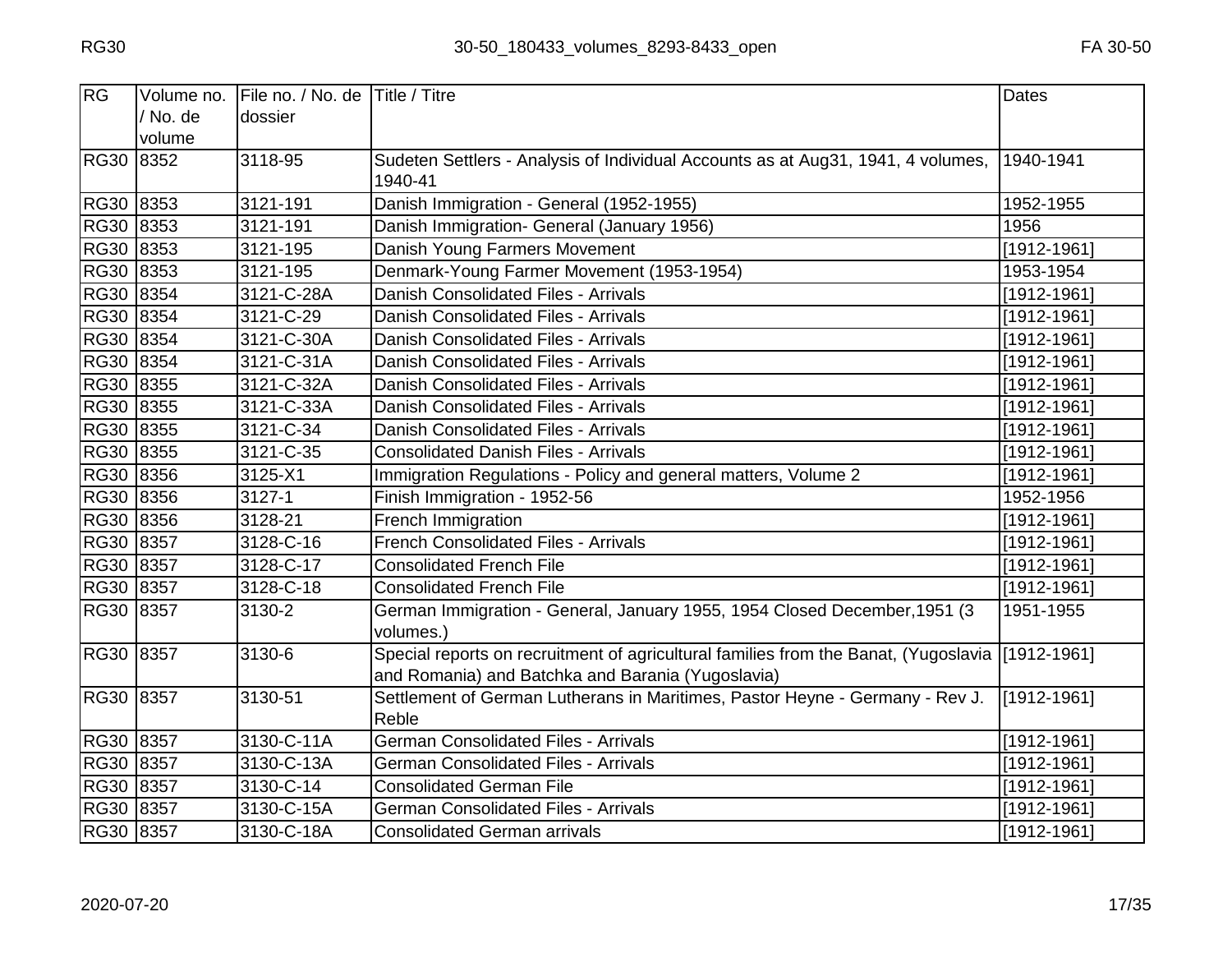| <b>RG</b> | Volume no.<br>/ No. de<br>volume | File no. / No. de Title / Titre<br>dossier |                                                                                                             | <b>Dates</b>    |
|-----------|----------------------------------|--------------------------------------------|-------------------------------------------------------------------------------------------------------------|-----------------|
|           | RG30 8358-8359                   | 3133-1                                     | Dutch immigration - General, 1945-1947, 1948-1949, 1949-1951, 1952, 1953,<br>January 1954, 1955, 8 volumes. | $[1912-1961]$   |
| RG30 8360 |                                  | 3133-89                                    | Verrips Aart - and son Albert                                                                               | $[1912 - 1961]$ |
| RG30 8360 |                                  | 3133-113                                   | Redelmeier W. - Amsterdam                                                                                   | $[1912 - 1961]$ |
| RG30 8360 |                                  | 3133-C-10A                                 | Dutch Consolidated Files - Arrivals                                                                         | $[1912 - 1961]$ |
| RG30 8360 |                                  | 3133-C-11A                                 | Dutch Consolidated Files - Arrivals                                                                         | $[1912 - 1961]$ |
| RG30 8360 |                                  | 3133-C-12A                                 | Dutch Consolidated Files - Arrivals                                                                         | $[1912 - 1961]$ |
| RG30 8360 |                                  | 3133-C-13A                                 | <b>Dutch Consolidated Files - Arrivals</b>                                                                  | $[1912 - 1961]$ |
| RG30 8361 |                                  | 3142-2                                     | Italian Immigration - Agreement, between Canadian and Italian Government, re:<br>same                       | $[1912-1961]$   |
| RG30 8361 |                                  | 3142-6                                     | Italian Immigration - General                                                                               | $[1912 - 1961]$ |
| RG30 8361 |                                  | 3142-C-5A                                  | <b>Italian Consolidated Files - Arrivals</b>                                                                | $[1912-1961]$   |
| RG30 8361 |                                  | 3144-1                                     | <b>Istrian Immigration - General</b>                                                                        | $[1912 - 1961]$ |
| RG30 8361 |                                  | 3144-C-1A                                  | <b>Istrian Consolidated Files</b>                                                                           | [1912-1961]     |
| RG30 8361 |                                  | 3144-C-2A                                  | <b>Istrian Consolidated Files</b>                                                                           | $[1912 - 1961]$ |
| RG30 8362 |                                  | 3145-2                                     | Write-Ups - Jewish Families                                                                                 | $[1912 - 1961]$ |
| RG30 8362 |                                  | 3145-20                                    | Teller Group - Settlement in Canada                                                                         | $[1912 - 1961]$ |
| RG30 8362 |                                  | 3148-C-5A                                  | Jugoslav Consolidated Files - Arrivals                                                                      | $[1912 - 1961]$ |
| RG30 8362 |                                  | 3148-C-6                                   | Jugoslav Consolidated File - '60                                                                            | 1960            |
| RG30 8362 |                                  | 3157-4                                     | Mennonites - Settlement at Raesor, Ontario Section No. 1 and 2 - (2 volumes)                                | $[1912 - 1961]$ |
| RG30 8362 |                                  | 3160-C-4A                                  | Norwegian consolidated files                                                                                | $[1912 - 1961]$ |
| RG30 8363 |                                  | 3163-462                                   | Polish refugees technicians to Canada, agreement only - 1941 (5 volumes)                                    | 1941            |
| RG30 8364 |                                  | 3163-468                                   | Polish Refugees to Canada                                                                                   | $[1912 - 1961]$ |
| RG30 8364 |                                  | 3163-C-22A                                 | <b>Consolidated Polish Arrivals</b>                                                                         | $[1912 - 1961]$ |
| RG30 8364 |                                  | $3164 - 1$                                 | Portuguese Immigration - General                                                                            | $[1912 - 1961]$ |
| RG30 8364 |                                  | 3164-C-1                                   | <b>Portuguese Consolidated Files</b>                                                                        | $[1912 - 1961]$ |
| RG30 8364 |                                  | 3175-2                                     | Spanish-Basque Immigration, 1926-1957                                                                       | 1926-1957       |
| RG30 8364 |                                  | 3185-3                                     | <b>Ukrainian Immigration, General</b>                                                                       | $[1912 - 1961]$ |
| RG30 8364 |                                  | 3185-24                                    | Prospective Ukrainian Immigration                                                                           | $[1912 - 1961]$ |
| RG30 8364 |                                  | 3185-25                                    | Canadian Ukrainian League                                                                                   | $[1912 - 1961]$ |
| RG30 8365 |                                  | 3187-29                                    | United States Immigration, General                                                                          | $[1912 - 1961]$ |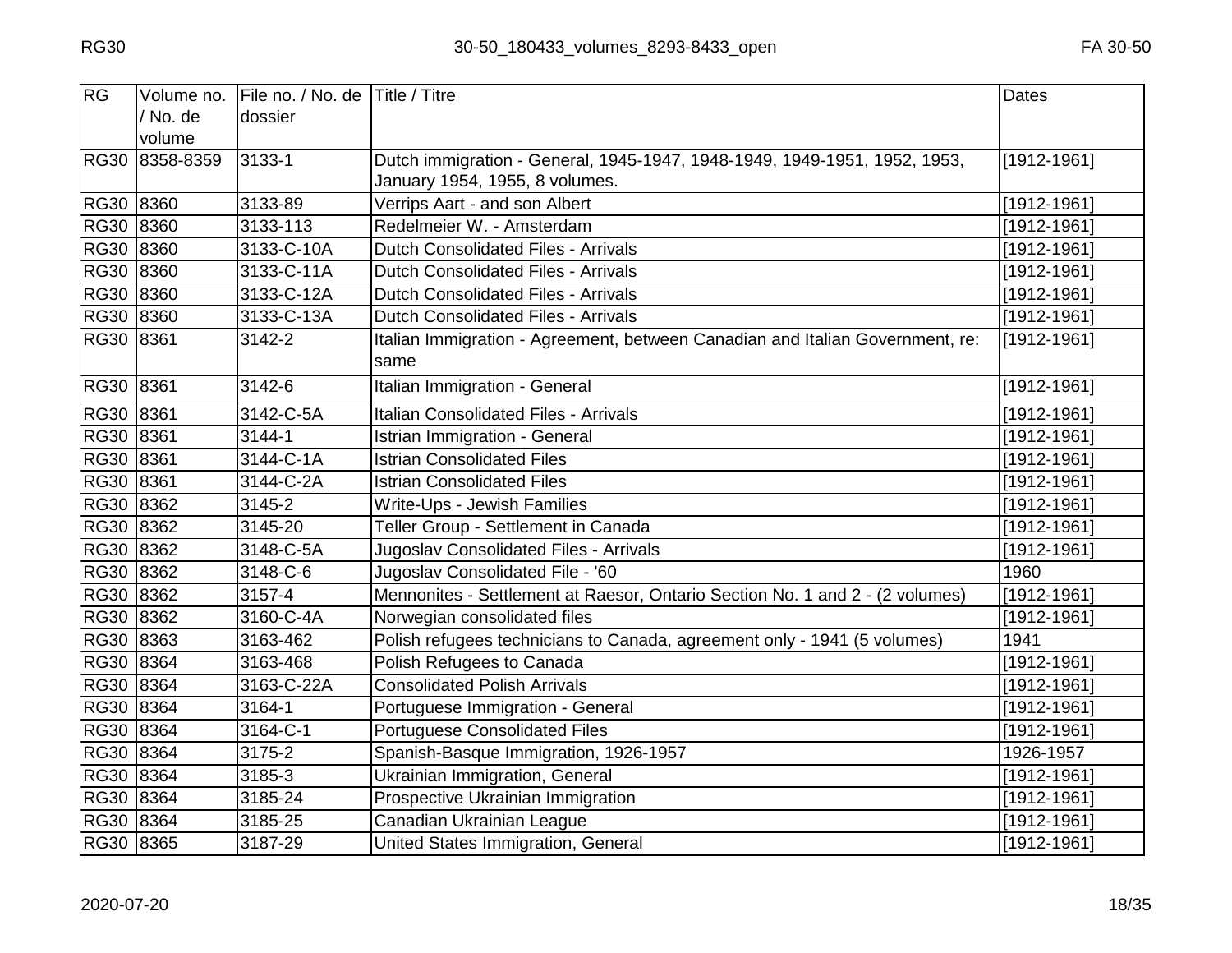| RG          | Volume no. | File no. / No. de Title / Titre |                                                                            | <b>Dates</b>    |
|-------------|------------|---------------------------------|----------------------------------------------------------------------------|-----------------|
|             | / No. de   | dossier                         |                                                                            |                 |
|             | volume     |                                 |                                                                            |                 |
| RG30 8365   |            | 3187-56                         | Post-war movement from U.S. to Canada, 1944, from January 1945, 3 volumes  | 1944-1945       |
| RG30        | 8365       | 3187-62                         | United States Settlers - Land Settlement Report                            | [1912-1961]     |
| RG30 8366   |            | 3300-A-13                       | Alberta British Commonwealth Association                                   | [1912-1961]     |
| RG30 8366   |            | 3300-B-20                       | <b>Baptist Federation of Canada</b>                                        | [1912-1961]     |
| <b>RG30</b> | 8366       | 3300-C-2                        | Canada Colonization Association (2 volumes)                                | $[1912 - 1961]$ |
| RG30 8366   |            | 3300-C-13                       | Central Emigration Foundation - Holland, 1928-1933                         | 1928-1933       |
| RG30 8366   |            | 3300-C-13A                      | <b>General Foundation Holland</b>                                          | [1912-1961]     |
| RG30 8366   |            | 3300-C-13B                      | <b>General Foundation Holland</b>                                          | $[1912 - 1961]$ |
| RG30 8366   |            | 3300-C-13C                      | Central Foundation Holland, negotiations with Mr. J.J. Snor and Mr. J.A.A. | 1926-1928       |
|             |            |                                 | Haartlend, General Policy Questions - 1926-1928                            |                 |
| RG30 8366   |            | 3300-C-17                       | <b>Colonization France Corporation</b>                                     | [1912-1961]     |
| RG30 8366   |            | 3300-C-18                       | Church Army Juveniles - Proposal to establish an Organization in Eastern   | 1931-1932       |
|             |            |                                 | Canada, Capt. Howlett, 1931-1932                                           |                 |
| RG30 8367   |            | 3300-C-25                       | Canadian National Committee on Refugees, Miss Constance Haward             | $[1912 - 1961]$ |
| RG30 8367   |            | 3300-C-28                       | Christian Relief Society for Baltic People                                 | $[1912 - 1961]$ |
| RG30 8367   |            | 3300-C-31A                      | Canadian Christian Council for Resettlement of Refugees                    | $[1912 - 1961]$ |
| RG30 8367   |            | 3300-C-31A                      | Weekly Progress reports CCCRR (Outside the mandate of the I.R.O.)          | [1912-1961]     |
| RG30 8367   |            | 3300-C-37                       | Canadian Settlers Club - Nottingham, England                               | [1912-1961]     |
| RG30 8367   |            | 3300-C-38                       | Rural Settlement of Canada Correspondence -1952-1955, 1956, (2 volumes)    | 1952-1956       |
| RG30 8368   |            | 3300-C-40                       | Canadian Welfare Council                                                   | $[1912 - 1961]$ |
| RG30 8368   |            | 3300-E-1                        | Eastern Townships Settlement Society from May 1945                         | 1945            |
| RG30 8368   |            | 3300-F9                         | Federation of British Immigrants and New Canadians                         | $[1912 - 1961]$ |
| RG30 8368   |            | 3300-H-1                        | <b>Holland Reformed Immigrant Aid Society</b>                              | $[1912 - 1961]$ |
| RG30 8368   |            | 3300-H-2                        | Hudson's Bay Company - Overseas Settlement                                 | [1912-1961]     |
| RG30 8369   |            | 3300-H-11                       | M.L. Hornby Settlement Scheme from January 1942, 1932 Section no.2 (6      | 1932; 1942      |
|             |            |                                 | volumes)                                                                   |                 |
| RG30 8369   |            | 3300-H-12                       | Hutterite Settlement/Western Canada                                        | $[1912 - 1961]$ |
| RG30 8369   |            | 3300-H-14                       | Hungarian Presbytery Church Dr. D.K. Toth                                  | $[1912 - 1961]$ |
| RG30 8369   |            | 3300-J-1                        | <b>Jewish Colonization Association</b>                                     | $[1912 - 1961]$ |
| RG30 8369   |            | 3300-L-9                        | <b>Lady Davis Foundation</b>                                               | $[1912 - 1961]$ |
| RG30 8369   |            | 3300-L-11                       | Lutheran Church Eastern Canada - Immigration Committee                     | $[1912 - 1961]$ |
| RG30 8370   |            | 3300-O-5                        | Archbishop O'Leary - Settlement of Families in Northern Alberta            | [1912-1961]     |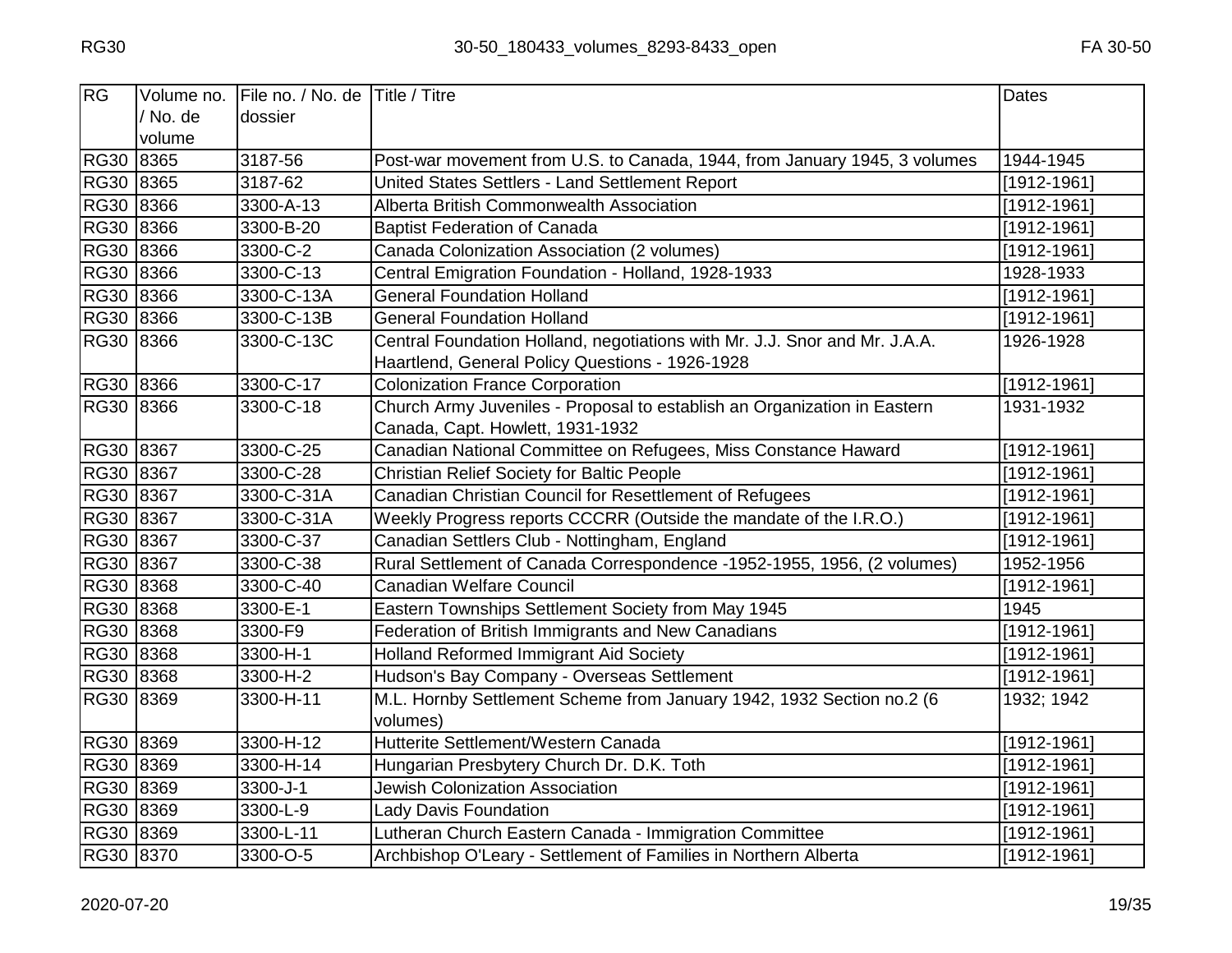| RG        | Volume no. | File no. / No. de Title / Titre |                                                                            | Dates           |
|-----------|------------|---------------------------------|----------------------------------------------------------------------------|-----------------|
|           | / No. de   | dossier                         |                                                                            |                 |
|           | volume     |                                 |                                                                            |                 |
| RG30 8370 |            | 3300-O-8                        | Society of Oversea Settlement of British Women                             | $[1912 - 1961]$ |
| RG30 8370 |            | 3300-O-5                        | Protestant Colonization and land settlement of Montreal section 2          | $[1912 - 1961]$ |
| RG30 8370 |            | 3300-P-2                        | Peace River Colonization and Land Settlement Co.                           | [1912-1961]     |
| RG30 8370 |            | 3300-P-3                        | <b>Polish Immigrant Aid Society</b>                                        | $[1912 - 1961]$ |
| RG30 8370 |            | 3300-P-13                       | The Patriarchal Council Inc.                                               | $[1912 - 1961]$ |
| RG30 8371 |            | 3300-R-1                        | R.C. Holland Settlement Board, Messer A.A. Bakher and F.F. Croothuis       | $[1912-1961]$   |
| RG30 8371 |            | 3300-S-1                        | Stentel, J. C. - Settling Dutch Immigrants                                 | $[1912 - 1961]$ |
| RG30 8371 |            | 3300-S-5                        | Slovak League of America and Canadian Slovak                               | $[1912 - 1961]$ |
| RG30 8371 |            | 3300-S-7                        | Swedish Lutheran Churches - Cooperation with                               | $[1912 - 1961]$ |
| RG30 8371 |            | 3300-S-10                       | Scottish Immigrant Aid Society                                             | [1912-1961]     |
| RG30 8371 |            | 3300-S13                        | Dr. Schmidel Von Seeberg - German Settlement                               | $[1912 - 1961]$ |
| RG30 8371 |            | 3300-S14                        | Scandinavian Colonization Association - General, 9 (2 volumes)             | $[1912 - 1961]$ |
| RG30 8371 |            | 3300-S-19                       | <b>Soldier Settlement Scheme</b>                                           | [1912-1961]     |
| RG30 8371 |            | 3300-T2                         | Tolmie, S.F.- Colonization Scheme for British Columbia                     | $[1912 - 1961]$ |
| RG30 8371 |            | 3300-U-3                        | United Church of Canada                                                    | $[1912 - 1961]$ |
| RG30 8371 |            | 3300-U-7                        | Ukrainian Immigration and Colonization Association                         | $[1912 - 1961]$ |
| RG30 8371 |            | 3300-V-1                        | Vandeleur, J.F.B. - Immigration Scheme                                     | $[1912 - 1961]$ |
| RG30 8371 |            | 3300-W-3                        | Western Canada Colonization Association (A History of)                     | $[1912 - 1961]$ |
| RG30 8371 |            | 3300-Y-1                        | Y.M.C.A. Immigration Activities and schemes relations with                 | $[1912 - 1961]$ |
| RG30 8371 |            | 3300-Y-3                        | Yugoslav Canadians- Christian Benevolent Society                           | [1912-1961]     |
| RG30 8372 |            | 3300-l-1                        | <b>Imperial Immigration League</b>                                         | $[1912 - 1961]$ |
| RG30 8372 |            | 3300-l-5                        | International Association for University Students for Technical Experience | $[1912 - 1961]$ |
| RG30 8372 |            | 3300-4                          | Operations of and Cooperation with Societies - statements and credits      | $[1912 - 1961]$ |
| RG30 8372 |            | 3300-8                          | Inter-Governmental Committee on Refugees                                   | $[1912 - 1961]$ |
| RG30 8372 |            | 3300-9                          | Immigration (Survey) - Ontario                                             | $[1912 - 1961]$ |
| RG30 8372 |            | 3300-10                         | Credit Transportation General Rail and sash                                | $[1912 - 1961]$ |
| RG30 8372 |            | 3300-14                         | Immigration and settlement organizations                                   | $[1912 - 1961]$ |
| RG30 8372 |            | 3305-1                          | British Dominion Emigration Association, R. Culver; General (2 volumes.)   | $[1912 - 1961]$ |
| RG30 8373 |            | 3310-1                          | British Dominion Land Settlement Corporation on (Relations with)           | $[1912 - 1961]$ |
| RG30 8373 |            | 3315-1                          | <b>British Settlement Society (2 volumes)</b>                              | [1912-1961]     |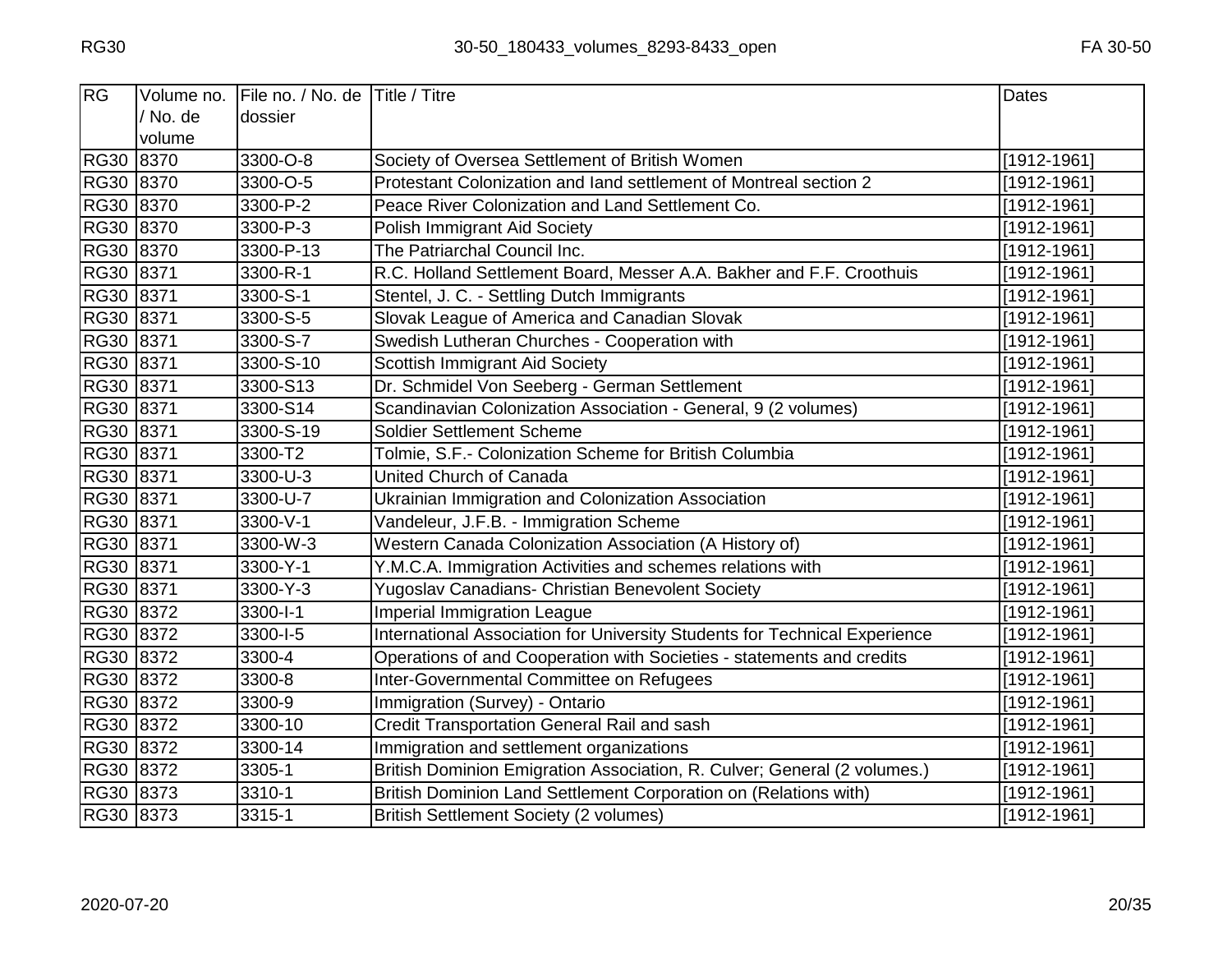| RG        | Volume no.<br>/ No. de<br>volume | File no. / No. de Title / Titre<br>dossier |                                                                                                                                                                                                                                                                          | <b>Dates</b>             |
|-----------|----------------------------------|--------------------------------------------|--------------------------------------------------------------------------------------------------------------------------------------------------------------------------------------------------------------------------------------------------------------------------|--------------------------|
| RG30 8373 |                                  | 3315-4                                     | Settlement of Legion Families - British Settlement Society, see file 3315-1 (re:<br><b>British Settlement Society)</b>                                                                                                                                                   | [1912-1961]              |
| RG30 8373 |                                  | 3330-1                                     | Catholic Emigration Society of Great Britain Policy and Relation with (2 volumes.)                                                                                                                                                                                       | [1912-1961]              |
| RG30 8373 |                                  | 3330-2                                     | Financial Contributions to Catholic Society of Canada for British migration                                                                                                                                                                                              | [1912-1961]              |
| RG30 8373 |                                  | 3330-5                                     | Interview Reports - Catholic Immigration reports                                                                                                                                                                                                                         | $[1912 - 1961]$          |
| RG30 8374 |                                  | 3335-2                                     | Catholic Immigrant Aid Society (General File, C.I.A.S.) - Also Visit to Europe of<br>Bishop Prud'homme - Catholic Immigration Aid Society, General, Section 1, 2, 4,<br>5, 6, 9, 10, Section 10 Closed November 1942                                                     | 1942                     |
| RG30 8375 |                                  | 3340-1                                     | Church of England Council For Social Service - General - 1929-1952                                                                                                                                                                                                       | 1929-1952                |
| RG30 8375 |                                  | 3340-2                                     | Charity Rate for Passengers Returning Home - The Council for Social Service                                                                                                                                                                                              | $[1912 - 1961]$          |
| RG30 8375 |                                  | 3350-1                                     | German Baptist Society - September 4/28 to March 30/29                                                                                                                                                                                                                   | 1928-1929                |
|           | RG30 8376-8377                   | 3350-2                                     | German Baptist Society - September 4/28 to March 30/29; May 21/29 to May 6/30<br>German Baptist Missionary Society (Section No. 1 4, 1928); 1927; Agreement<br>with C.N.R., Holland and American Line; German Baptist Society, January 44 to<br>December 45; (9 Volumes) | 1928-1930; 1944-<br>1945 |
| RG30 8378 |                                  | 3350-3                                     | German Baptist Society - Cow Scheme, Agreement - C.N.R., H. A. Line and<br>N.G.L, (2 volumes)                                                                                                                                                                            | [1912-1961]              |
| RG30 8378 |                                  | 3350-4                                     | German Baptist Society - Policy Matters, etc. June to August 1928                                                                                                                                                                                                        | 1928                     |
| RG30 8378 |                                  | 3350-6                                     | German Baptist Special Fund                                                                                                                                                                                                                                              | $[1912 - 1961]$          |
| RG30 8378 |                                  | 3350-8                                     | German Baptist Board Allotments, 1930                                                                                                                                                                                                                                    | 1930                     |
| RG30 8378 |                                  | 3350-9                                     | Advances to German Baptist Settlers brought out by N.G.L. and Holland America                                                                                                                                                                                            | [1912-1961]              |
| RG30 8378 |                                  | 3350-12                                    | Incorporation of German Baptist Immigration and Colonization Society                                                                                                                                                                                                     | [1912-1961]              |
| RG30 8378 |                                  | 3350-13                                    | German Baptist Board - Statements - Section 1 and Section No 2, August 1/30 (2<br>volumes.)                                                                                                                                                                              | 1930                     |
| RG30 8378 |                                  | 3350-14                                    | German Baptist Board - (Western Applications) Witt, Karl - Balance of family                                                                                                                                                                                             | $[1912 - 1961]$          |
| RG30 8378 |                                  | 3355-1                                     | Grand Orange Lodge - (Relations with)                                                                                                                                                                                                                                    | $[1912 - 1961]$          |
| RG30 8378 |                                  | 3355-1                                     | Grand Orange Lodge - General, (2 volumes)                                                                                                                                                                                                                                | [1912-1961]              |
| RG30 8379 |                                  | 3375-2                                     | Re: Operations of C.L.I.A.S. Canadian Lutheran Immigration Aid Society Section<br>1 - 1927-1929; General file. (6 volumes)                                                                                                                                               | [1912-1961]              |
| RG30 8379 |                                  | 3375-4                                     | Canadian Lutheran Immigration Aid Association - Agreements with                                                                                                                                                                                                          | [1912-1961]              |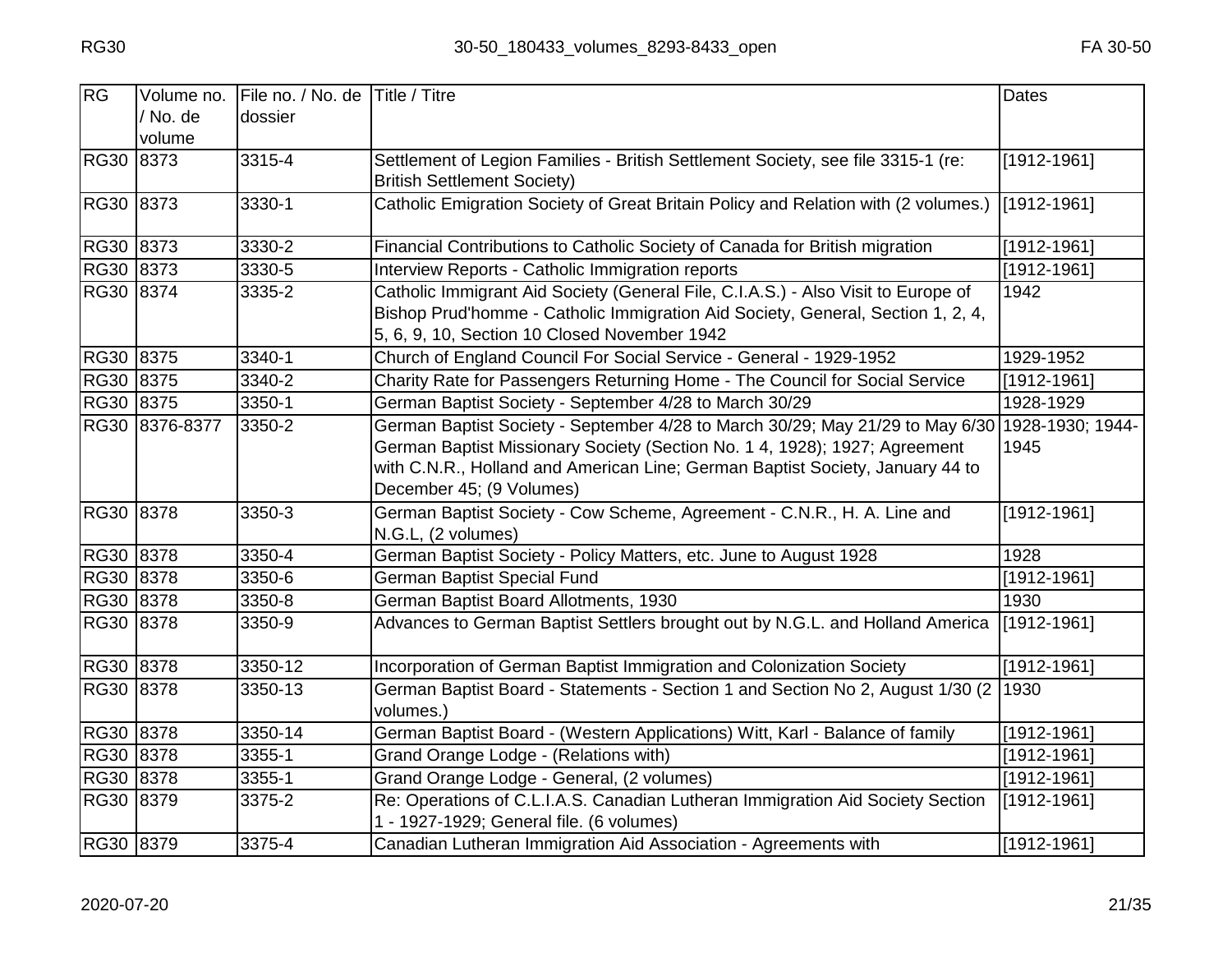| <b>RG</b>   | Volume no.<br>/ No. de<br>volume | File no. / No. de Title / Titre<br>dossier |                                                                                                                                                                                                                         | Dates           |
|-------------|----------------------------------|--------------------------------------------|-------------------------------------------------------------------------------------------------------------------------------------------------------------------------------------------------------------------------|-----------------|
| <b>RG30</b> | 8380                             | 3375-7                                     | C.L.I.A.S. - Statements                                                                                                                                                                                                 | [1912-1961]     |
| RG30 8380   |                                  | 3375-12                                    | C.L.I.A.S. - Eastern Branch                                                                                                                                                                                             | [1912-1961]     |
| RG30 8380   |                                  | 3382-1                                     | Re: Mennonite Immigration Aid, minutes of Joint Committee Meetings;                                                                                                                                                     | $[1912-1961]$   |
|             |                                  |                                            | Agreement; Cunard Line and Mennonite Immigration Aid (3 volumes) Extra<br>copies of agreement                                                                                                                           |                 |
|             | RG30 8381-8382                   | 3382-2                                     | Mennonite Immigration Aid, Section 1, 1924-1926; Section 2, 1926-1927; Section<br>3, 1927; 1929, 1933 M.I.A. Society; (closed up to February 1938) (8 volumes)                                                          | 1924-1933       |
| RG30 8383   |                                  | 3382-3                                     | Agreement Mennonite Immigration Aid, 1929-1930                                                                                                                                                                          | 1929-1930       |
| RG30 8383   |                                  | 3382-4                                     | Mennonites - memo re: settlement                                                                                                                                                                                        | $[1912 - 1961]$ |
|             | RG30 8384-8385                   | 3385-1                                     | National Association of Boys' Clubs, Policy and General File; sections 1-4; Annual 1932-1933<br>reports sections 5-8; 9; 10, 1932; 11, 1932-1933                                                                        |                 |
|             | RG30 8384-8385                   | 3385-1                                     | National Association of Boys' and Girls' Clubs No. 13; National Association of<br>Boys' Clubs, Section no. 14, 1936-1938 (9 volumes)                                                                                    | 1936-1938       |
| RG30 8386   |                                  | 3385-2                                     | Propaganda on Value of Settlers to Canada C. W. Peterson                                                                                                                                                                | $[1912-1961]$   |
| RG30 8386   |                                  | 3385-3                                     | N.A.H.C. Account File Section No. 1 closed end of December 1931; N.A.B.G.<br>Expenses at Dakeyne Farm (2 volumes)                                                                                                       | 1931            |
| RG30 8386   |                                  | 3395-1                                     | V.D.C.K. - Father Kierdorf                                                                                                                                                                                              | $[1912 - 1961]$ |
| RG30 8386   |                                  | 3600-9                                     | Dominion Sugar Company, Chatham, Ontario                                                                                                                                                                                | $[1912 - 1961]$ |
| RG30 8386   |                                  | 3600-20                                    | Placement of Bushworkers in Northern Ontario (Sections 1 and 2)                                                                                                                                                         | $[1912-1961]$   |
| RG30 8387   |                                  | 3600-42                                    | Bushworkers - File; General - 1941-1942 (2 volumes)                                                                                                                                                                     | 1941-1942       |
| RG30 8387   |                                  | 3600-52                                    | Welsh Construction Co. Limited. Trackworkers; want to bring "gang workers"<br>forward; want to bring "gang workers" 'forward from 1949; Trackworkers for<br>employment by R. F. Welch, Limited January 1955 (4 volumes) | 1949-1955       |
| RG30 8388   |                                  | 3600-52                                    | Welsh Construction Co. Limited. Trackworkers, 19 trackworkers for employment<br>by R. F. Welch Limited; Trackworkers foe employment by Welsh Construction Co.<br>Port Arthur, Ontario - from January 1950 (3 volumes)   | 1950            |
| RG30 8388   |                                  | 3600-58                                    | Machinists for C.N.R. Employment; machinists for C.N.R Employment Section 2<br>from June 1951 (2 volumes)                                                                                                               | 1951            |
| RG30 8388   |                                  | 3600-58A                                   | Reports of Placement - British Tradesmen for C.P.R. employment                                                                                                                                                          | $[1912 - 1961]$ |
| RG30 8389   |                                  | 3600-70                                    | <b>British Engineers for CNR Employment</b>                                                                                                                                                                             | [1912-1961]     |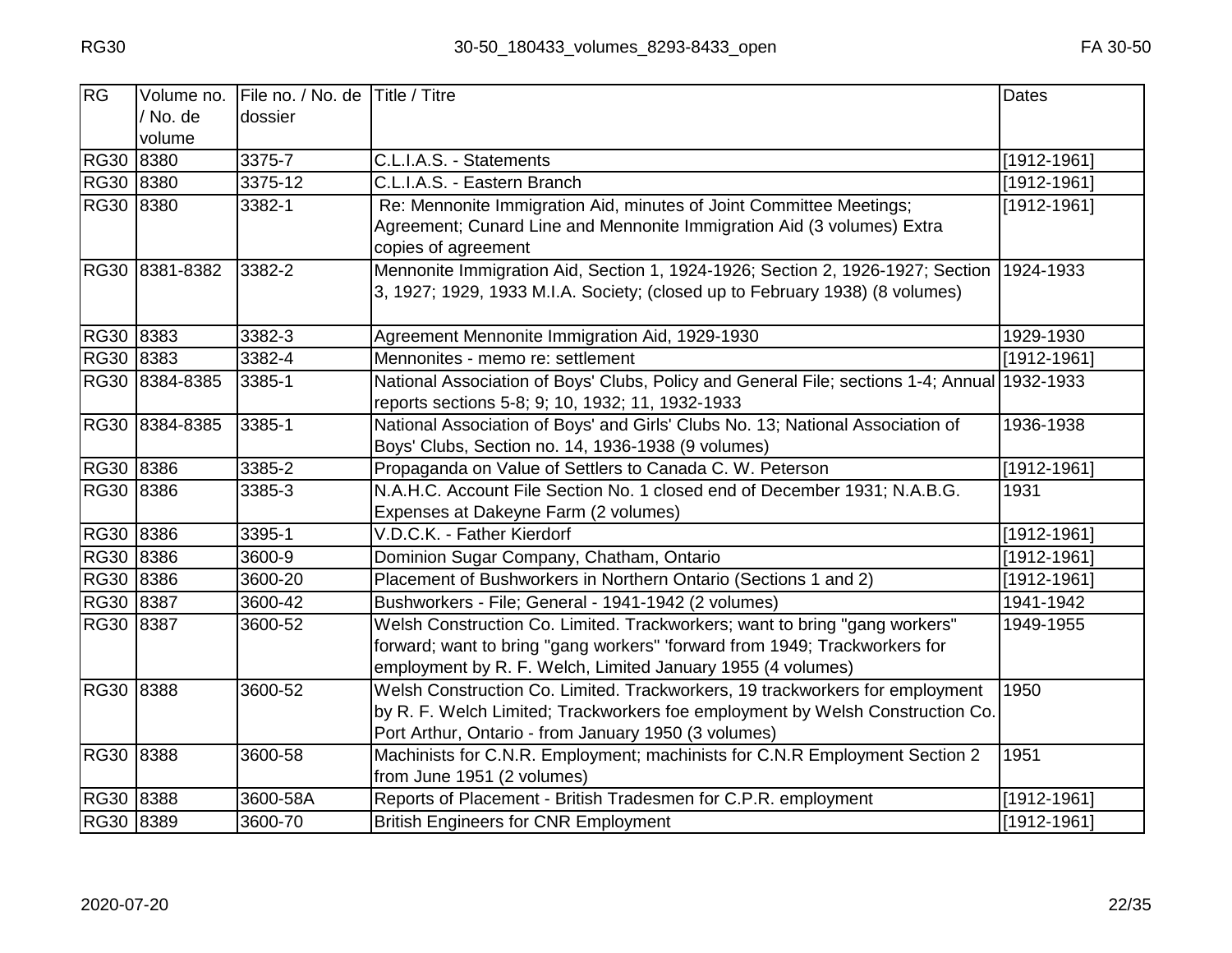| RG          | Volume no.<br>/ No. de<br>volume | File no. / No. de Title / Titre<br>dossier |                                                                                                                                                                                      | <b>Dates</b>    |
|-------------|----------------------------------|--------------------------------------------|--------------------------------------------------------------------------------------------------------------------------------------------------------------------------------------|-----------------|
| RG30 8389   |                                  | 3600-71                                    | Sugar Beet and Bush Workers; from France, Belgium, etc.; Sugar Beet and Bush 1954-1957<br>Workers, 1954-1957 (3 volumes)                                                             |                 |
| RG30 8389   |                                  | 3615-57                                    | Farm Help Situation - General                                                                                                                                                        | $[1912 - 1961]$ |
| <b>RG30</b> | 8389                             | 3615-11-A                                  | Applications for Farm Employment - forms                                                                                                                                             | $[1912 - 1961]$ |
| RG30 8390   |                                  | 3615-73                                    | <b>Farm Placements - General</b>                                                                                                                                                     | [1912-1961]     |
| RG30 8390   |                                  | 3620-1                                     | British Harvester Movement, 1928-1929                                                                                                                                                | 1928-1929       |
| RG30 8390   |                                  | 3620-2                                     | British Harvester Movement, 1928 - General Policy file including correspondence<br>dealing with the origination of the movement                                                      | 1928            |
| RG30 8390   |                                  | 3620-11                                    | British Harvester Movement, 1928 Special Rail Rates to Winter employment.                                                                                                            | 1928            |
| RG30 8390   |                                  | 3620-12                                    | Harvesters for Canada from the United States, 1927                                                                                                                                   | 1927            |
| RG30 8390   |                                  | 3620-15                                    | Harvest Excursions from United States - Advertising                                                                                                                                  | [1912-1961]     |
| RG30 8390   |                                  | 3800-1                                     | Land Settlement agreement with British Government \$500 Scheme - Draft Forms, [[1912-1961]<br>etc.                                                                                   |                 |
| RG30 8390   |                                  | 3800-15                                    | Alberta Land Inspectors' short course and appraisal institute                                                                                                                        | [1912-1961]     |
| RG30 8390   |                                  | 3800-26                                    | Prairie Farm Rehabilitation Association January 1944 (2 volumes)                                                                                                                     | 1944            |
| RG30 8391   |                                  | 3800-37                                    | Unoccupied Land Survey (1940); (from Jan/44) (2 volumes)                                                                                                                             | 1940            |
| RG30 8391   |                                  | 3800-33                                    | Veterans' settlement on Provincial Crown Lands - From December 1944                                                                                                                  | 1944            |
| RG30 8391   |                                  | 3800-34                                    | <b>Mechanized Land Clearing</b>                                                                                                                                                      | [1912-1961]     |
| RG30 8391   |                                  | 3805-12                                    | Report covering lands west of Hines Creek and North of the Peace River in the<br>Province of Alberta; soil survey west of Hines Creek, Alberta. - J, G. Turgeon,<br>M.P. (2 volumes) | [1912-1961]     |
| RG30 8391   |                                  | 3805-21                                    | Mechanized clearing of Alberta lands for Veteran settlement (Hartman Brothers)                                                                                                       | [1912-1961]     |
| RG30 8392   |                                  | 3810-20                                    | Land Settlement - British Columbia; C.N.R. B.C. - Economic Council, British<br>Columbia.; British Columbia Land Settlement (3 volumes)                                               | [1912-1961]     |
| RG30 8392   |                                  | 3810-29                                    | Central British Columbia Soil Survey                                                                                                                                                 | $[1912 - 1961]$ |
| <b>RG30</b> | 8392                             | 3815-20                                    | Wanless Settlement - Manitoba (Photographs)                                                                                                                                          | $[1912 - 1961]$ |
| RG30 8392   |                                  | 3820-11                                    | Re-Settlement New Brunswick, and Army Camp 1952                                                                                                                                      | 1952            |
| RG30 8392   |                                  | 3825-18                                    | Land Settlement Nova Scotia,                                                                                                                                                         | [1912-1961]     |
| RG30 8392   |                                  | 3830-11                                    | North Western Ontario. Map showing districts of Kenora, Rainy River, Thunder<br>Bay, and part of Algoma                                                                              | [1912-1961]     |
| RG30 8392   |                                  | 3830-24                                    | Ontario Government Land Settlement and Colonization work 1932-1933                                                                                                                   | 1932-1933       |
| RG30 8392   |                                  | 3830-35                                    | Enquiry re: Kenora, Thunder Bay, Rainy River District                                                                                                                                | [1912-1961]     |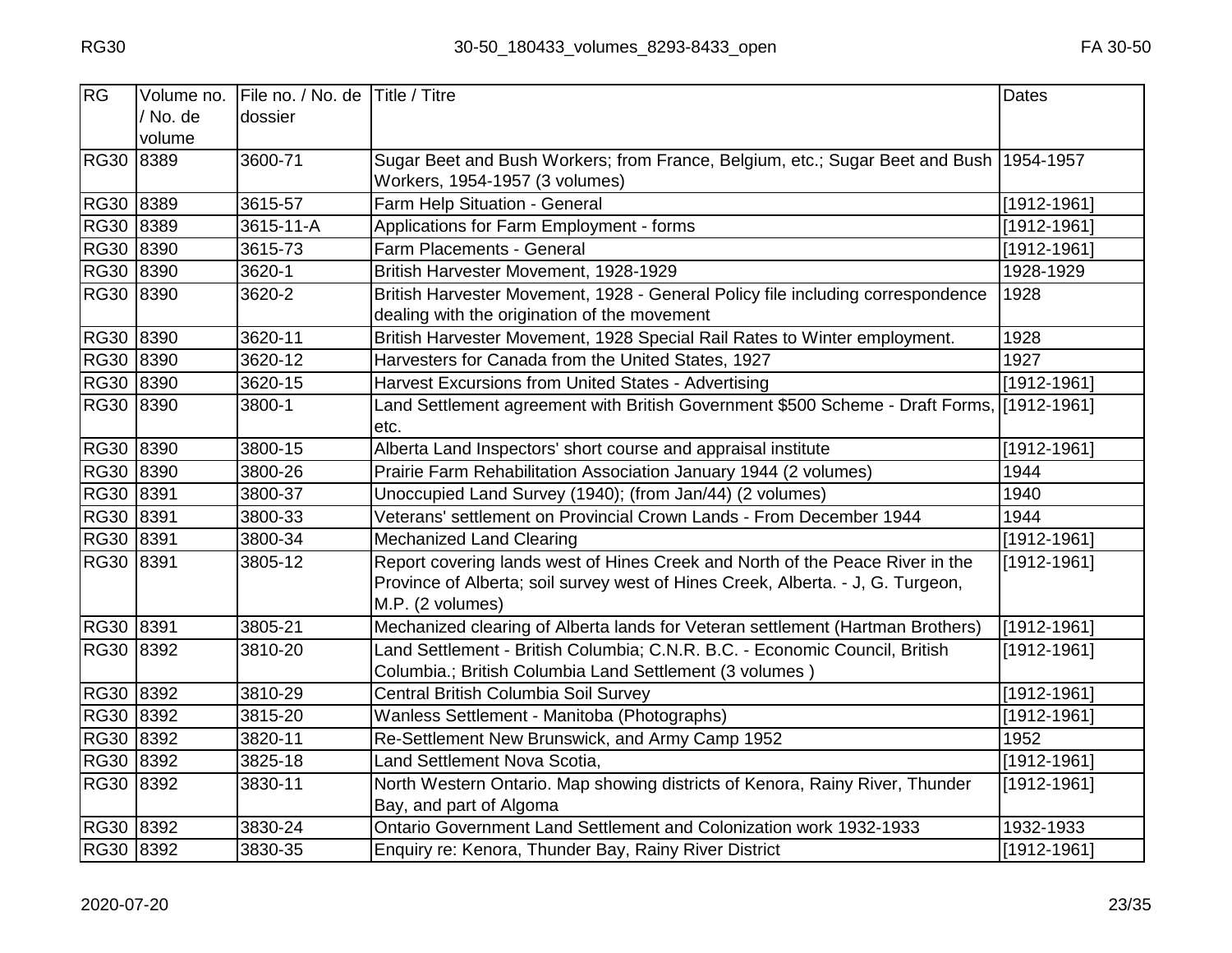| <b>RG</b> | Volume no.     | File no. / No. de Title / Titre |                                                                                                                                                                                                                | Dates           |
|-----------|----------------|---------------------------------|----------------------------------------------------------------------------------------------------------------------------------------------------------------------------------------------------------------|-----------------|
|           | / No. de       | dossier                         |                                                                                                                                                                                                                |                 |
|           | volume         |                                 |                                                                                                                                                                                                                |                 |
| RG30 8393 |                | 3830-37                         | <b>Public Lands Regulations - Ontario</b>                                                                                                                                                                      | $[1912 - 1961]$ |
| RG30 8393 |                | 3830-38                         | Development of Northern Ontario, 1940 - 1953                                                                                                                                                                   | 1940-1953       |
| RG30 8393 |                | 3830-39                         | Ontario Government Publicity, 1944 - 1945                                                                                                                                                                      | 1944-1945       |
| RG30 8393 |                | 3830-43                         | <b>Ontario Immigration - General</b>                                                                                                                                                                           | [1912-1961]     |
| RG30 8393 |                | 3830-45                         | L. R. Doorman's Report on land settlement possibilities - Northern Ontario                                                                                                                                     | [1912-1961]     |
| RG30 8393 |                | 3835-14                         | Dutch Land Settlement - Peace River                                                                                                                                                                            | $[1912 - 1961]$ |
| RG30 8393 |                | 3845-6                          | Abitibi Settlement; Settlement in Abitibi District; Father Hean and E.G. Bataille<br>(Section No.2) (2 volumes)                                                                                                | [1912-1961]     |
| RG30 8393 |                | 3845-9                          | Assisting Quebec Department of Agriculture in settling Abitibi District                                                                                                                                        | $[1912 - 1961]$ |
| RG30 8393 |                | 3845-14                         | Quebec Government - Assistance to Settlement                                                                                                                                                                   | [1912-1961]     |
| RG30 8393 |                | 3845-15                         | Abitibi District - Report by Dr. Black                                                                                                                                                                         | $[1912 - 1961]$ |
| RG30 8393 |                | 3845-16                         | Colonization Scheme of Province of Quebec - Conference, etc.                                                                                                                                                   | [1912-1961]     |
| RG30 8393 |                | 3845-21                         | Article by Dr. Black - on new branch line, North Quebec                                                                                                                                                        | $[1912 - 1961]$ |
| RG30 8393 |                | 3845-24                         | Le Réveil Rural Inc. (Radio Talks, etc.) The Rural Awakening Inc.                                                                                                                                              | $[1912 - 1961]$ |
| RG30 8393 |                | 3845-38                         | Report on relief Land Settlement - Quebec                                                                                                                                                                      | $[1912 - 1961]$ |
| RG30 8393 |                | 3855-7                          | Proposal by Premiers Maritime Province to establish Maritime Colonization<br>Commission and Agreement with Federal Government Railways, re:                                                                    | [1912-1961]     |
|           | RG30 8394-8395 | 3860-4                          | Rural Rehabilitation Commission (8 volumes) from June 1, 1934 - Jul 31, 1935<br>families in cities who wish to proceed to Western Canada to settle "Back to the<br>Land Movement", Section 1, 2, 1, 5, 6, 8, 9 | 1934-1935       |
| RG30 8396 |                | 3860-4                          | Back To The Land Movement, Section 11                                                                                                                                                                          | [1912-1961]     |
| RG30 8396 |                | 3860-4                          | Back To The Land Movement, Section 12                                                                                                                                                                          | [1912-1961]     |
| RG30 8396 |                | 3860-4                          | Back To The Land Movement, Section 13, closed September 1943                                                                                                                                                   | 1943            |
| RG30 8387 |                | 3860-4                          | Back To The Land Movement, Section 14, (From January 1944)                                                                                                                                                     | 1944            |
| RG30 8387 |                | 3860-4                          | Back To The Land Movement, Section 47, (2 volumes)                                                                                                                                                             | [1912-1961]     |
| RG30 8387 |                | 3860-5                          | Federal Railways - Provincial Conference on Colonization - Winnipeg, June 8,<br>1931                                                                                                                           | 1931            |
| RG30 8387 |                | 3860-12                         | Depopulation in the Prairie Provinces - G.A. Hudson                                                                                                                                                            | [1912-1961]     |
| RG30 8399 |                | 3865-1                          | 3000 Family Scheme - Canadian Settlement Scheme                                                                                                                                                                | [1912-1961]     |
|           | RG30 8398-8399 | 3865-4                          | White Star Cottage Scheme                                                                                                                                                                                      | $[1912 - 1961]$ |
|           | RG30 8398-8399 | 3865-4                          | White Star Cottage Scheme - Individual Cottages; Families for Placement in                                                                                                                                     | [1912-1961]     |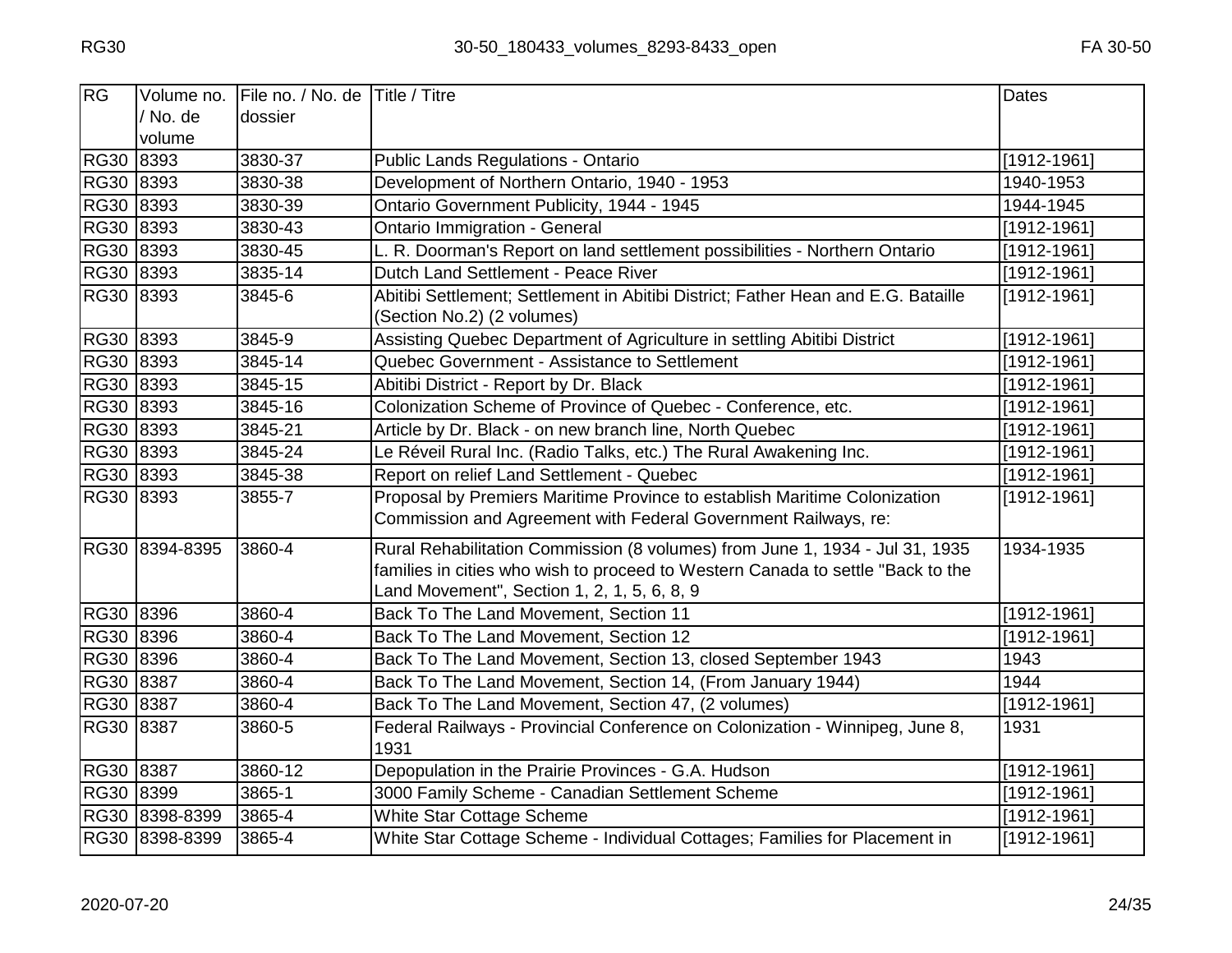| RG        | Volume no.<br>/ No. de<br>volume | File no. / No. de Title / Titre<br>dossier |                                                                                                                                                                                                                               | Dates                    |
|-----------|----------------------------------|--------------------------------------------|-------------------------------------------------------------------------------------------------------------------------------------------------------------------------------------------------------------------------------|--------------------------|
|           | RG30 8398-8399                   | 3865-4                                     | White Star Cottages; Bartlett, W.G.; White Star Cottage Scheme Family;                                                                                                                                                        | $[1912 - 1961]$          |
|           | RG30 8398-8399                   | 3865-4                                     | Agreement between British Government, White Star Line and C.N.R re: Cottage<br>Scheme report for 1941; White Star Cottage Scheme                                                                                              | 1941                     |
|           | RG30 8398-8399                   | 3865-4                                     | (Special Files on Insurance and Families; (Section No. 2); White Star Cottage<br>Scheme, (Section No. 3); White Star Cottage Scheme No. 206, Section No.4,<br>1939-1942; White Star Cottage Scheme, Section No.5 (11 volumes) | 1939-1942                |
| RG30 8400 |                                  | 3865-5                                     | Land Settlement Agreement - (Plans, etc.)                                                                                                                                                                                     | [1912-1961]              |
| RG30 8400 |                                  | 3865-6                                     | Report on 3000 family scheme prepared by Ottawa - July 1942 - for overseas<br>settlement                                                                                                                                      | 1942                     |
| RG30 8400 |                                  | 3875-1                                     | Personally Conducted Excursions from the United States, 1928, Section 1 and (2<br>volumes)                                                                                                                                    | 1928                     |
| RG30 8400 |                                  | 3875-3                                     | U.S. Land Seekers Excursions, Proposed Excursions by Soo Lines                                                                                                                                                                | [1912-1961]              |
| RG30 8400 |                                  | 3875-4                                     | <b>Homeseekers' Excursion Folder</b>                                                                                                                                                                                          | $[1912 - 1961]$          |
| RG30 8400 |                                  | 3880-1                                     | Group Settlement - British Government, Group Settlement Scheme, 1924 (2<br>volumes)                                                                                                                                           | 1924                     |
| RG30 8400 |                                  | 3885-1                                     | Land Settlement Scheme "S" (Families)                                                                                                                                                                                         | [1912-1961]              |
| RG30 8400 |                                  | 3885-3                                     | Continental Family Allotments and Schemes for 1929                                                                                                                                                                            | 1929                     |
| RG30 8400 |                                  | 3885-12                                    | <b>Government Family Scheme</b>                                                                                                                                                                                               | $[1912-1961]$            |
| RG30 8401 |                                  | 3885-C-6                                   | <b>Polish Engineers Consolidated</b>                                                                                                                                                                                          | $[1912 - 1961]$          |
| RG30 8401 |                                  | 3895-7                                     | Abitibi Report by F. C. Biette                                                                                                                                                                                                | $[1912 - 1961]$          |
| RG30 8401 |                                  | 3895-16                                    | Write-Ups - General - 1953 to December 1956                                                                                                                                                                                   | 1953-1956                |
| RG30 8401 |                                  | 4500-23                                    | List or Government Officials holding transportation                                                                                                                                                                           | $[1912 - 1961]$          |
| RG30 8401 |                                  | 4500-33                                    | U.I.C. Regulations on Transportation of Workers                                                                                                                                                                               | $[1912 - 1961]$          |
| RG30 8401 |                                  | 4510-1-1                                   | International Refugee Organization Transportation for                                                                                                                                                                         | [1912-1961]              |
| RG30 8401 |                                  | 4510-2                                     | Transportation for Special Immigration and Colonization Agents (1930-1931);<br>(1933-1935; 1942-1943) (4 volumes)                                                                                                             | 1930-1935; 1942-<br>1943 |
| RG30 8402 |                                  | 4510-2-1                                   | Annual Transportation Special Immigration and Colonization Agents                                                                                                                                                             | $[1912 - 1961]$          |
| RG30 8402 |                                  | 4510-2A                                    | Travel Report Forms - Submitted by Special Immigration and Colonization<br>Agents, 1954-1957, 1958 (3 volumes)                                                                                                                | 1954-1957                |
| RG30 8402 |                                  | 4510-D-1                                   | Dutch Christian Reformed Church - 1953, January, 1956 (2 volumes)                                                                                                                                                             | 1953-1956                |
| RG30 8402 |                                  | 4510-M-1                                   | Molnar, Rev, E. F. - Passes                                                                                                                                                                                                   | $[1912 - 1961]$          |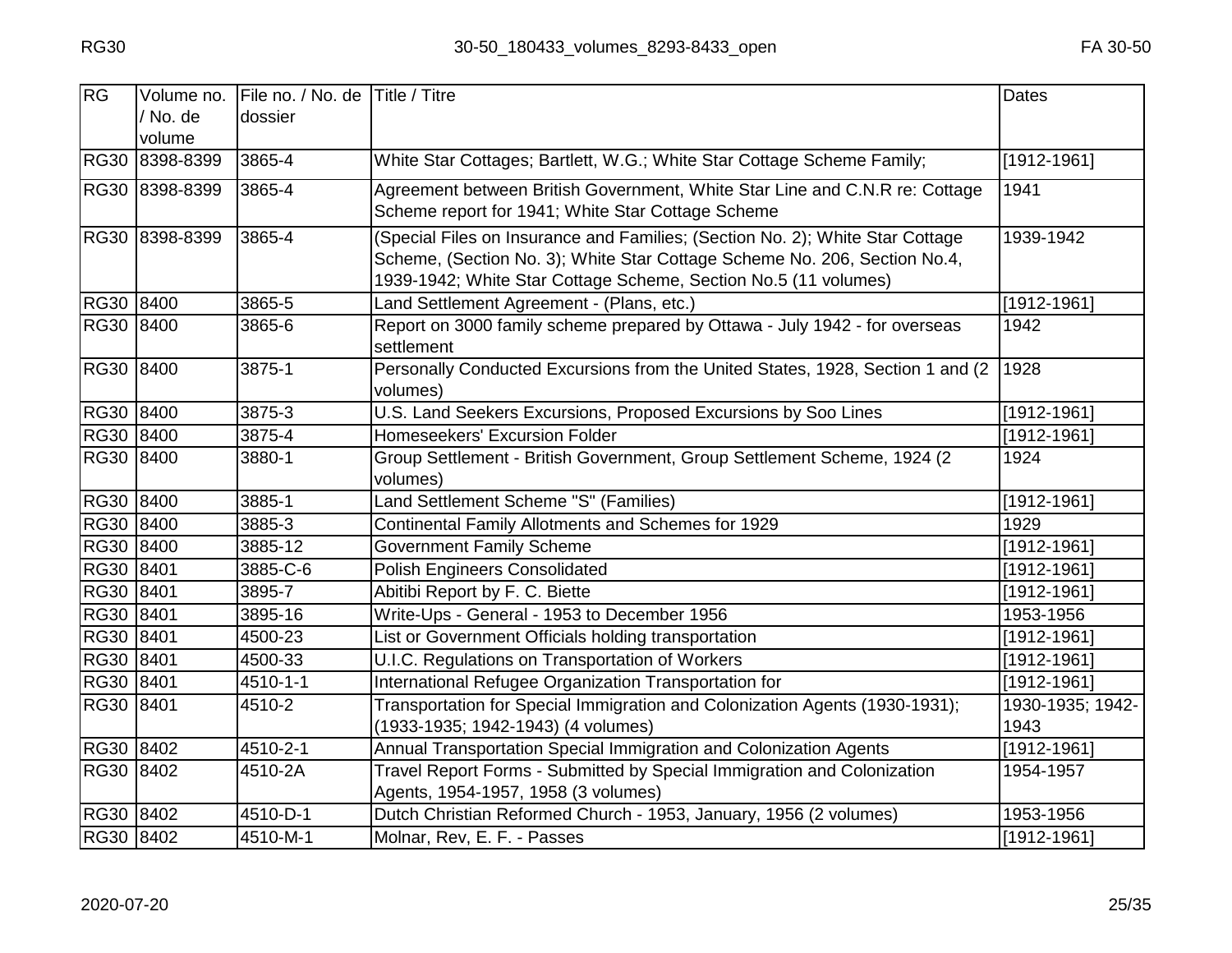| RG          | Volume no. | File no. / No. de Title / Titre |                                                                                | <b>Dates</b>     |
|-------------|------------|---------------------------------|--------------------------------------------------------------------------------|------------------|
|             | / No. de   | dossier                         |                                                                                |                  |
|             | volume     |                                 |                                                                                |                  |
| <b>RG30</b> | 8403       | 4510-M-3                        | Department of Citizenship and Immigration, 1954 Transportation; Mines and      | 1954-1956        |
|             |            |                                 | Resources Department Request for Transportation; 1955-1956; Department of      |                  |
|             |            |                                 | Citizenship and Immigration (Transportation) (4 volumes)                       |                  |
| RG30 8403   |            | 4510-M-4                        | Methe, Jean Rev. Father - Transportation for                                   | [1912-1961]      |
| RG30 8403   |            | 4510-M-5                        | Schulz, Rev. - Mennonite Immigration Aid Transportation                        | [1912-1961]      |
| RG30 8404   |            | 4510-N-2                        | Netherlands Embassy Transportation - January 1956. (2 volumes)                 | 1956             |
| RG30 8404   |            | 4510-P-2                        | Prins, Jacob - Transportation for 1947                                         | 1947             |
| RG30 8404   |            | 4510-R-4                        | Rural Settlement Society Transportation, January, 1958-1959 (2 volumes)        | 1958-1959        |
| RG30 8404   |            | 4515-28                         | Kozak, Piotr - Senior - request for refund                                     | $[1912 - 1961]$  |
| RG30 8404   |            | 4520-7                          | Annual Passes for Staff Correspondence 1951-1955; United States Organization   | 1929-1930; 1951- |
|             |            |                                 | Reorganization United States Staff, St. Paul Office - 1929-1930 -              | 1955             |
|             |            |                                 | Correspondence Regarding J. J. Toohill (2 volumes)                             |                  |
| RG30 8404   |            | 4520-12                         | Reduced rates for Employees at C.N.R. Hotels                                   | [1912-1961]      |
| RG30 8405   |            | 4520-13                         | Czechoslovakia - Pass in Exchange Advg C.N.R. Mag                              | [1912-1961]      |
| RG30 8405   |            | 4800-7                          | Land Listings in Canada - (From February 1915); Land Listings in Canada - List | 1915             |
|             |            |                                 | for London Office (2 volumes)                                                  |                  |
| RG30 8405   |            | 4800-10                         | Payment of Commissions to Agents in Connection with sale of land               | [1912-1961]      |
| RG30 8405   |            | 4800-15                         | <b>Statement of Direct and Indirect Land Locations</b>                         | $[1912 - 1961]$  |
| RG30 8405   |            | 4800-17                         | "Tax Sales Service" - Toronto - Enquiry re: from E. H. Gurton,                 | [1912-1961]      |
| <b>RG30</b> | 8405       | 4800-25                         | Sale of C.N.R. Lands.- Questions of                                            | $[1912 - 1961]$  |
| <b>RG30</b> | 8405       | 4800-28                         | Inspection Property - Archambault Township W.L. Robertson                      | [1912-1961]      |
| <b>RG30</b> | 8405       | 4800-35                         | Enquiry from Ottawa - re: C.N. and C.P. Land Deals                             | $[1912 - 1961]$  |
| RG30 8405   |            | 4800-37                         | Hyll, Charles - Purchase Large Estate for French Nobleman                      | $[1912 - 1961]$  |
| RG30 8406   |            | 4800-41                         | <b>Internment Camp Sites</b>                                                   | [1912-1961]      |
| RG30 8406   |            | 4800-43                         | Land Purchases by U.S. Interests                                               | [1912-1961]      |
| RG30 8406   |            | 4800-45                         | Farm and Timber Lands for sale, Central Lands, Limited, 1947                   | 1947             |
| RG30 8406   |            | 4805-1                          | Inspection of Lands for sale in Youngstown, Hanna and Carrollaide Districts    | $[1912 - 1961]$  |
|             |            |                                 | owned by Great West Life Assurance Company                                     |                  |
| RG30 8406   |            | 4815-6                          | Land Survey System Manitoba                                                    | [1912-1961]      |
| RG30 8406   |            | 5005-3                          | 'Descriptive Atlas of Canada"                                                  | [1912-1961]      |
| RG30 8406   |            | 5005-4                          | Publication "Canada Calls You"                                                 | [1912-1961]      |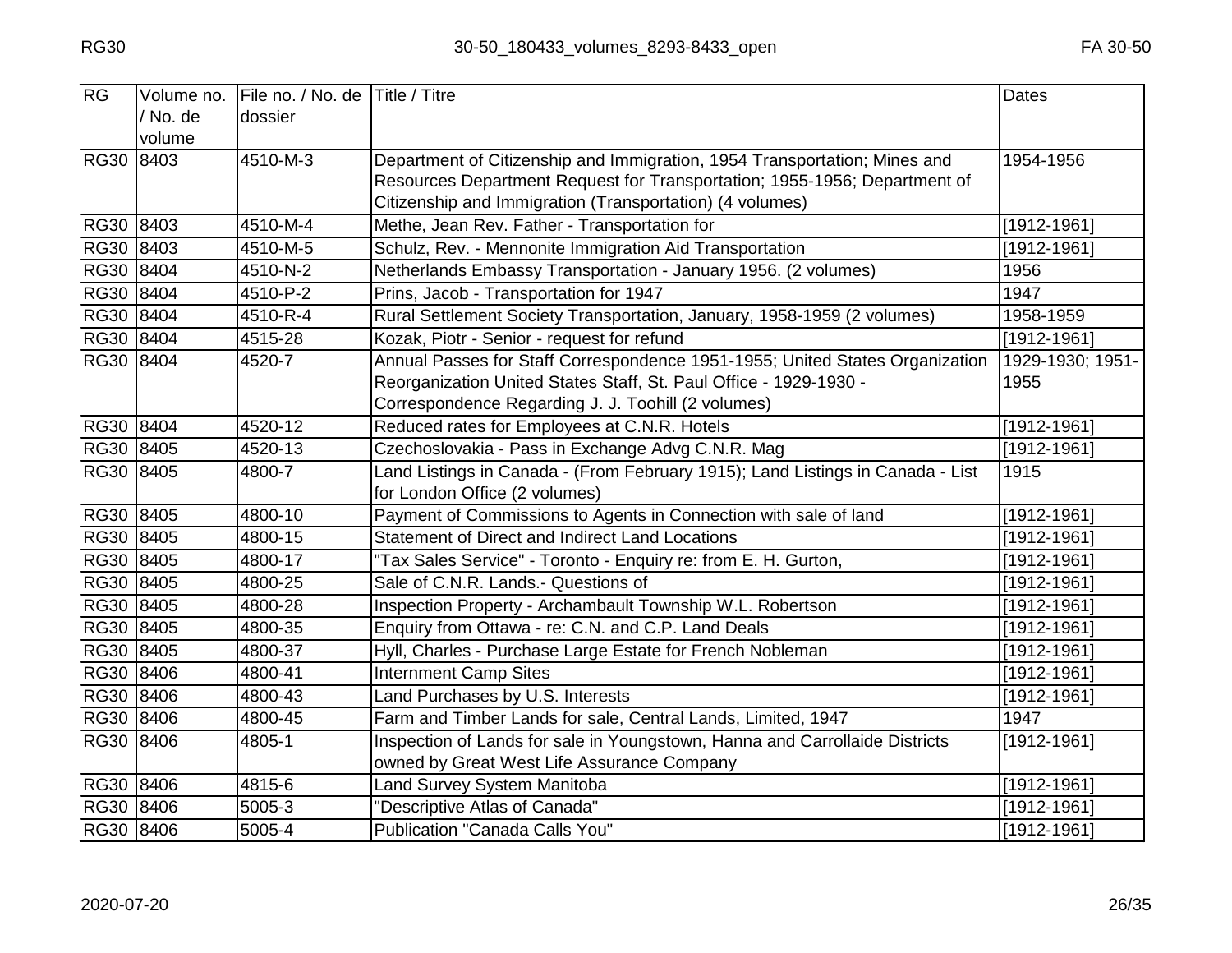| RG        | Volume no.<br>/ No. de<br>volume | File no. / No. de Title / Titre<br>dossier |                                                                                                                              | <b>Dates</b>    |
|-----------|----------------------------------|--------------------------------------------|------------------------------------------------------------------------------------------------------------------------------|-----------------|
| RG30 8406 |                                  | 6000-12                                    | Settlers Rates - Intra Provincial Tariffs 34 and 34a; Settlers Rates - Data<br>Provincial, 1914-1936 (2 volumes)             | 1914-1936       |
| RG30 8406 |                                  | 6000-16                                    | Montreal Unemployment Relief Commission Standing Order - "Charge Account"                                                    | [1912-1961]     |
| RG30 8406 |                                  | 6000-24                                    | Express Air Rates 1938                                                                                                       | 1938            |
| RG30 8407 |                                  | 6010-1                                     | Settlers' Rates to British Columbia                                                                                          | [1912-1961]     |
| RG30 8407 |                                  | 6015-1                                     | C.L.S.A. Rates - General Homeseekers Round-Trip and Settlers One-Way Fares<br>to Western Canada                              | [1912-1961]     |
| RG30 8407 |                                  | 6015-2                                     | Steve Tobol - Claim for Refund C.L.S.A. Passenger                                                                            | [1912-1961]     |
| RG30 8407 |                                  | 6015-3                                     | <b>CLSA Certificates</b>                                                                                                     | $[1912 - 1961]$ |
| RG30 8407 |                                  | 6035-11                                    | Increase in Freight Rates - Correspondence and Tariffs January 1957 (2<br>volumes)                                           | 1957            |
| RG30 8408 |                                  | 6040-20                                    | Issuing Settlers' Tickets from North Bay Rev. J. A. Chapleau                                                                 | [1912-1961]     |
| RG30 8408 |                                  | 6040-24                                    | Soldier Land Settlement - Special Fares                                                                                      | [1912-1961]     |
| RG30 8408 |                                  | 6040-25                                    | Proposal to Increase Inbound and Outbound Inland Proportional Fares                                                          | $[1912 - 1961]$ |
| RG30 8408 |                                  | 6040-26                                    | Settlers' Fares to Eastern Quebec.                                                                                           | [1912-1961]     |
| RG30 8408 |                                  | 6045-1                                     | Rail Routing of Immigrants                                                                                                   | [1912-1961]     |
| RG30 8408 |                                  | 6045-4                                     | Rail Ticketing - Denmark 1949-57                                                                                             | 1949-1957       |
| RG30 8409 |                                  | 6045-5                                     | Rail ticketing - Germany 1953-54                                                                                             | 1953-1954       |
| RG30 8409 |                                  | 6835-1                                     | Colonization and Agriculture Department General Reports From                                                                 | [1912-1961]     |
| RG30 8409 |                                  | 7000-9                                     | Statement of Trans-Atlantic Passenger Carryings received from Pass Department   1919-1929<br>Montreal 1929-1919 (5 booklets) |                 |
| RG30 8410 |                                  | 7000-14                                    | Report on Continental Families placed by C.N. Land Settlement Association, 1929 1929-1930<br>1930 (2 volumes)                |                 |
| RG30 8410 |                                  | 7000-16                                    | Monthly Statistical Reports - 1932 (2 volumes)                                                                               | 1932            |
| RG30 8410 |                                  | 7000-22                                    | Reports, Farm Units Available for Settlement                                                                                 | $[1912 - 1961]$ |
| RG30 8410 |                                  | 7000-42                                    | <b>Unoccupied Lands</b>                                                                                                      | [1912-1961]     |
| RG30 8410 |                                  | 7000-44                                    | Report Requested by Mr. Egan November 1930 covering Railways Agreement<br>Forwarding 1926-1930                               | 1926-1930       |
| RG30 8410 |                                  | 7000-46                                    | Statistics - Percentage of Immigrants brought forward by C.N.R. as compared<br>with C.P.R. during 1928, 29, 30. (5 folders)  | 1928-1930       |
| RG30 8410 |                                  | 7000-47                                    | C.N.R. Debates at Ottawa - Colonization Figures                                                                              | $[1912 - 1961]$ |
| RG30 8410 |                                  | 7000-49                                    | Report on the activities of this Department 1924-1931                                                                        | 1924-1931       |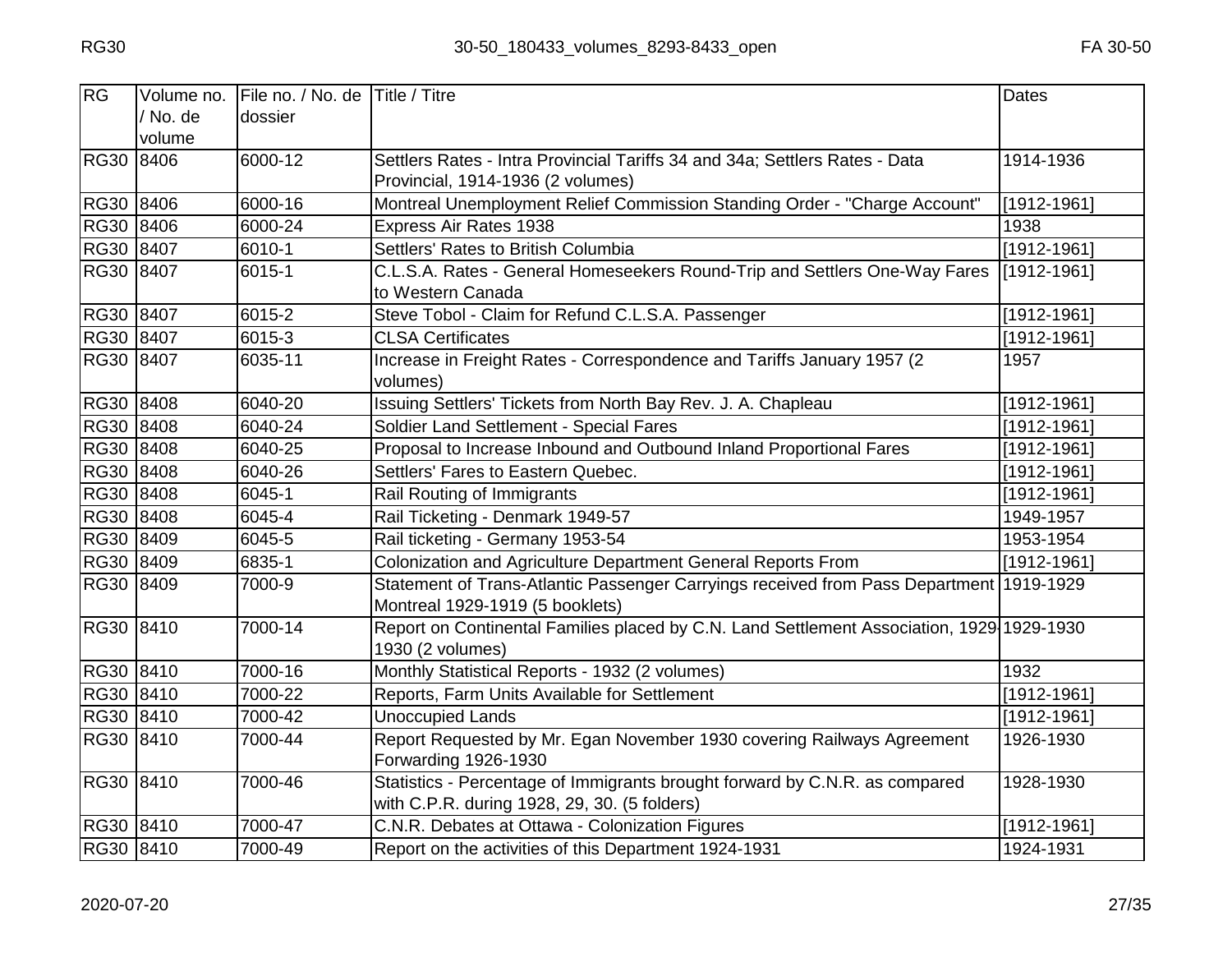| RG        | Volume no. | File no. / No. de | Title / Titre                                                                      | <b>Dates</b>    |
|-----------|------------|-------------------|------------------------------------------------------------------------------------|-----------------|
|           | / No. de   | dossier           |                                                                                    |                 |
|           | volume     |                   |                                                                                    |                 |
| RG30 8410 |            | 7000-50           | Statement of Activities of Agricultural Department                                 | $[1912 - 1961]$ |
| RG30 8410 |            | 7000-51           | Yearly Explanations - 1931, 1933, 1932, 1930                                       | 1930-1933       |
| RG30 8410 |            | 7000-52           | Miscellaneous Data on Mr. McGowan's Senate Immigration Committee                   | 1950            |
|           |            |                   | Appearance; Senate Immigration Committee - From 1950; Material used by Mr.         |                 |
|           |            |                   | McGowan in appearance before Parliamentary Committee on Post-War                   |                 |
|           |            |                   | Reconstruction; Data for Railway Commission, Section Nos. I and 2 (5 volumes)      |                 |
| RG30 8410 |            | 7000-53           | Statement of Families and Single Men placed October 1, 1930 request by Ottawa 1930 |                 |
| RG30 8412 |            | 7000-57           | Agricultural Reports, N.B. - Fiscal year ending October 31, 1931                   | 1931            |
| RG30 8412 |            | 7000-58           | Reports on Services - Department of Immigration and Agriculture - 1931             | 1931            |
| RG30 8412 |            | 7000-62           | Report of Committee on Empire Migration - England 1932                             | 1932            |
| RG30 8412 |            | 7000-69           | Special report for Mr. Hungerford                                                  | [1912-1961]     |
| RG30 8412 |            | 7000-67           | Correspondence re: map showing district settled W. Canada by Land Settlement       | 1932            |
|           |            |                   | Department 1932                                                                    |                 |
| RG30 8412 |            | 7000-70           | Statement re: C.N.R. Finances                                                      | $[1912 - 1961]$ |
| RG30 8412 |            | 7000-73           | Reports to Chairman T.H. Cooper others re Activities this Department               | $[1912 - 1961]$ |
| RG30 8412 |            | 7000-75           | Suggested improvements C.N.R. Operations                                           | $[1912-1961]$   |
| RG30 8412 |            | 7000-80           | Statement outlining policy and activities of this department                       | $[1912-1961]$   |
| RG30 8412 |            | 7000-80-2         | Summary of departments' activities for President's file - July 1953                | 1953            |
| RG30 8412 |            | 7000-86           | President's Instructions re statement                                              | $[1912 - 1961]$ |
| RG30 8412 |            | 7000-87           | Rowell-Sirois Report - Papers on                                                   | $[1912 - 1961]$ |
| RG30 8412 |            | 7000-89           | Statement to Department of Research and Development on Immigration files           | [1912-1961]     |
| RG30 8412 |            | 7000-94           | Reports of British Settled, required by Ottawa                                     | [1912-1961]     |
| RG30 8412 |            | 7000-95           | Reports of Continentals Settled, required by Ottawa                                | $[1912 - 1961]$ |
| RG30 8413 |            | 7000-97           | Report to Mr. Laval Fortier on Department Immigration Activities, 1950             | 1950            |
| RG30 8413 |            | 7000-98           | Department of Research and Development Development Division Report and             | 1946            |
|           |            |                   | Appendix, 1946                                                                     |                 |
| RG30 8413 |            | 7000-100          | Reports of Farm Labour Placements to Ottawa from January 1956                      | 1956            |
| RG30 8413 |            | 7000-103          | Reports/ Port Reception Officers (Handling of steamships and immigration trains)   | 1956-1957       |
|           |            |                   | January 1956, 1957 (4 volumes)                                                     |                 |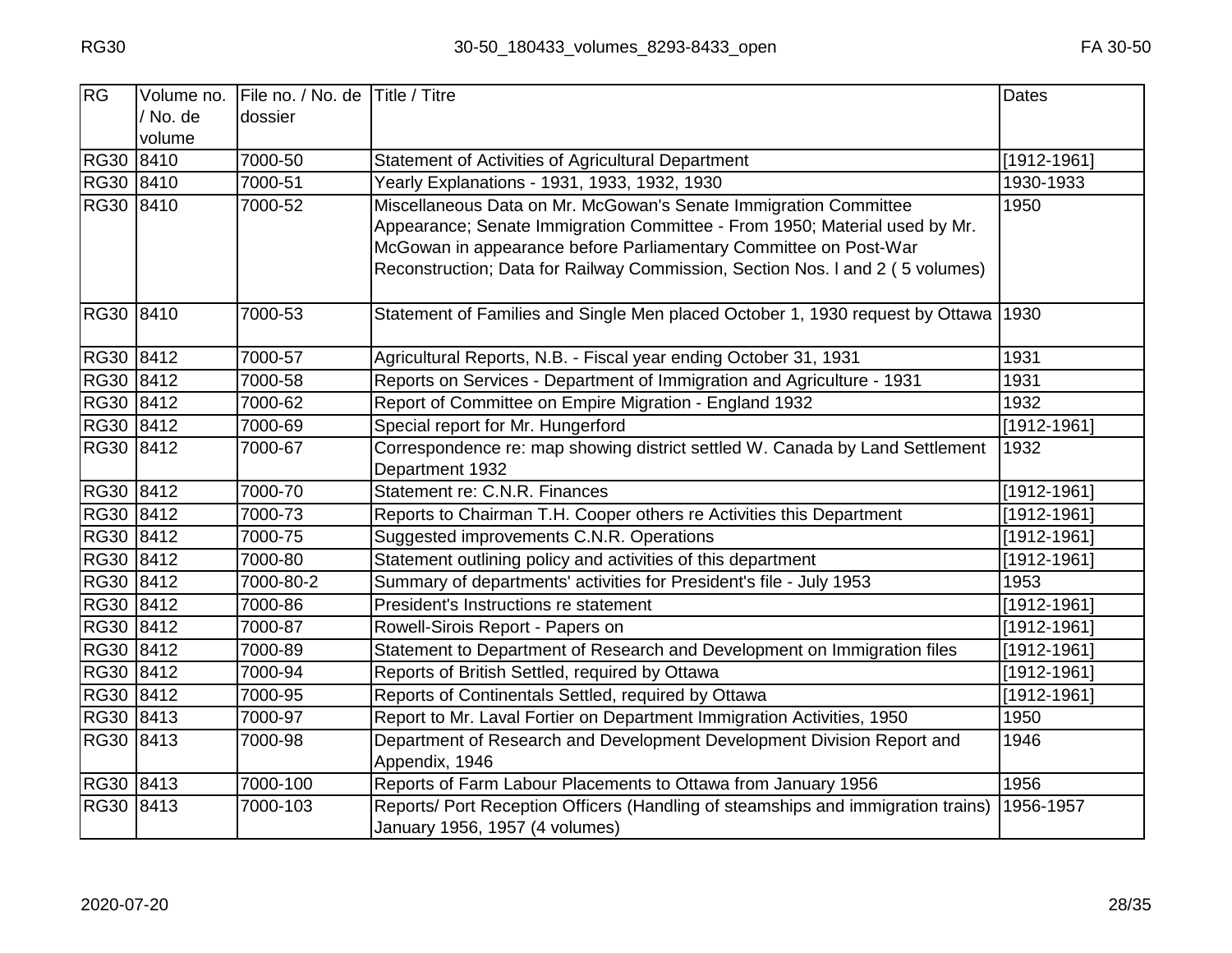| RG          | Volume no. | File no. / No. de Title / Titre |                                                                                           | Dates            |
|-------------|------------|---------------------------------|-------------------------------------------------------------------------------------------|------------------|
|             | / No. de   | dossier                         |                                                                                           |                  |
|             | volume     |                                 |                                                                                           |                  |
| RG30 8414   |            | 7005-1                          | Annual Reports - Correspondence 1933-1939, January 1953, 1951, 1955, 1956,                | 1933-1939; 1951- |
|             |            |                                 | General Correspondence, (7 volumes)                                                       | 1956             |
| RG30 8415   |            | 7005-1A                         | Data for 1948 Annual report, data for 1952 annual report (2 volumes)                      | 1948-1952        |
| RG30 8415   |            | 7005-2                          | Land and Townsite Department - Annual Report 1928                                         | 1928             |
| RG30 8415   |            | 7005-4                          | Annual Report C.N.L.S.A. March, 1925 to December 31st, 1925                               | 1925             |
| RG30 8415   |            | 7005-8                          | Annual Report- F. B. Seibert, Natural Resources Department                                | $[1912 - 1961]$  |
| RG30 8415   |            | 7005-9                          | Annual Report - Montreal Stockyards, W.E. Watson                                          | [1912-1961]      |
| RG30 8415   |            | 7005-11                         | Western Region - Passenger Traffic - Annual Report                                        | [1912-1961]      |
| RG30 8415   |            | 7005-14                         | Report of the "Ontario Royal Commission on Forestry" - Forwarded by R. C.                 | $[1912-1961]$    |
|             |            |                                 | Vaughan                                                                                   |                  |
| RG30 8415   |            | 7005-15                         | Miscellaneous Reports to Passenger Department                                             | $[1912 - 1961]$  |
| RG30 8416   |            | 7015-3                          | Immigration Statistics - Correspondence re. 1932-1960, 1952 - 1954; 1955 - 1956 1932-1956 |                  |
|             |            |                                 | (4 volumes)                                                                               |                  |
| RG30 8416   |            | 7015-3                          | Immigration Statistics - Calendar Year for 1943, 1944, 1945, 1946, 1947, 1948,            | 1943-1950        |
|             |            |                                 | 1949, 1950                                                                                |                  |
| RG30 8417   |            | 7020-1                          | European Forwardings - Compiled by London Colonization Office - 1928;                     | 1928-1930        |
|             |            |                                 | Statements of Immigrant Forwardings 1930 (2 volumes)                                      |                  |
| RG30 8417   |            | 7025-1                          | <b>Operating expenses - General</b>                                                       | [1912-1961]      |
| RG30 8417   |            | 7025-3                          | <b>Payment of Accounts</b>                                                                | [1912-1961]      |
| RG30 8417   |            | 7025-3                          | Office Expense Statements, (1935)                                                         | 1935             |
| <b>RG30</b> | 8417       | 7025-13                         | Monthly Expense - St. Paul                                                                | [1912-1961]      |
| RG30 8418   |            | 7025-14                         | Western Office Expense Statement from January 1950                                        | 1950             |
| RG30 8418   |            | 7025-14                         | Western Office Expense Statement (1953-1957)                                              | 1953-1957        |
| RG30 8418   |            | 7025-14                         | Monthly Expense Statements - Western from January 1946                                    | 1946             |
| RG30 8418   |            | 7025-14                         | Monthly Expense Statements - Winnipeg, Edmonton, Prince George and                        | 1942             |
|             |            |                                 | Saskatoon Offices (from November 1942)                                                    |                  |
| RG30 8418   |            | 7025-17                         | Statement of Charges from the Regional Auditor                                            | $[1912 - 1961]$  |
| RG30 8418   |            | 7025-17                         | Monthly Statement of Charges from Regional Auditor                                        | [1912-1961]      |
| <b>RG30</b> | 8419       | 7030-1                          | European Expense Accounts - General Instructions                                          | [1912-1961]      |
| <b>RG30</b> | 8419       | 7030-2                          | Cockspur Street Building Credits - Division of                                            | [1912-1961]      |
| <b>RG30</b> | 8419       | 7030-6                          | European Colonization Advertising Expenses - Vice-President's Office etc.                 | [1912-1961]      |
| RG30 8419   |            | 7030-3                          | European Expense Account - General Correspondence                                         | [1912-1961]      |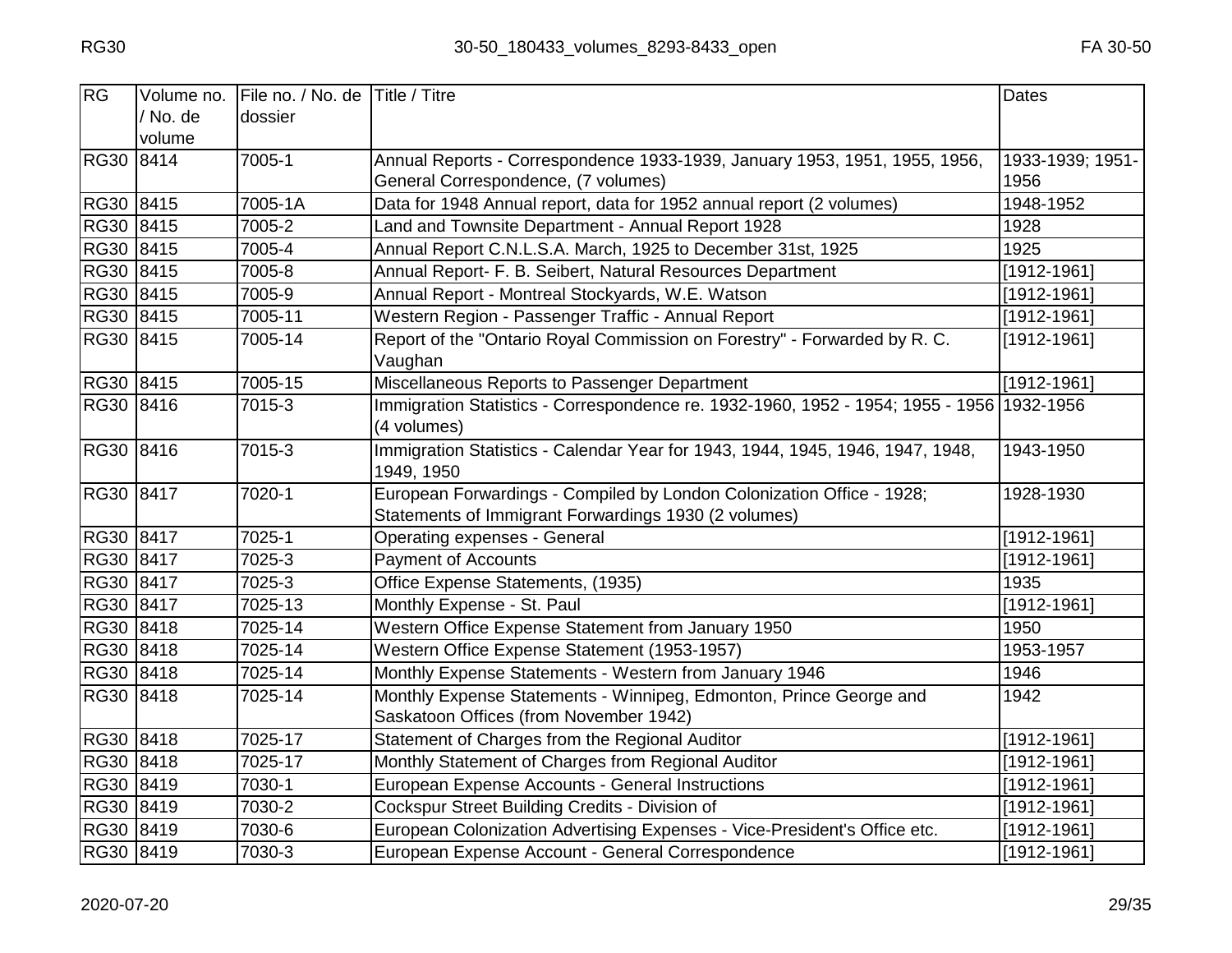| RG        | Volume no.<br>/ No. de | File no. / No. de Title / Titre<br>dossier |                                                                              | <b>Dates</b>    |
|-----------|------------------------|--------------------------------------------|------------------------------------------------------------------------------|-----------------|
| RG30 8419 | volume                 | 7030-4                                     | European Expense Statements - Mr. W.D. Robb's instructions re: submission of | [1912-1961]     |
| RG30 8419 |                        | 7030-14                                    | European Expense Statements from January 1950                                | 1950            |
| RG30 8419 |                        | 7030-14                                    | European Expense Statements - Monthly                                        | [1912-1961]     |
| RG30 8419 |                        | 7030-14                                    | European Expense Statements from January 1946                                | 1946            |
| RG30 8420 |                        | 7035-5                                     | European Traffic Reports - 1932                                              | 1932            |
| RG30 8420 |                        | 7035-7                                     | Monthly Report - London Office, January 1952                                 | 1952            |
| RG30 8420 |                        | 7035-7                                     | Monthly Reports - London Office, January 1954                                | 1954            |
| RG30 8420 |                        | 7035-7                                     | Monthly Report - London Office, January 1955                                 | 1955            |
| RG30 8420 |                        | 7035-7                                     | Monthly Report - London Office                                               | $[1912 - 1961]$ |
| RG30 8420 |                        | 7035-7                                     | Monthly Report - London Office                                               | [1912-1961]     |
| RG30 8421 |                        | 7035-8                                     | Monthly Reports - French-Canadian Colonization, January 1955                 | 1955            |
| RG30 8421 |                        | 7035-8                                     | Monthly Report - French-Canadian, January 1956                               | 1956            |
| RG30 8421 |                        | 7035-8                                     | Monthly Report - French-Canadian Colonization from January 1954              | 1954            |
| RG30 8421 |                        | 7035-8                                     | French-Canadian Colonization Monthly Report - from January 1951              | 1951            |
| RG30 8422 |                        | 7035-9                                     | Monthly Report - Winnipeg Colonization January 1955 to November 1956         | 1956            |
| RG30 8422 |                        | 7035-9                                     | Monthly Report - Winnipeg Colonization, January 1954                         | 1954            |
| RG30 8422 |                        | 7035-9                                     | Fertilizers Experiments in Western Canada                                    | [1912-1961]     |
| RG30 8422 |                        | 7035-12                                    | Monthly Reports - Winnipeg, Colonization from January 1950                   | 1950            |
| RG30 8422 |                        | 7035-22                                    | Monthly Reports - F.B. Kirkwood, St. Paul - 1944 - 1949                      | 1944-1949       |
| RG30 8423 |                        | 7035-22                                    | Monthly Reports from L. C. Roy, Toronto Ontario, 1955-1957                   | 1955-1957       |
| RG30 8423 |                        | 7035-26                                    | Monthly Reports - Submitted to President (1955-1957)                         | 1955-1957       |
| RG30 8423 |                        | 7035-26                                    | Monthly Reports - Submitted to President (1953-1954)                         | 1953-1954       |
| RG30 8423 |                        | 7035-26                                    | Monthly Reports - Submitted to President (1950-1952)                         | 1950-1952       |
| RG30 8423 |                        | 7035-26                                    | Monthly Reports - Submitted to President (1944-1949)                         | 1944-1949       |
| RG30 8424 |                        | 7035-26                                    | Monthly Reports - Submitted to President (1937-1943)                         | 1937-1943       |
| RG30 8424 |                        | 7035-26                                    | Monthly Reports - Submitted to President (1935-1936)                         | 1935-1936       |
| RG30 8424 |                        | 7035-26                                    | Monthly Reports - Submitted to President (1931-1934)                         | 1931-1934       |
| RG30 8425 |                        | 7035-27                                    | Monthly Reports R.M. Pym, Toronto, Ontario, 1949-1953                        | 1949-1953       |
| RG30 8425 |                        | 7035-27                                    | Monthly Reports Toronto Office - 1931-1940                                   | 1931-1940       |
| RG30 8425 |                        | 7035-29                                    | Correspondence re: monthly reports, January 1946                             | 1946            |
| RG30 8425 |                        | 7035-32                                    | Monthly Reports J.E. McIntyre Agricultural Agent, Moncton N.B., January 1954 | 1954            |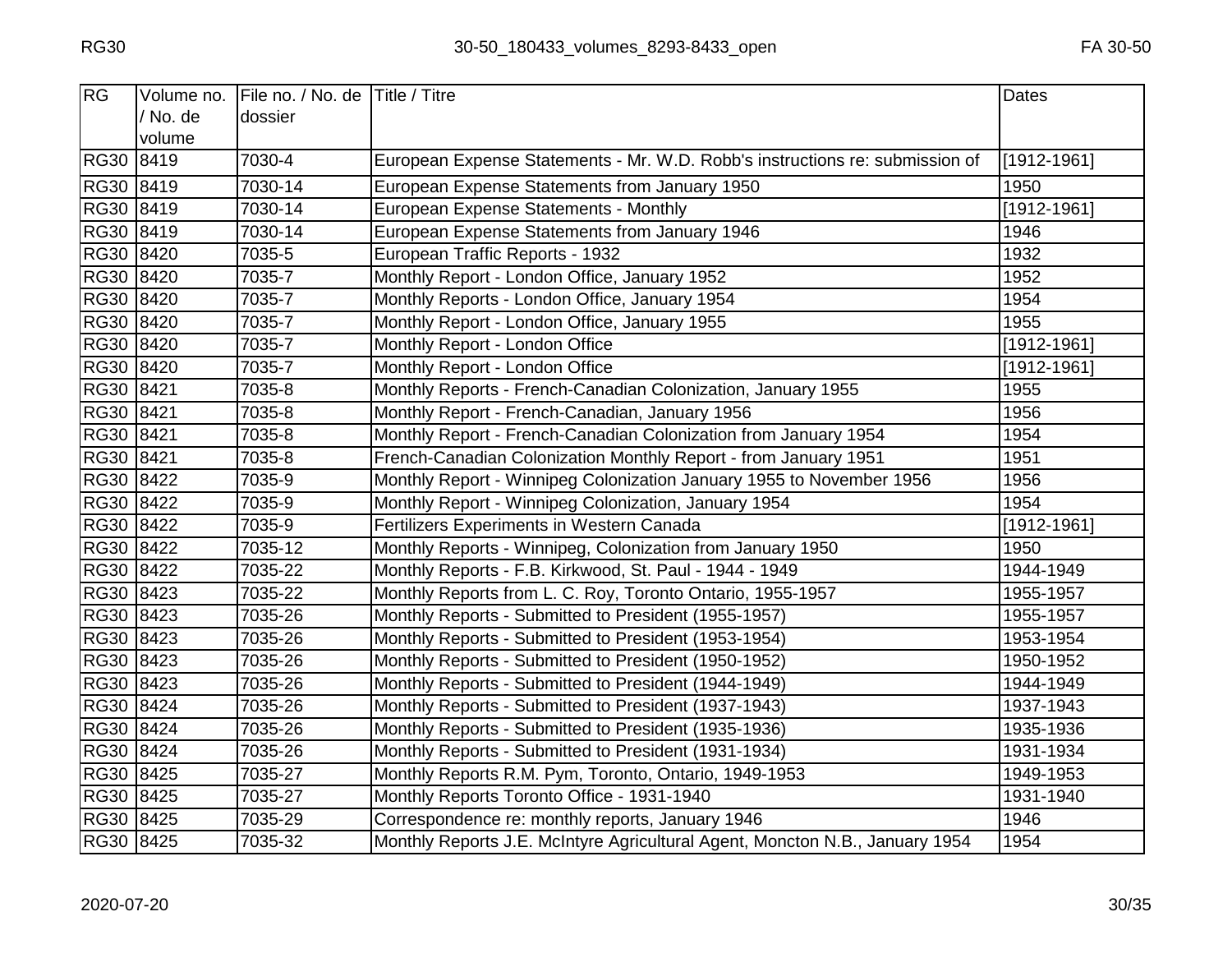| <b>RG</b>   | Volume no. | File no. / No. de Title / Titre |                                                                                     | <b>Dates</b>    |
|-------------|------------|---------------------------------|-------------------------------------------------------------------------------------|-----------------|
|             | / No. de   | dossier                         |                                                                                     |                 |
|             | volume     |                                 |                                                                                     |                 |
| RG30 8425   |            | 7035-32                         | Monthly Reports J.E. McIntyre Agricultural Agent, Moncton N.B., January 1951        | 1951            |
| RG30 8425   |            | 7035-32                         | Monthly Reports J.E. McIntyre Agricultural Agent, Moncton N.B., January 1955        | 1955            |
| RG30 8425   |            | 7035-33                         | Monthly Reports P.E. Boutet, Amos, Quebec                                           | $[1912 - 1961]$ |
| RG30 8425   |            | 7035-34                         | Progress Reports to President on development work at Abitibi                        | [1912-1961]     |
| RG30 8425   |            | 7035-35                         | Mr. D. M. Johnson's Monthly Reports while in Montreal                               | $[1912 - 1961]$ |
| RG30 8426   |            | 7035-36                         | Monthly Reports - J.B. Lanctot (from February 1945)                                 | 1945            |
| RG30 8426   |            | 7035-41                         | Special Reports - Port Reception of Officers                                        | $[1912 - 1961]$ |
| RG30 8426   |            | 7035-42                         | London Passenger Department Monthly Reports                                         | [1912-1961]     |
| RG30 8426   |            | 7035-43                         | Mr. J. Lambert's Monthly Report                                                     | $[1912 - 1961]$ |
| RG30 8426   |            | 7035-44                         | Mr. J. L. Podosil - Report                                                          | $[1912 - 1961]$ |
| RG30 8426   |            | 7035-45                         | Mr. P.E. Salomonsen - Monthly Report                                                | $[1912 - 1961]$ |
| RG30 8426   |            | 7035-46                         | Monthly Report - J. Tenas                                                           | $[1912 - 1961]$ |
| RG30 8426   |            | 7035-47                         | Mr. A. Tofer - Monthly Report                                                       | $[1912 - 1961]$ |
| RG30 8426   |            | 7035-51                         | Reports Agricultural Agent - Montreal, 1957                                         | 1957            |
| RG30 8426   |            | 7040-1                          | Personnel Reports of Mr. Dan M. Johnson                                             | $[1912-1961]$   |
| RG30 8426   |            | 7040-2                          | Report by Western Manager re: Conditions etc. at Delwin, Lethbridge, Coroly,        | $[1912-1961]$   |
|             |            |                                 | Armstrong, Lakeshaw, Stettler, Gleiche and Arrowhead                                |                 |
| RG30 8426   |            | 7040-3                          | Special Reports - Dr. W. J. Black                                                   | $[1912 - 1961]$ |
| RG30 8426   |            | 7040-4                          | Laforce J.E. - Section No. 1, Closed December 31, 1930                              | 1930            |
| RG30 8426   |            | 7040-7                          | E. A. Weir's Report to C. J. Smith following his trip to the Scandinavian countries | $[1912-1961]$   |
|             |            |                                 | re: advertising                                                                     |                 |
| RG30 8426   |            | 7040-8                          | R. England's Report Re: Visit to the Continent January 5 to 27, 1929                | 1929            |
| RG30 8426   |            | 7040-10                         | Gurton, E.H. - Personal Matters, reviewed 1960                                      | 1960            |
| RG30 8426   |            | 7040-13                         | Robb, W.D. Personal Reports                                                         | $[1912 - 1961]$ |
| RG30 8427   |            | 7040-27                         | De La Garde, E. Mazar, reviewed 1960                                                | 1960            |
| RG30 8427   |            | 7040-33                         | Report on Visit to Scandinavian countries May 1933 - D. M. Johnson                  | 1933            |
| RG30 8427   |            | 7040-39                         | General Information and Reports, Mr. D. M. Johnson                                  | $[1912 - 1961]$ |
| RG30 8427   |            | 7040-44                         | General Information and Reports, F.B. Kirkwood                                      | $[1912 - 1961]$ |
| RG30 8427   |            | 7040-45                         | General Information and Reports, J.D. Guild                                         | [1912-1961]     |
| <b>RG30</b> | 8427       | 8000-1                          | Placement Fees - Farm Labourers from non preferred countries and Germany,           | [1912-1961]     |
|             |            |                                 | Section No.2                                                                        |                 |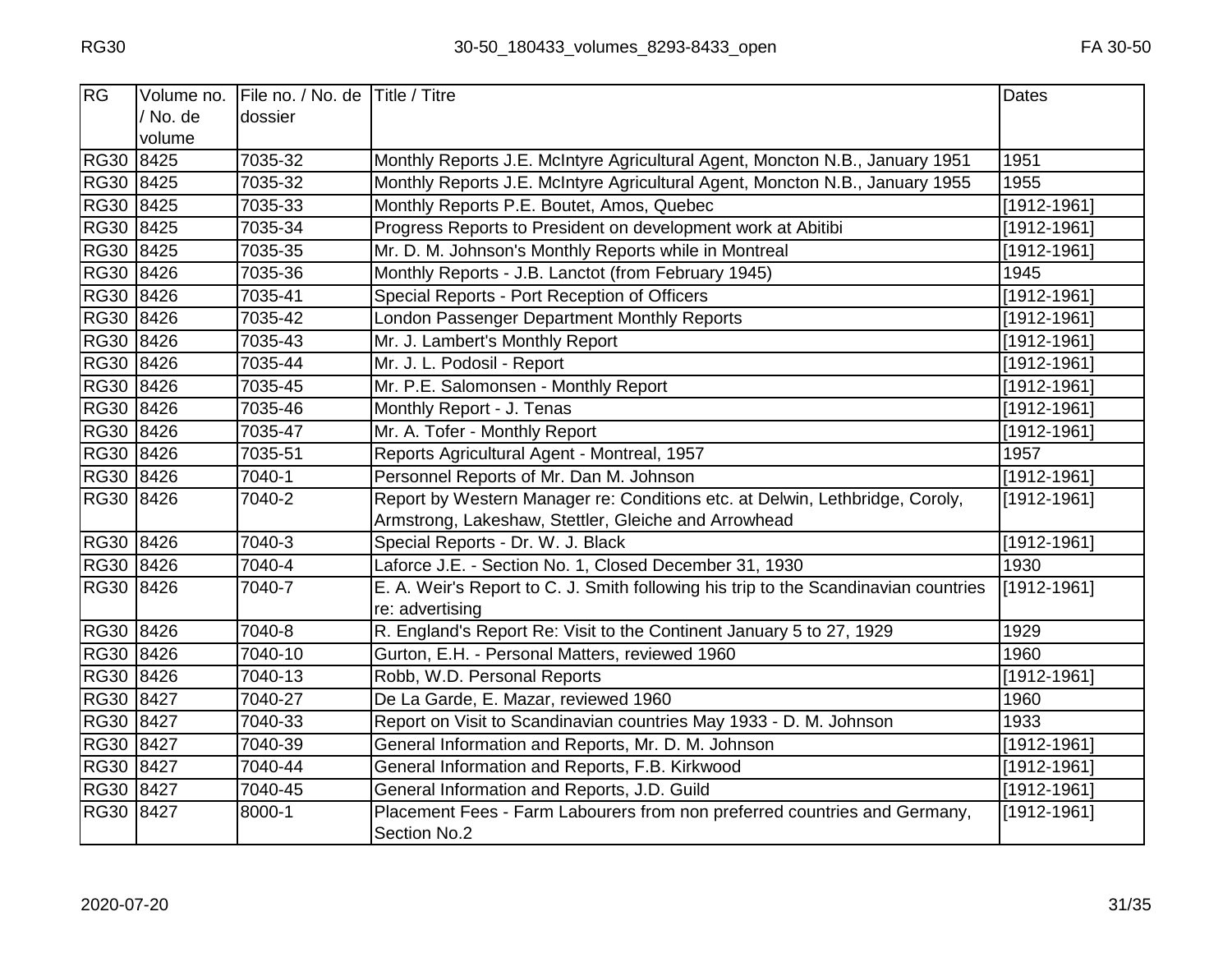| RG        | Volume no. | File no. / No. de Title / Titre |                                                                                   | <b>Dates</b>    |
|-----------|------------|---------------------------------|-----------------------------------------------------------------------------------|-----------------|
|           | / No. de   | dossier                         |                                                                                   |                 |
|           | volume     |                                 |                                                                                   |                 |
| RG30 8427 |            | 8000-2                          | Trans-Atlantic steamship service in connection with C.N.R. affecting colonization | $[1912-1961]$   |
| RG30 8427 |            | 8000-3                          | Cooperation of British and Continental steamship lines                            | $[1912 - 1961]$ |
| RG30 8427 |            | 8000-4                          | Joint British and Continental Steamship Service                                   | [1912-1961]     |
| RG30 8427 |            | 8000-6                          | Allotments to British Lines - division of payment for                             | $[1912 - 1961]$ |
| RG30 8427 |            | 8000-7                          | Recovery of Commission allowed on allotted traffic from Europe                    | $[1912 - 1961]$ |
| RG30 8427 |            | 8000-8                          | Licence for Steamship Lines to operate in Germany                                 | [1912-1961]     |
| RG30 8427 |            | 8000-8                          | Licenses for Steamship Companies in Germany (Section 1)                           | $[1912 - 1961]$ |
| RG30 8427 |            | 8000-10                         | <b>Cosulich Steamship Line</b>                                                    | $[1912 - 1961]$ |
| RG30 8427 |            | 8000-11                         | Czech Shipping Co. - Associated N.G.L. and C.P.R.                                 | $[1912 - 1961]$ |
| RG30 8427 |            | 8000-12                         | Agreement Canadian Government Merchant Marine Ltd.                                | $[1912 - 1961]$ |
| RG30 8427 |            | 8000-13                         | Amalgamation of Norwegian, Scandinavian and Swedish American Lines                | $[1912 - 1961]$ |
| RG30 8427 |            | 8000-16                         | Agreement with Steamship Companies                                                | $[1912 - 1961]$ |
| RG30 8427 |            | 8000-18                         | Question of routing passenger by Non-Allied Conference Lines                      | [1912-1961]     |
| RG30 8427 |            | 8000-19                         | Question of deferred payment on S. S. Tickets (Immigrants)                        | $[1912 - 1961]$ |
| RG30 8427 |            | 8000-20                         | International Mercantile Marine Company U.S. Lines                                | $[1912 - 1961]$ |
| RG30 8428 |            | 8000-24                         | Italian Line - Government Offices for issuing permits to immigrants               | $[1912 - 1961]$ |
| RG30 8428 |            | 8000-28                         | C.P.S.S. Beaverbrae                                                               | $[1912 - 1961]$ |
| RG30 8428 |            | 8000-33                         | U.S. Navigation Co. Ltd., wishes to start passenger service                       | [1912-1961]     |
| RG30 8428 |            | 8000-35                         | Arosa Steamship Co., relations with                                               | $[1912 - 1961]$ |
| RG30 8428 |            | 8000-39                         | Danish American Line                                                              | $[1912 - 1961]$ |
| RG30 8428 |            | 8005-1                          | Relations with and Policy of Baltic American Line                                 | $[1912 - 1961]$ |
| RG30 8428 |            | 8005-5                          | Western Trips - G.A.L. Representative                                             | [1912-1961]     |
| RG30 8428 |            | 8010-3                          | Cunard Line - Closer Cooperation with                                             | [1912-1961]     |
| RG30 8428 |            | 8010-4                          | Cunard Line - Interview re: division of traffic                                   | $[1912 - 1961]$ |
| RG30 8428 |            | 8010-5                          | <b>Cunard Line Appointments</b>                                                   | [1912-1961]     |
| RG30 8428 |            | 8015-6                          | French Line - General Relations with                                              | $[1912 - 1961]$ |
| RG30 8428 |            | 8017-1                          | Gydnia America Line - General                                                     | $[1912 - 1961]$ |
| RG30 8428 |            | 8020-1                          | Hamburg American Line - Relations with                                            | $[1912 - 1961]$ |
| RG30 8428 |            | 8020-2                          | Tourist Traffic - Visas - H.A.L.                                                  | $[1912 - 1961]$ |
| RG30 8428 |            | 8035-11                         | Norwegian America Line - General                                                  | [1912-1961]     |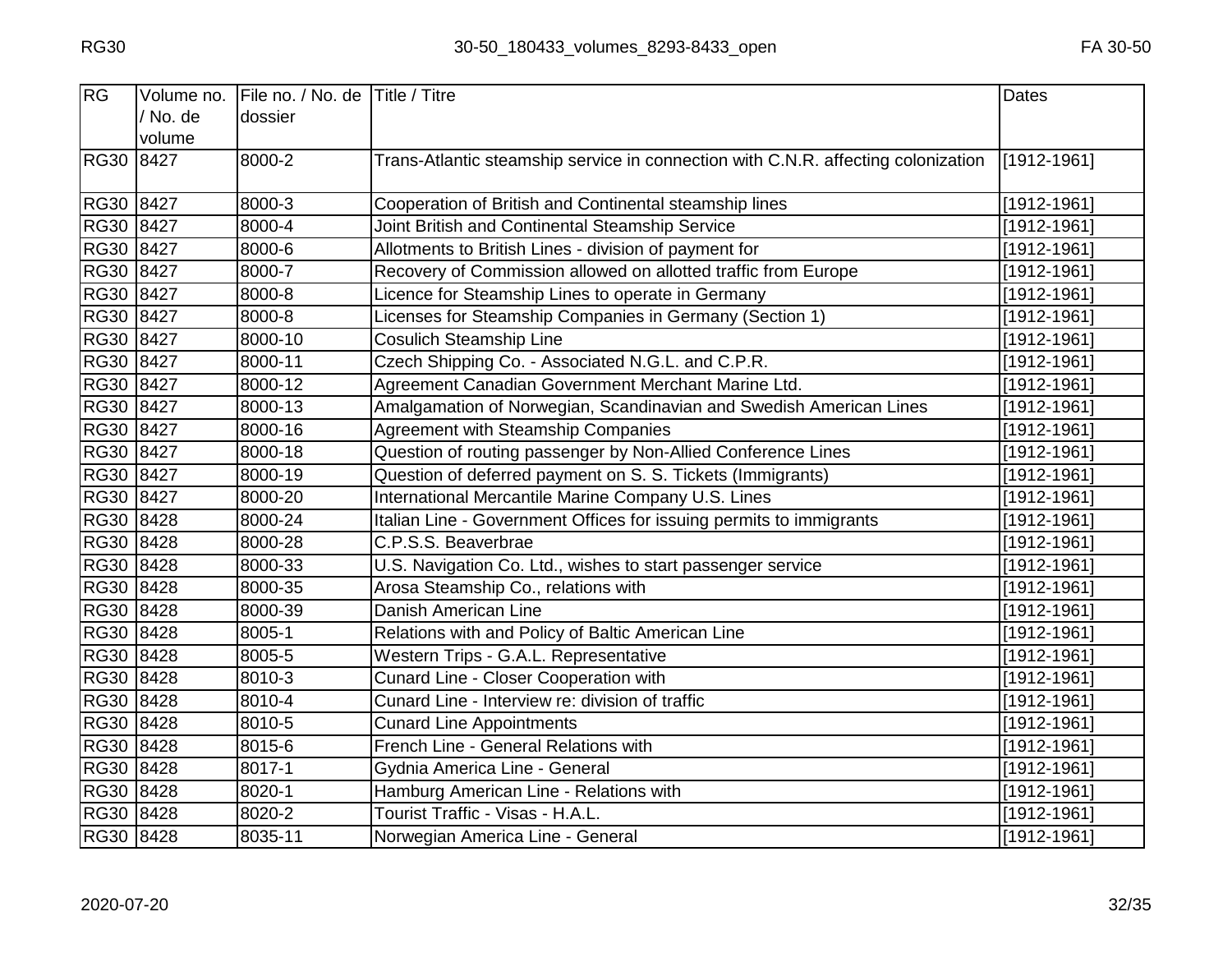| RG        | Volume no. | File no. / No. de Title / Titre |                                                                                                                             | Dates           |
|-----------|------------|---------------------------------|-----------------------------------------------------------------------------------------------------------------------------|-----------------|
|           | / No. de   | dossier                         |                                                                                                                             |                 |
|           | volume     |                                 |                                                                                                                             |                 |
| RG30 8428 |            | 8150-1                          | Swedish America Line - Relations with                                                                                       | [1912-1961]     |
| RG30 8429 |            | 8100-1                          | Steamship Applications and Nominations - General                                                                            | $[1912 - 1961]$ |
| RG30 8429 |            | 8100-1-A                        | Memorandum on difficulties experienced in connection with fictitious nominated                                              | $[1912 - 1961]$ |
|           |            |                                 | applications submitted by Allied Steamship Lines                                                                            |                 |
| RG30 8429 |            | 8100-2                          | Nominated Applications for Dependents - Instructions for use of forms                                                       | [1912-1961]     |
| RG30 8429 |            | 8100-3                          | <b>Prepaid Transportation</b>                                                                                               | [1912-1961]     |
| RG30 8429 |            | 8100-6                          | System of numbering applications                                                                                            | $[1912 - 1961]$ |
| RG30 8429 |            | 8100-7                          | Steamship Applications - Arrangements for handling of                                                                       | [1912-1961]     |
| RG30 8430 |            | No file number                  | Colonization and Agriculture Department - Annual report file (1927-1959)                                                    | 1927-1959       |
| RG30 8431 |            | No file number                  | Summary Report of Edmonton Office, 1924                                                                                     | 1924            |
|           |            | RG30 8431, 8432, No file number | Department of Natural Resources C.N.R. Western Region, 1924 to 1957                                                         | 1924-1957       |
|           | 8433       |                                 |                                                                                                                             |                 |
| RG30 8433 |            | No file number                  | Department of Colonization - Cow Scheme, Holland America Line, 1933                                                         | 1933            |
| RG30 8434 |            | No file number                  | Annual Reports - Northern Alberta Railways (1912-1954)                                                                      | 1912-1954       |
| RG30 8434 |            | No file number                  | Department of Colonization and Agriculture - Toronto Office, 1935 to 1952                                                   | 1935-1952       |
| RG30 8435 |            | No file number                  | French - Canadian Colonization Service 1950 - 1959                                                                          | 1950-1959       |
| RG30 8435 |            | No file number                  | C.N.L.S.A. - L.S. and D.O. - St. Paul, Minnesota U.S.A. 1924 - 1948, Montreal                                               | 1924-1948; 1958 |
|           |            |                                 | Stockyards Co. 30th Annual Report 1958, C.N. (W.I.) S.L. - Annual Report, 1958                                              |                 |
| RG30 8436 |            | No file number                  | Tour of European Farm Lands - by officials under C.N.L.S.A.                                                                 | [1912-1961]     |
| RG30 8436 |            | No file number                  | German-Czech settlement in vicinity of St. Walburg, Saskatchewan,                                                           | 1940            |
|           |            |                                 | miscellaneous pictures - 1940                                                                                               |                 |
| RG30 8436 |            | No file number                  | Examples of horses purchased for German-Czech settlers at St. Walburg,                                                      | 1940            |
|           |            |                                 | Saskatchewan - 1939-1940                                                                                                    |                 |
| RG30 8436 |            | No file number                  | Sudeten Refugee Land Settlement Project                                                                                     | $[1912 - 1961]$ |
| RG30 8436 |            | No file number                  | German-Czech Settlement in Vicinity of St. Walburg, Saskatchewan, examples of [1912-1961]<br>settlement facilities provided |                 |
| RG30 8436 |            | No file number                  | German-Czech Family Settlement St. Walburg, Saskatchewan - Early                                                            | 1939            |
|           |            |                                 | Development - May 15, 1939                                                                                                  |                 |
| RG30 8436 |            | No file number                  | German-Czech Settlement in vicinity of St. Walburg, Saskatchewan, - pictures<br>and data - July 6 to 10, 1939               | 1939            |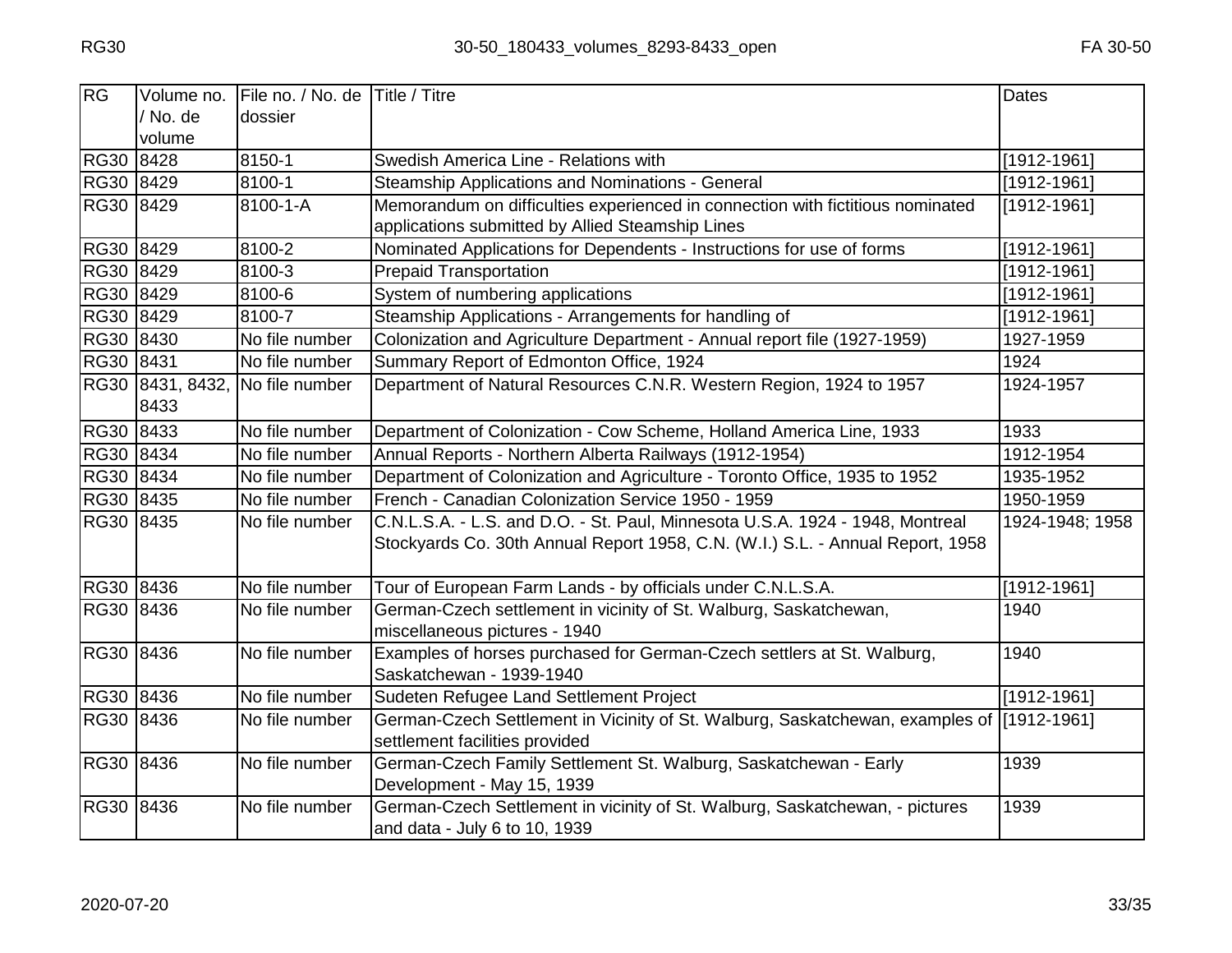| RG        | Volume no.<br>/ No. de<br>volume | File no. / No. de<br>dossier | Title / Titre                                                                                                                                                                             | Dates           |
|-----------|----------------------------------|------------------------------|-------------------------------------------------------------------------------------------------------------------------------------------------------------------------------------------|-----------------|
| RG30 8437 |                                  | No file number               | Sudeten Settlement - St. Walburg Loon Lake - Goodsoil, Saskatchewan- 1939-<br>1944                                                                                                        | 1944            |
| RG30 8437 |                                  | No file number               | Photographs and Data on Settlement in the Burns Lake District, B. C. - 1940                                                                                                               | 1940            |
| RG30 8437 |                                  | No file number               | Dutch Settlement and Land Settlement opportunities - Cochrane District, October                                                                                                           | [1912-1961]     |
| RG30 8437 |                                  | No file number               | Canadian National Railways - Department of Colonization and Agriculture (Office<br>Copy)                                                                                                  | $[1912 - 1961]$ |
| RG30 8437 |                                  | No file number               | Canadian National Railways - Service de Colonisation et du Agriculture (Copie du<br>bureau)                                                                                               | [1912-1961]     |
| RG30 8437 |                                  | No file number               | Canadian National Railways - Department of Colonization and Agriculture, British<br>Write-Ups - November 13, 1950                                                                         | 1950            |
| RG30 8437 |                                  | No file number               | Canadian National Railways - Department of Colonization and Agriculture -<br>Edmonton, Alberta - Settlement of Dutch Families, Rocky Mountain House District                              | $[1912 - 1961]$ |
| RG30 8438 |                                  | No file number               | Canadian National Railways - Danish Settlement in Canada - Department of<br><b>Colonization and Agriculture</b>                                                                           | $[1912-1961]$   |
| RG30 8438 |                                  | No file number               | Canadian National Railways - Farming Practices Livestock and Modern<br>Machinery in Canada - Department of Colonization and Agriculture - Photographs                                     | $[1912 - 1961]$ |
| RG30 8438 |                                  | No file number               | Swiss Immigrant Settlement in Canada                                                                                                                                                      | [1912-1961]     |
| RG30 8438 |                                  | No file number               | Canadian National Railways - Western Region (Winnipeg, Manitoba) Department<br>of Colonization and Agriculture - November 13,1950. (British write-ups)                                    | 1950            |
| RG30 8438 |                                  | No file number               | Dutch Family Settlements - Nova Scotia, 1950-1955                                                                                                                                         | 1950-1955       |
| RG30 8438 |                                  | No file number               | Photographic Record of the Accomplishment of a few of the many Sugar Beet<br>workers who immigrated to Southwestern Ontario's Sugar Beet growing district                                 | [1912-1961]     |
| RG30 8439 |                                  | No file number               | Photographs and Particulars of European families settled in Manitoba, 1927-<br>1928, 1929-1930                                                                                            | 1927-1930       |
| RG30 8439 |                                  | No file number               | Brief Particulars of a number of Immigrant Families from various European<br>countries who arrived in Canada during - 1935 also featuring The Holland Marsh<br>in the province of Ontario | 1935            |